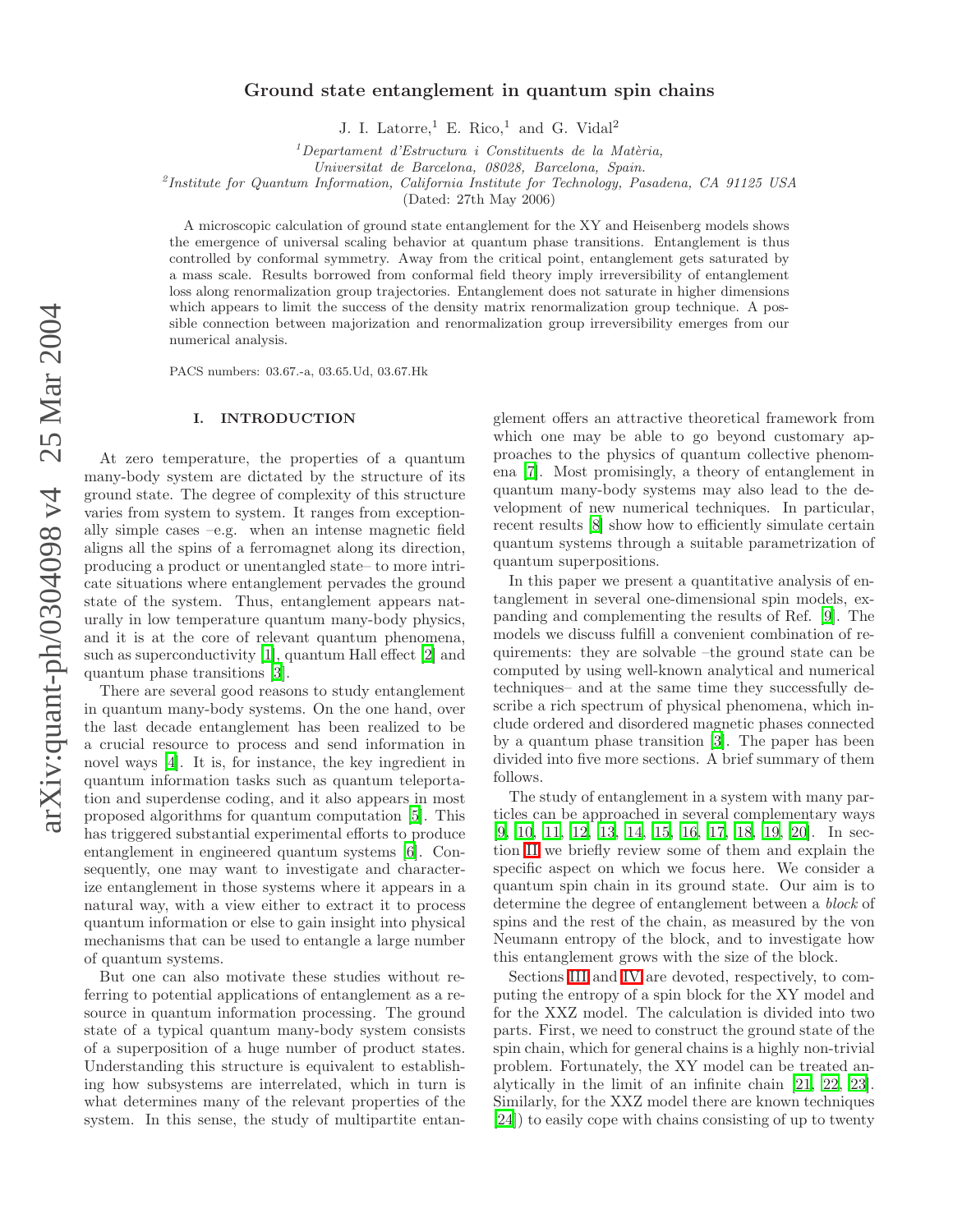spins. Then, from the ground state of each model we extract the entropy of a spin block. For the XY model this is shown to build down to diagonalizing a matrix whose dimensions grow only quadratically with the size of the block. In this way we compute the entanglement for blocks of up to several hundreds of spins. In the XXZ model, instead, we only consider blocks of up to ten qubits, but the results can already be convincingly interpreted as an independent confirmation of the conclusions drawn from the XY model.

In section [V](#page-15-0) we discuss the findings of the previous two sections, that can be summarized as follows:

- Off a critical point, the entanglement of a block of spins with the chain –a function that turns out to grow monotonically with the number of spins in the block– achieves a finite saturation value for sufficiently large blocks.
- At a *quantum phase transition*, instead, the entropy of a block of spins grows unboundedly. More specifically, the entropy for a critical chain grows logarithmically in the size of the spin block, with a multiplicative coefficient that depends only on the universality class of the phase transition. That is, at the critical point entanglement obeys a universal scaling law.

Interestingly, the behavior of the entanglement in a critical spin chain matches well-known results in conformal field theory, where the geometric entropy –analogous to the spin-block entropy, but defined in the continuum– has been computed for  $1+1$  dimensional theories [\[25,](#page-24-24) [26](#page-24-25), [27,](#page-24-26) [28](#page-24-27)]. The geometric entropy grows logarithmically with the size of the interval under consideration and with a multiplicative constant given by the central charge of the theory. As described in section [VI,](#page-16-0) a consistent picture arises. At a critical point the large-scale behavior of a spin chain is universal, with the quantum phase transition belonging to a given universality class. All longrange properties of the chain are then described by the conformal field theory associated with that universality class. In particular the entanglement between a large block of spins and the rest of the chain follows the same law as the geometric entropy.

The above connection between entanglement and the geometric entropy of conformal theories has several implications. Previous calculations of the entropy in higher dimensions indicate that in 2- and 3-dimensional spin lattices the entropy of a spin block grows as the size of the boundary of the block —the same law holding both for critical and non-critical lattices. The lack of saturation of the entropy as a function of the size of the block explains the failure of the DMRG technique [\[29](#page-24-28)]. Thus, we interpret in terms of entanglement why this numerical technique —so successful for non-critical spin chains deteriorates in critical one-dimensional lattices and fails to work properly both for critical and non-critical chains and in 2- and 3-dimensional lattices [\[30](#page-24-29)].

The scaling law obeyed by the entanglement of a critical ground state implies that the greater a spin block is, the more disordered or mixed its density matrix. Thus, the entropy indicates an ordering of the reduced density matrices, according to how mixed they are. This ordering can be further refined and shown to actually emerge from majorization relations between the reduced density matrices.

Finally, we translate the results related to the ctheorem [\[31](#page-24-30)] to quantum information. Entanglement is argued to decrease along renormalization group trajectories. A number of numerical and analytical results are consistent with the idea that irreversibility of renormalization group flows may be rooted on a majorization ordering of the vacuum density matrices along the flow.

## II. ENTANGLEMENT MEASURES IN A QUANTUM SPIN CHAIN

<span id="page-1-0"></span>A major difficulty in studying the entanglement in a many-body quantum system comes from the fact that the number of degrees of freedom involved grows exponentially with the number of interacting subsystems. In particular, the task of computing explicitly the ground state of a chain consisting of a large number of spins, to then analyze its entanglement properties, turns out to be very difficult, if not insurmountable.

Fortunately, for some specific spin models the ground state has been previously computed. One can then try to characterize entanglement in these models. This is again a rather ambitious enterprise. On the one hand, it entails serious computational difficulties, since the corresponding ground states, when expressed in a local basis, still involve exponentially many coefficients. On the other hand such characterization is also challenging from a conceptual viewpoint. The study of entanglement of a large number of particles is a relatively unexplored subject and it has not yet even been established what aspects of a ground state a sensible characterization should consider. Therefore, an important part of the problem is to actually identify which quantities may be of interest.

This section is devoted to describe and motivate our particular approach, which attempts to characterize the ground state of the spin chain through the spectral properties of the reduced density matrix for a block of spins, and in particular through its entropy. We start by presenting some generalities and reviewing previous work.

### A. Overview of previous work

A state  $|\Psi\rangle \in {\mathcal{H}_2}^{\otimes N}$  of N spins is entangled if it cannot be written as the tensor product of single-spin states,

$$
|\Psi\rangle \neq |\psi_1\rangle \otimes |\psi_2\rangle \otimes \cdots \otimes |\psi_N\rangle. \tag{2.1}
$$

Product states depend on  $\mathcal{O}(N)$  parameters and are therefore just a subset of zero measure in the set of states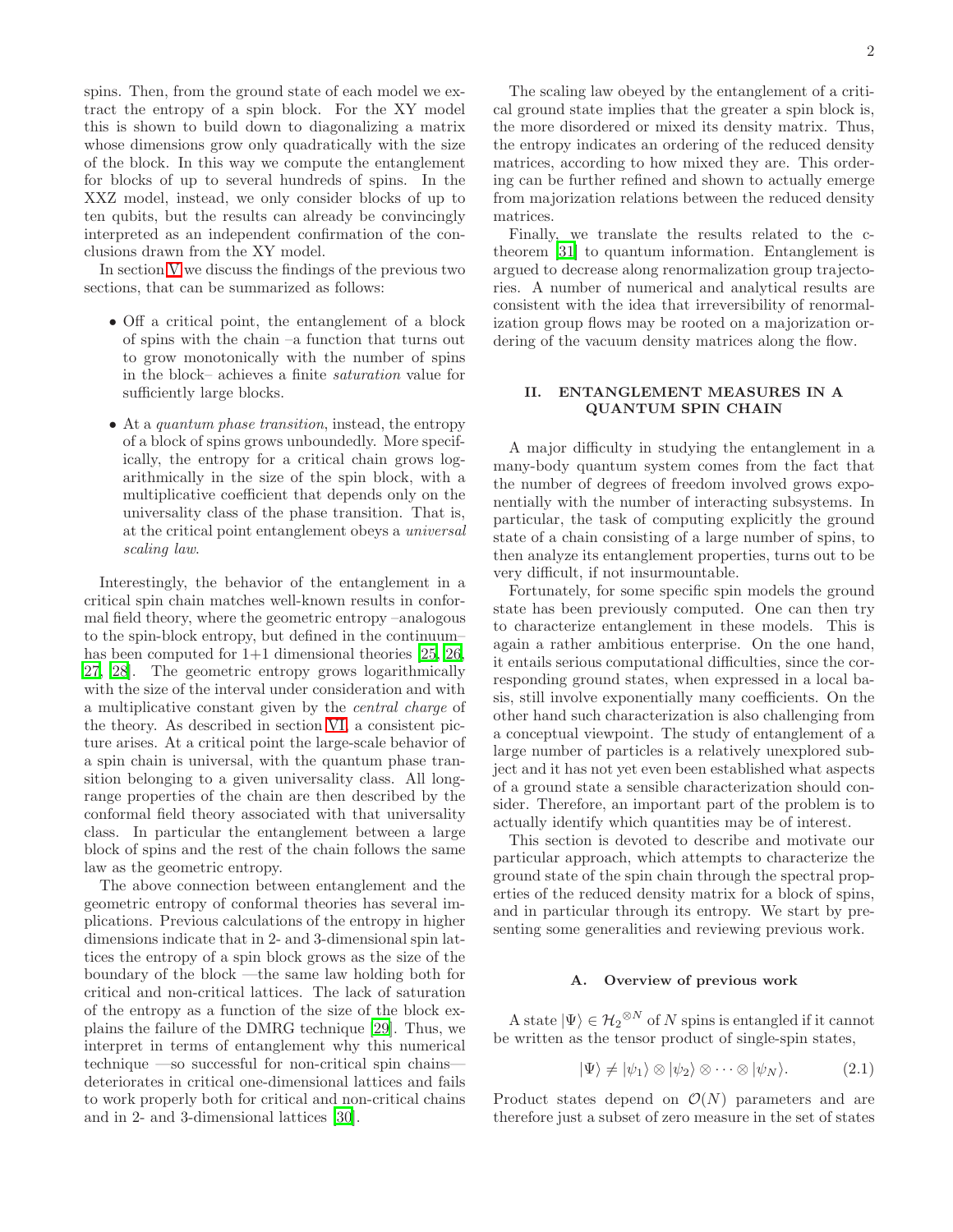of N spins. A generic entangled state, when expressed in a local basis, depends on  $\mathcal{O}(2^N)$  parameters. Characterizing entanglement is about identifying a reduced subset of parameters that are particularly relevant from a physical or computational point of view.

#### 1. Entanglement under local manipulation

In recent years a quantitative theory of bipartite entanglement has been developed. As proposed in the pioneering work by Bennett, Bernstein, Popescu and Schumacher [\[32\]](#page-24-31), this theory is based on the possibility of converting one entangled state  $|\Psi\rangle$  into another entangled state  $|\Psi'\rangle$  by applying local operations on each of the subsystems and communicating classically, a set of transformations denoted as LOCC (see [\[33\]](#page-24-32) for extensive reviews). The basic idea is that if the state  $|\Psi\rangle$  can be converted into the state  $|\Psi'\rangle$  by LOCC,

<span id="page-2-0"></span>
$$
|\Psi\rangle \longrightarrow |\Psi'\rangle \tag{2.2}
$$

then  $|\Psi\rangle$  cannot be less entangled than  $|\Psi'\rangle,$  since LOCC can only introduce classical correlations between the subsystems. Local convertibility can in this way be used to compare the amount of entanglement in different states.

Following these ideas two remarkably simple characterizations of pure-state entanglement are possible for systems with  $N = 2$  subsystems:

 $(i)$  Bennett et al. [\[32\]](#page-24-31) showed that, in an asymptotic sense, any entangled state  $|\Psi\rangle_{AB}$  of two particles A and B is equivalent (that is, reversibly convertible by LOCC) to some fraction  $E(\Psi)$  of an EPR state,

$$
\frac{1}{\sqrt{2}}(|0\rangle_A \otimes |0\rangle_B + |1\rangle_A \otimes |1\rangle_B). \tag{2.3}
$$

Here the *entropy of entanglement*  $E(\Psi)$  corresponds to the von Neumann entropy of the reduced density matrix  $\rho_A \equiv \text{tr}_B|\Psi\rangle\langle\Psi|$  for any one of the systems,

<span id="page-2-1"></span>
$$
E(\Psi) \equiv -\text{tr}(\rho_A \log_2 \rho_A). \tag{2.4}
$$

 $(ii)$  Nielsen [\[34](#page-24-33)] subsequently showed that deterministic conversions of a single copy of  $|\Psi\rangle$  into  $|\Psi'\rangle$  by LOCC are ruled by the majorization relation (to be introduced later in Eq. [\(2.17\)](#page-5-0)). More general LOCC transformations are similarly ruled by a finite set of entanglement monotones [\[35\]](#page-24-34).

The optimal local manipulation of a bipartite system in a pure state is presently well understood. Bipartite pure-state entanglement can be characterized by a single measure  $E(\Psi)$  in the asymptotic regime and by a small set of entanglement monotones in the single-copy case. However, none of these results has been successfully generalized to systems with  $N > 2$  subsystems<sup>1</sup>. In

spite of the remarkable success achieved for bipartite systems, LOCC transformations do not seem to be a good a guidance to comprehensively characterize multipartite entanglement<sup>2</sup>. Nevertheless, the above results can still be used to characterize any bipartite aspects of the entanglement in a multipartite system, and therefore will be sufficing for the purposes of this paper.

#### 2. Entanglement in spin chains

The study of entanglement in condensed matter systems was initiated by Nielsen [\[10\]](#page-24-9). He originally analyzed two interacting spins in the Heisenberg model with an external magnetic field and studied how entanglement depends on the temperature and the intensity of the spinspin interaction and magnetic field. In his calculations, Nielsen used Wooters' concurrence [\[38\]](#page-24-35), a measure of mixed-state entanglement defined for two-qubit systems.

More recently, several other authors have also studied the concurrence in spin systems. Wooters [\[11\]](#page-24-10) has studied the maximal nearest neighbor concurrence that an infinite, translationally invariant spin chain can have, a result extended by O'Connor and Wooters [\[12](#page-24-11)] to finite spin rings. Furthermore, concurrence in the twospin Heisenberg model has been reanalyzed by Arnesen, Bose and Vedral [\[13\]](#page-24-12). Gunlycke, Bose, Kendon and Vedral [\[14\]](#page-24-13) have considered a ring of several spins with Ising interaction and external magnetic field, and studied how two-spin entanglement depended on the orientation of

<sup>&</sup>lt;sup>1</sup> The lack of complete generalizations of bipartite results to  $N > 2$ 

subsystems has a simple explanation, at least for single-copy conversions. The most allowing scenario for local manipulation of entanglement in the single-copy regime is that of stochastic local operations SLO, where the conversion of Eq. [\(2.2\)](#page-2-0) is only required to succeed with some non-vanishing probability. Clearly, if a conversion is not possible by SLO, then it is also not possible by LOCC. But for systems with  $N \geq 3$  subsystems (and with the exceptional case of three qubits), two randomly chosen states  $|\Psi\rangle$  and  $|\Psi'\rangle$  are generically unconnected by SLO [\[36\]](#page-24-36). This can be understood by noticing that the total number of parameters accessible to local manipulation grows linearly with the number N of subsystems (the most general SLO operation can be implemented by a single measurement on each subsystem), whereas  $|\Psi\rangle$  and  $|\Psi'\rangle$  depend on exponentially many parameters.

<sup>2</sup> There are many other possibilities to be considered instead, involving a coarse-grained look at entanglement. One could base a characterization of entanglement in quantum many-body systems on the operational complexity of preparing a quantum state  $|\Psi\rangle$  (or a series of quantum states  $\{|\Psi_N\rangle\}$  involving an increasing number of particles  $N$ ) by only two-particle unitary operations. The entanglement of states  $|\Psi_N\rangle$  and  $|\Psi_N'\rangle$  would be comparable if, say, it only takes  $poly(N)$  two-particle operations to interconvert them. Parameter counting shows that one can then distinguish between the class of states that can be produced with  $poly(N)$  two-particle operations and, for instance, those requiring  $\exp(N)$  operations. Alternatively, one can study the computational cost of classically simulating the state of a many-body quantum system and its dynamics [\[37](#page-24-37)]. A third possibility is to consider how entanglement is affected by a change of scale in the system.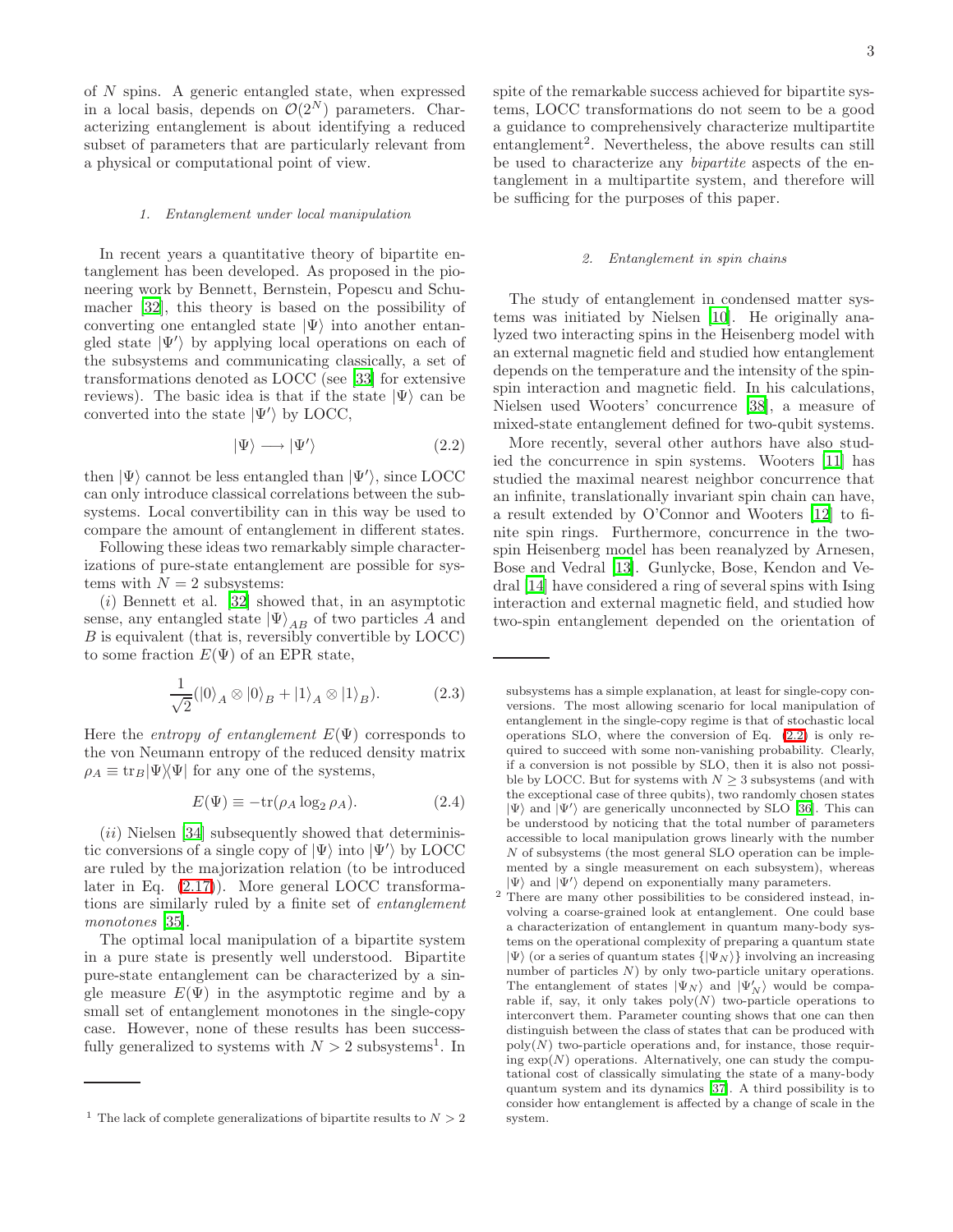the magnetic field. Wang, Fu, Solomon [\[15](#page-24-14)] have studied the anisotropic Heisenberg model with three spins. For a Heisenberg ring of  $N$  spins, Wang and Zanardi [\[16\]](#page-24-15) have expressed the nearest neighbor concurrence in terms of the internal energy of the ring and analyzed the violation of Bell inequalities, and Wang [\[17](#page-24-16)] has investigated the concurrence in the XX model. Ref. [\[18\]](#page-24-17) contains some other related works.

Osterloh, Amico, Falci and Fazio [\[19](#page-24-18)] and Osborne and Nielsen [\[20\]](#page-24-19) have recently studied entanglement in the ground state of an infinite XY and Ising spin chains and its relation to quantum phase transitions. More specifically, they have computed the concurrence between pairs of spins, for different choices of the pair. For the Ising model with transverse magnetic field, the concurrence at nearest and next to nearest neighbors has a maximum near the critical point. Osterloh et al. have suggestively noticed that there seems to be some form of universal scaling in the derivative of the concurrence of nearest neighboring spins, and similarly for the second derivative of the next to nearest neighbors. A notable fact is that the concurrence seems to disappear at third nearest neighbors. As pointed out by Osborne and Nielsen, this can be interpreted in terms of the monogamy of entanglement [\[39\]](#page-24-38). In practice, it can also be understood as a shortcoming for using a two-qubit measure in order to capture the global distribution of entanglement along the chain.

## B. Entropy of a block of spins

The approach we follow here has been proposed by Vidal, Latorre, Rico and Kitaev [\[9](#page-24-8)] and, as previous works based on the concurrence, it is focussed on bipartite entanglement. But instead of analyzing the entanglement between two of the spins of the system, we consider a whole block of adjacent spins and study its entanglement with the rest of the chain. We are particularly interested in how the entanglement between the block and the chain depends on the size of the block. In this way, we expect to be able to explore the behavior of quantum correlations at different length scales and to capture the emergence of universal scaling at a quantum critical point. Later on in this section we will further motivate our choice by referring to the relationship between entanglement and the efficiency of numerical schemes for the simulation of spin chains.

Let  $|\Psi_g\rangle$  denote the ground state of a chain of N spins and let  $\rho_L$ ,

$$
\rho_L \equiv \text{tr}_{N-L} |\Psi_g\rangle\langle\Psi_g|,\tag{2.5}
$$

be the reduced density matrix for L contiguous spins. In the models we shall discuss, the ground state  $|\Psi_{q}\rangle$  is translationally invariant, so that  $\rho_L$  does not depend on the position of the block of spins but only on its size L. Because the chain is in a pure state, all the information about the entanglement between the block of spins and

the rest of the chain is contained in the eigenvalues of  $\rho_L$ . If  $\rho_L$  is a pure state itself, then the block is unentangled from the chain. Instead, if  $\rho_L$  has many non-zero eigenvalues, this roughly indicates a lot of entanglement between the block and the chain. As a matter of fact, the whole spectrum  $Sp(\rho_L)$  is of interest, as we shall discuss shortly. For concreteness, however, we will mainly use a single function of the spectrum of  $\rho_L$ , namely the von Neumann entropy<sup>3</sup>

$$
S_L \equiv -\text{tr} \left( \rho_L \log_2 \rho_L \right), \tag{2.6}
$$

as a measure of entanglement. This choice corresponds to the *entropy of entanglement* [\[32\]](#page-24-31) (recall Eq.  $(2.4)$ ) between the block and the rest of the chain.



Figure 1: The entropy  $S_L$  corresponds to the von Neumann entropy of the reduced density matrix  $\rho_L$  for a block of  $L$ adjacent spins, and measures the entanglement between the block and the rest of the chain. State  $\rho_L$  is obtained from the ground state  $|\Psi_g\rangle$  of the N spin chain by tracing out all  $N - L$ spins outside the block.

### 1. Properties of the entropy of a block of spins

Let us discuss some general properties of  $S_L$  as a function of L.  $S_L$  is positive by construction,

$$
S_L \ge 0, \qquad L = 0, 1, \cdots, N,\tag{2.7}
$$

where for convenience we define  $S_0 \equiv 0$ . Because the chain is in a pure state  $|\Psi_g\rangle$ , the spectrum  $Sp(\rho_L)$  of the reduced density matrix for a block of spins and the spectrum for the rest of the chain are the same. In particular, the two parts will also have the same entropy. Recalling that the ground state  $|\Psi_{g}\rangle$  is translationally invariant, we have

$$
S_L = S_{N-L}, \qquad L = 0, 1, \cdots, N. \tag{2.8}
$$

In addition,  $S_L$  is a concave function [\[40\]](#page-24-39),

<span id="page-3-0"></span>
$$
S_L \ge \frac{S_{L-M} + S_{L+M}}{2},\tag{2.9}
$$

<sup>3</sup> Using the logarithm to base 2, the entropy is measured in units of information or bits.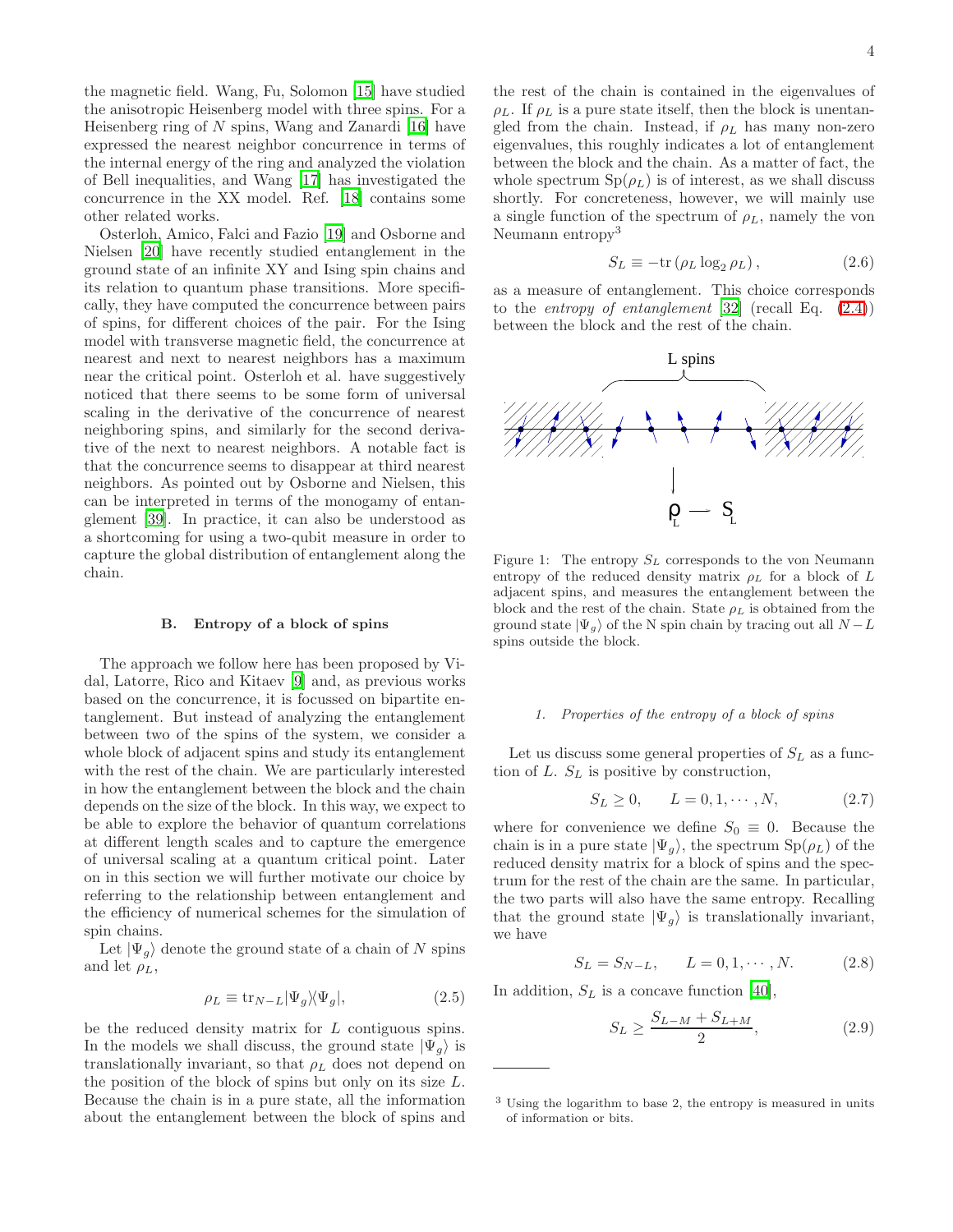where  $L = 0, \dots, N$ , and  $M = 0, \dots, \min \{N - L, L\}.$ This can be proved with the help of the strong subadditivity of the von Neumann entropy [\[5](#page-24-4), [41\]](#page-24-40),

<span id="page-4-0"></span>
$$
S(ABC) + S(B) \leq S(AB) + S(BC),\tag{2.10}
$$

where A, B and C are three subsystems and, say,  $S(AB)$ denotes the entropy of  $\rho_{AB}$ , the joint state of systems A and  $B$ . Let  $A$ ,  $B$  and  $C$  correspond to three adjacent blocks of our translational invariant spin chain, with M,  $L-M$  and M spins respectively. Then we have

$$
S(ABC) = S_{L+M} \tag{2.11}
$$

$$
S(AB) = S(BC) = S_L \tag{2.12}
$$

$$
S(B) = S_{L-M}, \qquad (2.13)
$$

and Eq.  $(2.10)$  reads

$$
S_{L+M} + S_{L-M} \le 2S_L, \tag{2.14}
$$

from where Eq. [\(2.9\)](#page-3-0) follows.

Finally, we note that the above properties imply that  $S_L$  does not decrease as a function of L in the interval  $L \in [0, N/2]$ . In particular, in the limit of an infinite chain,  $N \to \infty$ ,  $S_L$  becomes a non-decreasing, concave function for all finite values of L.

# 2. Examples

It is possible to get extra insight into the properties of  $S_L$  as a measure of entanglement by analyzing some particular cases, as illustrated in Fig. [\(2\)](#page-4-1). We note first that  $S_L$  is upper bounded by

<span id="page-4-2"></span>
$$
S_L \le \min\{L, N - L\},\tag{2.15}
$$

since  $\rho_L$  is supported in a local space of dimension  $d_L =$  $\min\{2^L, 2^{N-L}\},\$  whereas  $S_L$  vanishes for all L only for product (i.e. unentangled) states.

The paradigmatic GHZ state of  $N$  spins or qubits,

$$
\frac{1}{\sqrt{2}}(|0\rangle^{\otimes N} + |1\rangle^{\otimes N}),\tag{2.16}
$$

is often regarded as a maximally entangled state. However, from the present perspective it is only slightly entangled. Indeed, the entropies of a block of spins are  $S_L = 1$  for  $L = 1, \dots, N-1$ , and are therefore far below the upper bound [\(2.15\)](#page-4-2).

Here we will be concerned with the ground state  $|\Psi_g\rangle$  of spin chains that are invariant under discrete translations by any number of sites. [For finite chains, we will assume that the extremal spins are connected (spin rings) and will require invariance under circular translations.] One could expect that translational symmetry of  $|\Psi_{g}\rangle$  implies a more restrictive bound for the values  $S_L$  can achieve. However this is not the case, since Stelmachovic et al. [\[42\]](#page-24-41) have found a translationally invariant state that saturates [\(2.15\)](#page-4-2). This is in contrast with the case of states

that are invariant under all possible permutations of the spins. There the dimension  $d_L^{\text{sym}} = L + 1$  of the symmetric subspace leads to the upper bound  $S_L^{\text{sym}} \leq \log_2 L + 1$ .

Finally, at a critical point the ground state may have some extra symmetries. In particular, it is known that in the large scale limit (that is, for scales much larger than the distance between neighboring spins) a critical spin chain is conformal invariant. We will explore the implications of this additional symmetry in section [VI.](#page-16-0) The ground state entropy for critical chains will turn out to grow as  $S_L = k \log_2 L$  for some universal constant k.



<span id="page-4-1"></span>Figure 2: Bounds for the entropy  $S_L$  for some pure states in a system with N=26 spins. Triangles correspond to the linear upper bound [\(2.15\)](#page-4-2), and applies to translationally invariant states (and, more generally, to arbitrary N-qubit states). Stars are the logarithmic upper bound for a symmetric state under permutations. The diamonds are the values of the entropy for a GHZ state.

### 3. Majorization and von Neumann entropy

As mentioned above, the entanglement between a block of spins and the rest of the chain is a function of the spectrum  $Sp(\rho_L)$  of the reduced density matrix of the block. Our ultimate aim is to characterize how this entanglement depends on the number L of spins in the block. A main motivation for this is that in this way we hope to capture the emergence of universal scaling for entanglement at a quantum phase transition. Therefore we would like to be able to compare the spectrum  $Sp(\rho_L)$ for different values of L.

The entropy  $S_L$  can be used for this purpose, for it establishes an order in the set of probability distributions –equivalently, in the set of spectra of density matrices. For instance, we have mentioned above that the entropy  $S_L$  is non-decreasing in the interval  $L \in [0, N/2]$ . We can now use this result to say that, according to the entropy, the entanglement of a block of spins and the rest of the chain monotonically increases with the size of the block (for blocks smaller than half of the chain).

Nevertheless, there are other powerful tools to compare probability distributions, and by using them one may obtain a finer characterization of entanglement. In particular, a far more tight sense of (partial) ordering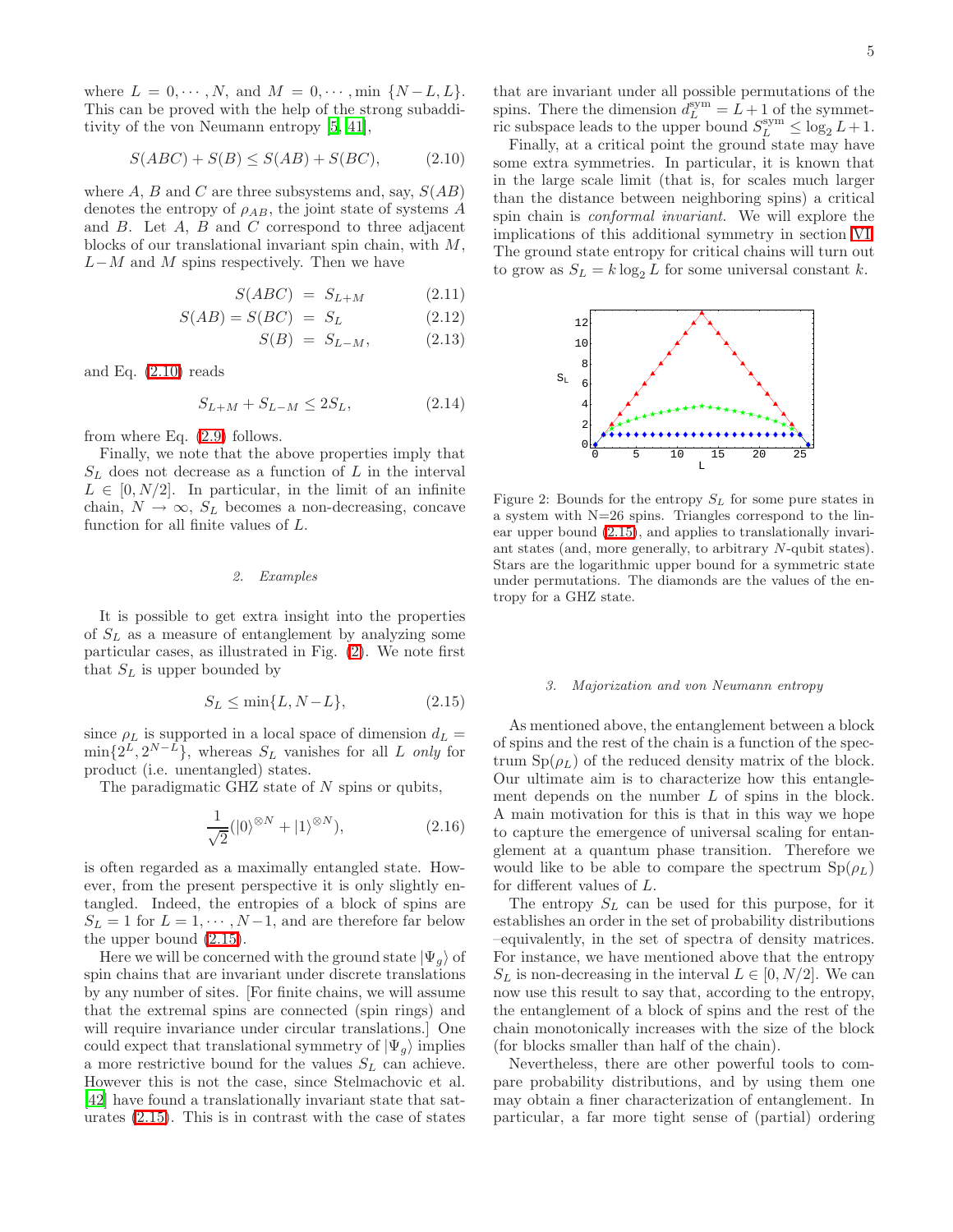between probability distributions is established by the majorization relation [\[43](#page-24-42)], a set of inequalities that control the conversion of bipartite entanglement by LOCC in the single-copy scenario [\[34,](#page-24-33) [35,](#page-24-34) [44\]](#page-24-43).

Let us briefly recall that a given probability distribution  $x \equiv \{x_i\}$  (where  $x_1 \geq \cdots \geq x_n$ ) is majorized by another probability distribution  $y \equiv \{y_i\}$  (where  $y_1 \geq \cdots \geq y_n$ , denoted  $x \prec y$ , when the following series of inequalities are simultaneously fulfilled:

<span id="page-5-0"></span>
$$
x_1 \le y_1
$$
  

$$
x_1 + x_2 \le y_1 + y_2
$$
  

$$
\vdots
$$
  

$$
x_1 + x_2 + \dots + x_n = y_1 + y_2 + \dots + y_n. \quad (2.17)
$$

The majorization relation  $x \prec y$  expresses the fact that y is more ordered than  $x$ . Given two arbitrary probability distributions  $x$  and  $y$ , inequalities [\(2.17\)](#page-5-0) are not likely to be simultaneously fulfilled, but when they are, most measures of order are consistent with  $x \prec y$ . In particular, the von Neumann entropy fulfills

$$
\rho \prec \rho' \Rightarrow S(\rho) > S(\rho'), \tag{2.18}
$$

where  $\rho \prec \rho'$  refers to majorization between the spectra of these two density matrices.

In section [VI](#page-16-0) we shall explore whether a majorization relation underlies the scaling behavior of the entropy  $S_L$ at critical points.

## <span id="page-5-1"></span>C. Entanglement in numerical studies of a quantum spin chain

There are many aspects of the ground state of a spin chain that could be taken as a guide to characterize its entanglement. Our choice can be motivated by the role the reduced density matrix  $\rho_L$  of a block of spins plays in some numerical schemes. We finish this section by explaining how the spectrum  $\text{Sp}(\rho_L)$  of  $\rho_L$  determines the efficiency of White's density matrix renormalization group (DMRG) method [\[29](#page-24-28)] and of a recently proposed simulation scheme for the simulation of quantum spin chains [\[8\]](#page-24-7).

White's DMRG method [\[29\]](#page-24-28) is a numerical technique that has brought an enormous progress in the study of one-dimensional quantum systems such as quantum spin chains. It allows to compute ground state energies and correlation functions with spectacular accuracy for noncritical spin chains. The DMRG method, however, loses its grip (as many other methods) near a critical point and fails to work for quantum spin lattices in two or three dimensions even away from the critical point [\[30\]](#page-24-29). As recently explained by Osborne and Nielsen [\[45](#page-25-0)] in the language of quantum information, the degree of performance of this method is directly related to the way it accounts for entanglement.

Let us consider a large spin chain and its ground state  $|\Psi_{q}\rangle$ . The DMRG method is based on computing properties of  $|\Psi_{g}\rangle$  by constructing an approximation to the reduced density matrix  $\rho_L$  for a block of L spins, for an increasing value of L. This is done by retaining only the relevant degrees of freedom of the Hilbert space associated to the block of spins. Such degrees of freedom are given by the eigenvectors of  $\rho_L$  with greatest weights or eigenvalues  $\{p_L^i\}$ , that we assume decreasingly ordered,  $p_L^i \geq p_L^{i+1}$   $(i = 1, \cdots, 2^N-1).$ 

Notice that the spectrum  $\text{Sp}(\rho_L)$  typically contains as many as  $2^N$  relevant eigenvalues, in which case the computational cost of the DMRG method explodes as the block size L grows. However, not all eigenvalues have the same weight, and a good approximation to  $\rho_L$  may be significantly cheaper to achieve than the exact reduced density matrix. Let  $\chi^{\epsilon}_L$  denote the number of eigenvalues such that

$$
\sum_{i=1}^{\chi_L^{\epsilon}} p_L^i \ge 1 - \epsilon, \qquad 0 \le \epsilon \ll 1.
$$
 (2.19)

That is,  $\chi_L^{\epsilon}$  is an effective rank of  $\rho_L$ , resulting from ignoring all the smallest eigenvalues that sum up less than  $\epsilon$ . Then, if we are willing to accept a degree of accuracy  $\epsilon,$  the DMRG method need only retain  $\chi^{\epsilon}_{L}$  eigenvectors of  $\rho_L$ .

The efficiency of the DMRG depends on how small  $\chi_{\tilde{L}}^{\epsilon}$ is. In turn,  $\chi_L^{\epsilon}$  depends on how fast the eigenvalues  $p_L^{\bar{i}}$ decay with i or, relatedly, on the entanglement between the block of spins and the rest of the chain. A very spread spectrum, roughly equivalent to a lot of entanglement, translates into a large  $\chi^{\epsilon}_{L}$  and a large computational cost. If, instead, the eigenvalues  $\{p_L^i\}$  decay very fast with *i*, implying that there is not much entanglement, then  $X^\epsilon_L$ is small and so is the computational cost of the DMRG method.

Therefore, by studying the spectrum of  $\rho_L$ , and in particular the effective rank  $\chi_L^{\epsilon}$ , we may be able to assess how well the DMRG will perform for given values of the parameters (external magnetic field, spin-spin interaction) defining a particular spin model.

On the other hand the effective rank  $\chi^\epsilon_L$  appears also as a decisive parameter in a recently proposed numerical scheme for the classical simulation of quantum spin chains [\[8\]](#page-24-7). In this scheme the cost of the simulation is linear in the number  $N$  of spins in the chain and grows as a small polynomial in  $\chi^{\epsilon}$ ,

$$
\chi^{\epsilon} \equiv \max_{L} \chi_L^{\epsilon},\tag{2.20}
$$

that is, polynomial in the maximal effective rank achieved for blocks of adjacent spins.

Summarizing, the spectrum of  $\rho_L$ , through the effective rank  $\chi_L^\epsilon$ , is of direct interest for the numerical study of spin chains. The entropy  $S_L$  of  $\rho_L$  is related to the effective rank of  $\rho_L$ . Indeed, we have

<span id="page-5-2"></span>
$$
\chi_L^{\epsilon \to 0} \ge 2^{S_L}.\tag{2.21}
$$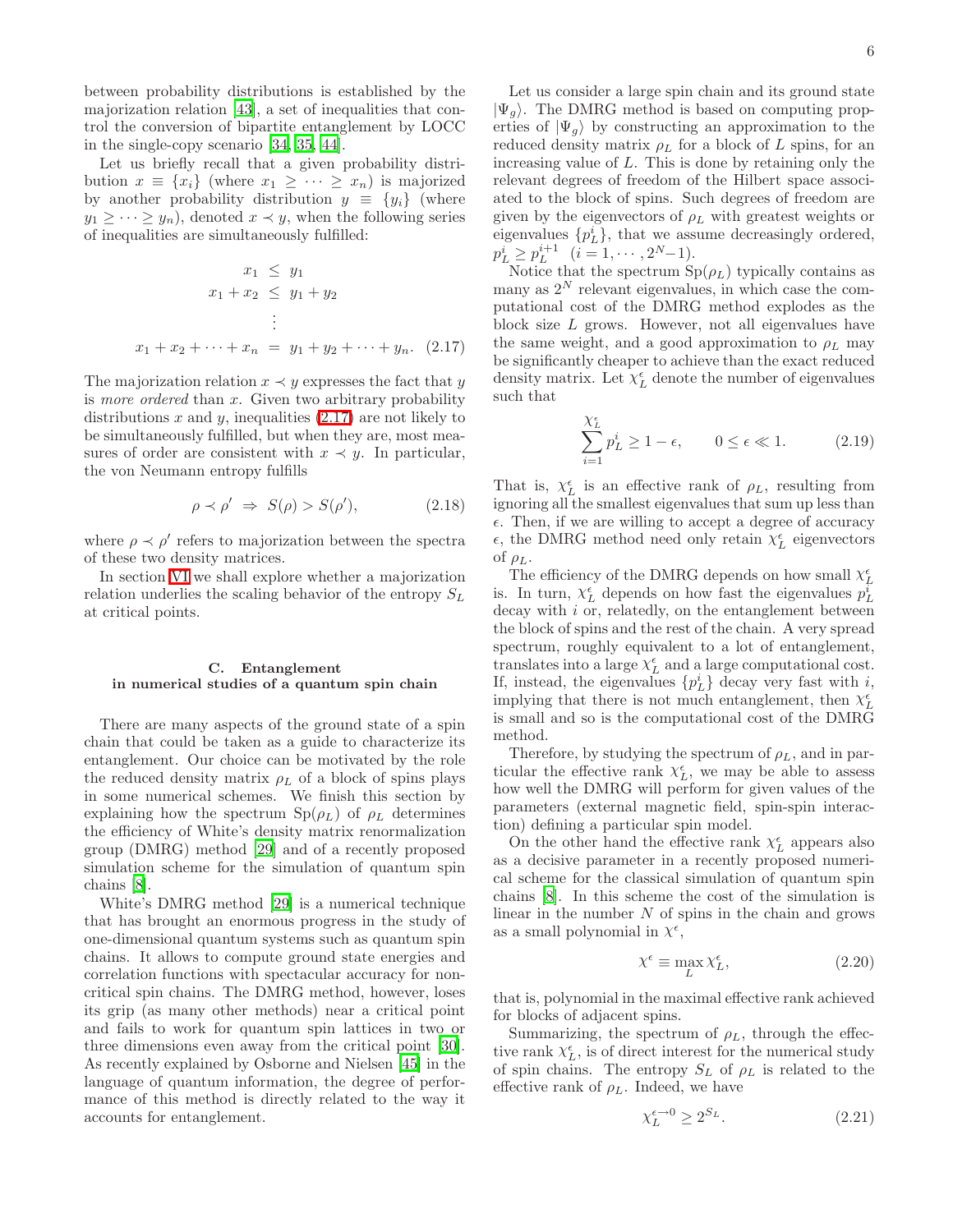In addition, numerical evidence in spin chains indicates that  $2^{S_L}$  also gives a rough estimate of  $\chi_L^{\epsilon}$  for small  $\epsilon > 0$ .

In section [V](#page-15-0) we shall discuss the results we have obtained for the entropy  $S_L$ , both for critical and noncritical spin chains, and analogous results for spin lattices. We will conclude that the degree of performance of the DMRG method for spin systems depends on how the entanglement between a block of spins and the rest of the system scales with the size of the block.

Note added: after completing the present work we have become aware of a number of contributions by Peschel et al [\[46\]](#page-25-1) that study the spectrum of the reduced density matrix  $\rho_L$  also with a view to assess the performance of the DMRG.

## III. XY MODEL

<span id="page-6-0"></span>In this section we study the entanglement of an infinite XY spin chain. We start by reviewing the main features of the XY model and by identifying some of the critical regions in the space of parameters that define the model. Then, we proceed to compute the ground state  $|\Psi_q\rangle$  of the system, from which we obtain the reduced density matrix  $\rho_L$  for L contiguous spins. The knowledge of the eigenvalues of  $\rho_L$  allows us to compute its entropy  $S_L$ and, therefore, have a quantification of entanglement in spin chains. Further information contained in the eigenvalues of the density matrix will be explored in section [VI.](#page-16-0)

The calculations of the spectrum and ground state of the XY model that appear in this section and in the appendices review previous work in spin chains. Lieb, Schultz and Mattis [\[21](#page-24-20)] solved exactly the XY model without magnetic field; Katsura [\[22\]](#page-24-21) computed the spectrum of the XY model with magnetic field; Barouch and McCoy [\[23\]](#page-24-22) obtained the correlation function for this model. Finally, the entropy  $S_L$  was computed by Vidal, Latorre, Rico and Kitaev [\[9](#page-24-8)]. Here we shall present an expanded version of this computation.

### A. The XY Hamiltonian

The XY model consists of a chain of N spins with nearest neighbor interactions and an external magnetic field, as given by the Hamiltonian<sup>4</sup>

<span id="page-6-2"></span>
$$
H_{XY} = -\frac{1}{2} \sum_{l} \left( \frac{1+\gamma}{2} \sigma_l^x \sigma_{l+1}^x + \frac{1-\gamma}{2} \sigma_l^y \sigma_{l+1}^y + \lambda \sigma_l^z \right). \tag{3.1}
$$

<span id="page-6-3"></span>Here *l* labels the *N* spins,  $\sigma_l^{\mu}$  ( $\mu = x, y, z$ ) are the Pauli matrices,

<span id="page-6-4"></span>
$$
\sigma^x = \begin{pmatrix} 0 & 1 \\ 1 & 0 \end{pmatrix}, \ \sigma^y = \begin{pmatrix} 0 & -i \\ i & 0 \end{pmatrix}, \ \sigma^z = \begin{pmatrix} 1 & 0 \\ 0 & -1 \end{pmatrix}, \tag{3.2}
$$

acting on spin  $l$ , with

$$
[\sigma_l^{\mu}, \sigma_m^{\nu}] = 2i\delta_{lm} \sum_{\tau=x,y,z} \epsilon_{\mu\nu\tau} \sigma_l^{\tau}, \qquad (3.3)
$$

whereas parameter  $\lambda$  is the intensity of the magnetic field, applied in the z direction, and parameter  $\gamma$  determines the degree of anisotropy of spin-spin interaction, which is restricted to the xy plane in spin space.

The XY model encompasses two other well-known spin models. If the interaction is restricted to the  $x$  direction in spin space, that is  $\gamma = 1$ , then  $H_{XY}$  turns into the Ising Hamiltonian with transverse magnetic field,

<span id="page-6-5"></span><span id="page-6-1"></span>
$$
H_{\text{Ising}} = -\frac{1}{2} \sum_{l} \left( \sigma_l^x \sigma_{l+1}^x + \lambda \sigma_l^z \right). \tag{3.4}
$$

If, instead, we consider the interaction to be isotropic in the xy plane,  $\gamma = 0$ , then we recover the XX Hamiltonian with transverse magnetic field,

$$
H_{XX} = -\frac{1}{2} \sum_{l} \left( \frac{1}{2} [\sigma_l^x \sigma_{l+1}^x + \sigma_l^y \sigma_{l+1}^y] + \lambda \sigma_l^z \right). \tag{3.5}
$$

We note that these Hamiltonians are used to model the physics of one dimensional arrays of spins, but also to describe other quantum phenomena. For instance, the XX Hamiltonian corresponds to a particular limit of the boson Hubbard model

$$
H_B = \sum_l \left( -w[\bar{a}_l^\dagger \bar{a}_{l+1} + \bar{a}_l^\dagger \bar{a}_{l+1}] - \mu n_l + \frac{U}{2} n_l(n_l - 1) \right),
$$

where  $\bar{a}$  are bosonic annihilation operators,

$$
[\bar{a}_l, \bar{a}_m^\dagger] = \delta_{lm},\tag{3.6}
$$

and  $n_l \equiv \bar{a}_l^{\dagger} \bar{a}_l$  are number operators. The boson Hubbard model (see chapters 10 and 11 of [\[3](#page-24-2)]) consists of spinless

<sup>4</sup> Notice that the sign of the interaction can be changed by applying a 180 degree rotation along the z axis (in spin space) to every second spin. Since this is a local transformation, the ground state of the original and transformed XY Hamiltonians are related by local unitary operations. Therefore both ground states are equivalent as far as entanglement properties are concerned. In this sense entanglement depends on fewer details than other properties of the chain, such as the magnetization.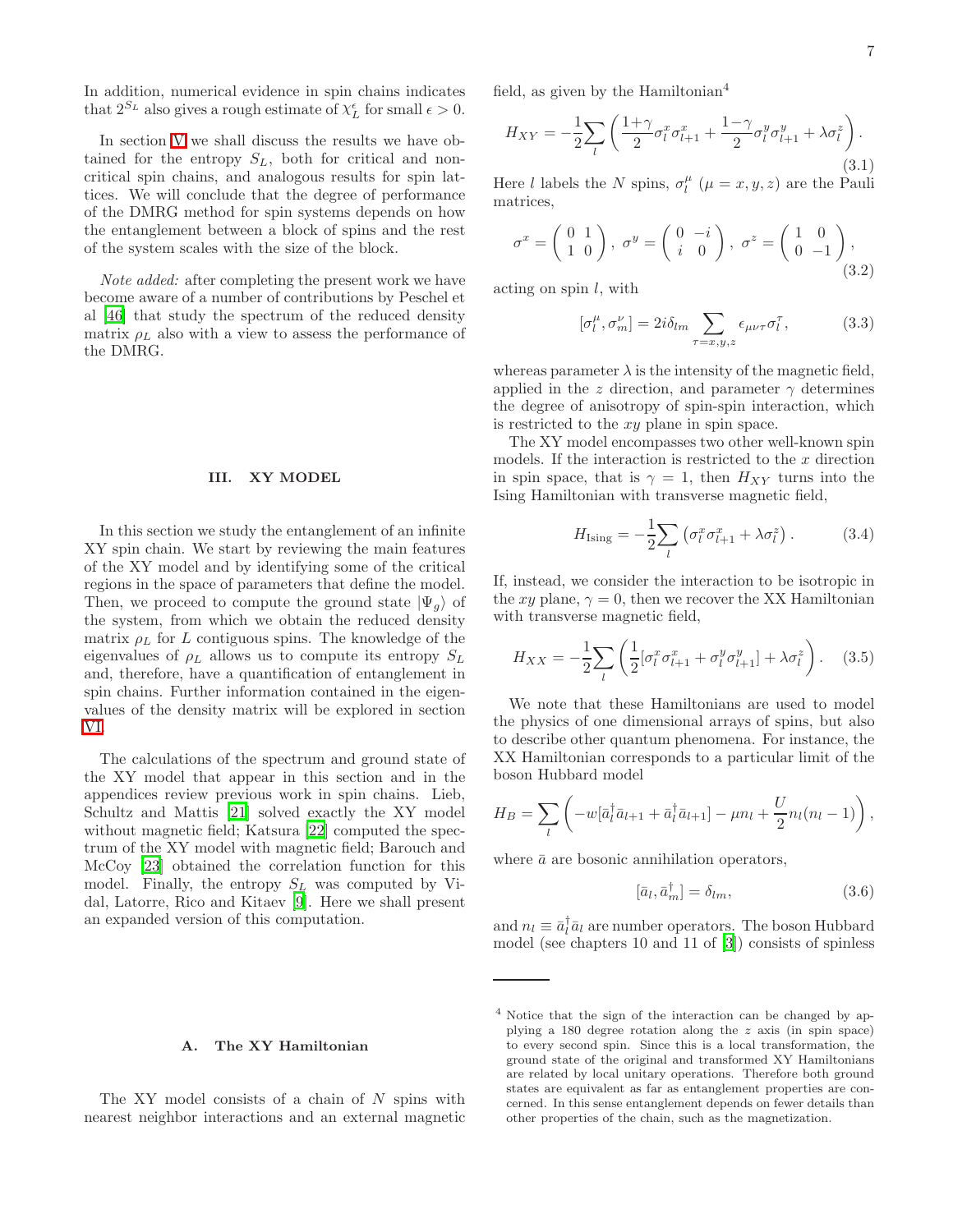bosons on N sites, representing, say, Cooper pairs of electrons undergoing Josephson tunneling between superconducting islands or helium atoms moving on a substrate. The first term in  $H_B$ , proportional to w, allows hopping of bosons from site to site. The second term determines the total number of bosons in the model, with  $\mu$  the chemical potential. The last term, with  $U > 0$ , is a repulsive on-site interaction between bosons. Now, in the limit of large  $U$ , no more than 1 boson will be present at each site. Thus, each of the  $N$  sites has an effective two-dimensional local space, and the identification

$$
\sigma_l^x = \bar{a}_l + \bar{a}_l^{\dagger}, \qquad (3.7)
$$

$$
\sigma_l^y = -i(\bar{a}_l - \bar{a}_l^{\dagger}), \qquad (3.8)
$$

$$
\sigma_l^z = 1 - 2\bar{a}_l^\dagger \bar{a}_l, \tag{3.9}
$$

takes  $H_B$  into

$$
H_B^{U \to \infty} = -\sum_l \left( \frac{w}{2} \left[ \sigma_l^x \sigma_{l+1}^x + \sigma_l^y \sigma_{l+1}^y \right] - \frac{\mu}{2} \sigma_l^z \right), \quad (3.10)
$$

which is the Hamiltonian of the XX spin chain model with transverse magnetic field of Eq  $(3.5)$ .

# B. Spectrum of  $H_{XY}$  and critical properties

<span id="page-7-0"></span>In appendix [A](#page-21-0) we show that the spectrum of Hamiltonian  $H_{XY}$  in Eq. [\(3.1\)](#page-6-2) is given, in the limit of large N, by

$$
\Lambda_{\phi} = \sqrt{(\lambda - \cos \phi)^2 + \gamma^2 \sin^2 \phi}, \quad (3.11)
$$

where  $\phi \in [-\pi, \pi]$  is a label in momentum space. This result was obtained by Katsura [\[22\]](#page-24-21).

We can use the explicit expression [\(3.11\)](#page-7-0) of  $\Lambda_{\phi}$  to discuss the appearance of critical behavior in the XY model as a function of parameters  $(\gamma, \lambda)$ .

The correlation length  $\xi$  characterizes the exponential decay of correlations in the spin chain [\[47,](#page-25-2) [48\]](#page-25-3),

$$
\langle \sigma_l^a \sigma_{l+L}^b \rangle - \langle \sigma_l^a \rangle \langle \sigma_{l+L}^b \rangle \sim \exp(-L/\xi), \tag{3.12}
$$

whereas the low energy dispersion  $\Delta$  is given by

$$
\Delta \equiv \Lambda_{\phi=0}.\tag{3.13}
$$

The critical scaling of these two quantities is characterized in terms of  $|\lambda-\lambda_c|$  (deviation from the critical magnetic field  $\lambda_c$ ) and critical exponents  $\nu$  and s through

$$
\xi \sim |\lambda - \lambda_c|^{-\nu},
$$
  
\n
$$
\Delta \sim |\lambda - \lambda_c|^s.
$$
\n(3.14)

In addition, the dynamical critical behavior is given by the energy dispersion,

$$
\Lambda_{\phi \to 0} \sim \phi^z (1 + (\phi \xi)^{-z}), \tag{3.15}
$$



Figure 3: Energy of the system for different values of the parameters  $\lambda$  and  $\gamma$  as a function of  $\phi$ . The thick plot corresponds to the XX model without magnetic field, the dashed one to a system with  $\lambda = \gamma = 0.5$ , the flat one is the Ising limit without magnetic field and the dot-dashed one and the thick dashed plot correspond to the isotropic and Ising model with  $\lambda = 1$ , respectively.

where  $z$  is the dynamical exponent. An analysis of the scaling phenomena gives the following useful relation between the critical exponents:  $z = s/\nu$ .

For  $\lambda = 1$  and any value of the anisotropy  $\gamma \in [0, 1]$ , the spectrum  $\Lambda_{\phi}$  in Eq. [\(3.11\)](#page-7-0) has no mass gap,  $\Delta = 0$ , and the spin chain is critical, so that  $\lambda_c = 1$ . As far as criticality is concerned, we need to distinguish two cases depending on the anisotropy  $\gamma$ .

(i) For  $\gamma \in (0, 1]$ , Eq. [\(3.11\)](#page-7-0) implies that the behavior for the energy dispersions are

$$
\Delta = \Lambda_{\phi=0} = |\lambda - 1|,
$$
  
\n
$$
\Lambda_{\phi \to 0} \sim \sqrt{(\lambda - 1)^2 + (\gamma^2 + 1 - \lambda)\phi^2}
$$
  
\n
$$
\sim \phi \left(1 + \frac{|\lambda - 1|}{\phi}\right).
$$
\n(3.16)

At the critical point  $\lambda_c = 1$ , we find the critical exponents  $z = 1$  and  $s = 1$ , whereas the divergence of the correlation length in this interval is

$$
\xi = \frac{1}{|\lambda - 1|},\tag{3.17}
$$

with a critical exponent  $\nu = 1$ . For later reference, we state that in this case the quantum spin chain belongs to the same universality class as the classical Ising model in two dimensions (or quantum Ising model in one dimension). The critical behavior in this class is described by the conformal field theory of a free massless fermion in 1+1 dimensions, with *central charge* equal to  $1/2$ .

(*ii*) For the case  $\gamma = 0$ , we have

$$
\Lambda_{\phi} = |\lambda - \cos \phi| \tag{3.18}
$$

and the long wave dispersion and the energy dispersion are

$$
\Delta = \Lambda_{\phi=0} = |\lambda - 1|,
$$
  
\n
$$
\Lambda_{\phi \to 0} \sim |\lambda - 1 + \phi^2/2|
$$
  
\n
$$
\sim \phi^2 \left| 1 + \frac{\lambda - 1}{\phi^2} \right|.
$$
\n(3.19)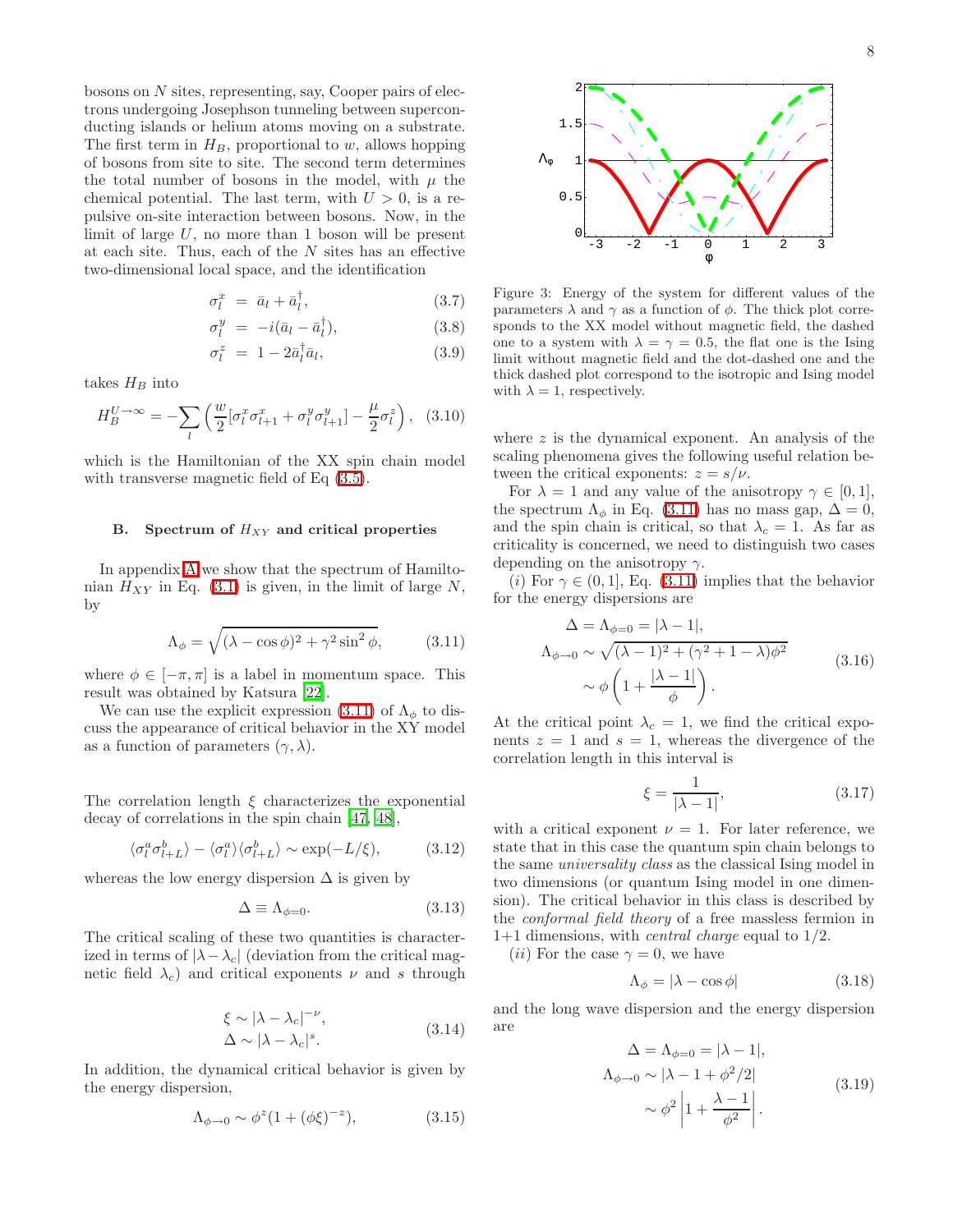Therefore the critical point  $\lambda_c = 1$  leads to the critical exponent  $z = 2$  and  $s = 1$  and the divergence of the correlation length in this interval is

$$
\xi = \frac{1}{\sqrt{\lambda - 1}},\tag{3.20}
$$

with a critical exponent  $\nu = \frac{1}{2}$ . Notice, however, that in this case the spectrum  $\Lambda_{\phi}$  is gapless for any  $\lambda \in [0,1],$ since  $\Lambda_{\phi}$  continuously vanishes for  $\phi = \arccos(\lambda)$ . This implies that the spin chain is actually critical for any value  $\lambda \in [0, 1]$  of the magnetic field. Again for later reference, we mention that in this case the quantum spin chain belongs to the universality class described by a free massless boson in  $1+1$  dimensions. This conformal theory has central charge equal to 1.



Figure 4: Some critical regions in the parameter space  $(\gamma, \lambda)$ for the XY model. The Ising model,  $\gamma = 1$ , has a critical point at  $\lambda = 1$ . The XX model,  $\gamma = 0$ , is critical in the interval  $\lambda \in [0, 1]$ . The whole line  $\lambda = 1$  is also critical. A complete analysis of the critical regions in this model was done by Barouch and McCoy in [\[23](#page-24-22)]

Summarizing, by analyzing the spectrum of  $H_{XY}$  one finds two distinct critical regions in the parameter space  $(\gamma, \lambda)$ , namely the line  $\lambda_c = 1$  and the segment  $(\gamma, \lambda) =$  $(1,[0,1])^5$ . The critical XX model corresponds to an unstable fixed point with respect to the anisotropy  $\gamma$ . If we depart from  $(\gamma, \lambda) = (0, 1)$  by a small perturbation  $\gamma \neq 0$ , the critical behavior of the spin chain turns from the universality class of the  $XX$  model into that of the Ising model.



Figure 5: This road map describes the steps followed in order to obtain the entropy  $S_L$  of  $L$  contiguous spins from an infinite  $XY$  chain. We diagonalize the Hamiltonian  $H_{XY}$  by rewriting it first in terms of Majorana operators  $\check{a}$  and then in terms of Majorana operators  $\check{b}$ . The ground state  $|\Psi_g\rangle$  is characterized by a correlation matrix  $\Gamma^B$  for operators  $\check{b}$ ,  $\check{\Gamma}^A$  for operators  $\check{a}$ . Correlation matrix  $\Gamma_L^A$  describes the reduced density matrix  $\rho_L$  for a block of L spins.  $S_L$  is finally obtained from  $\Gamma_L^C$ , the block-diagonal form of  $\Gamma_L^A$ .

#### C. The ground state

We now turn to determine the ground state  $|\Psi_{q}\rangle$  of the XY model with open boundary conditions,

$$
H_{XY} = -\frac{1}{2} \sum_{l=-\frac{N-1}{2}}^{\frac{N-1}{2}} \left( \frac{1+\gamma}{2} \sigma_l^x \sigma_{l+1}^x + \frac{1-\gamma}{2} \sigma_l^y \sigma_{l+1}^y \right) - \frac{1}{2} \sum_{l=-\frac{N-1}{2}}^{\frac{N-1}{2}} \lambda \sigma_l^z,
$$
 (3.21)

in the limiting case of an infinite chain,  $N \to \infty$ .

Through a Jordan-Wigner transformation, Hamiltonian  $H_{XY}$  can be cast into a quadratic form of fermionic operators, which in turn can be diagonalized by means of two additional canonical transformations, namely a Fourier transformation and a Bogoliubov transformation (see Appendix [A](#page-21-0) for details). Next we will determine the ground state  $|\Psi_q\rangle$  through a more convenient —although essentially equivalent— procedure that uses Majorana operators instead of fermionic operators.

The present calculation was sketched in [\[9\]](#page-24-8) and uses the formalism described in [\[49\]](#page-25-4). Originally, the ground state of the XY model was determined by Lieb, Schultz and Mattis [\[21\]](#page-24-20) in the case of no magnetic field, and by Barouch and McCoy [\[23\]](#page-24-22) in the case of magnetic field.

<sup>5</sup> Barouch and McCoy [\[23\]](#page-24-22) have shown that also in the line defined by  $\gamma^2 + \lambda^2 = 1$  two-spin correlators decay as a power of the distance between spins, the signature of criticality.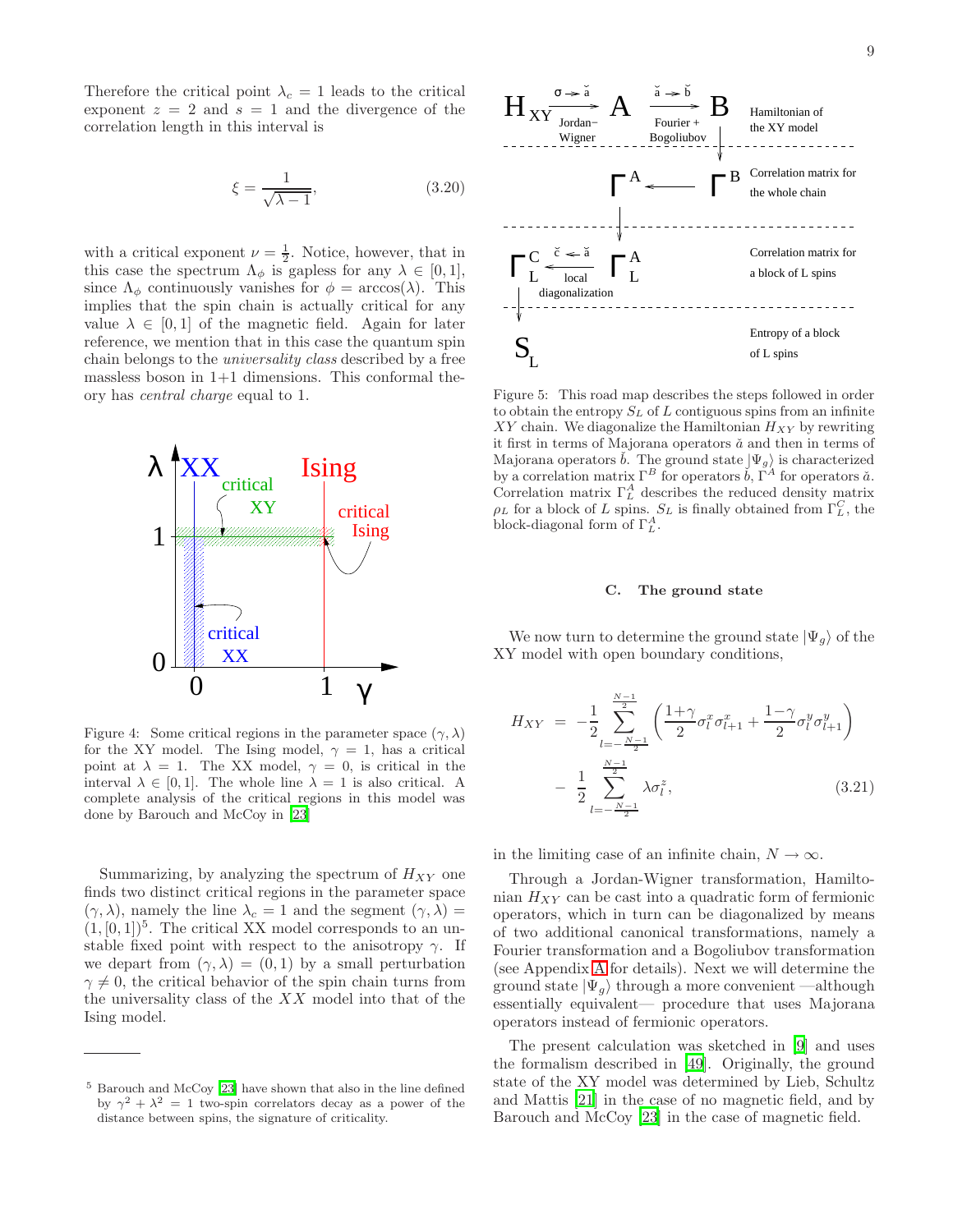## <span id="page-9-0"></span>1. Majorana operators

For each site  $l$  of the  $N$ -spin chain, we consider two Majorana operators,  $\check{a}_{2l-1}$  and  $\check{a}_{2l}$ , defined by

$$
\check{a}_{2l-1} \equiv \left(\prod_{m < l} \sigma_m^z\right) \sigma_l^x; \quad \check{a}_{2l} \equiv \left(\prod_{m < l} \sigma_m^z\right) \sigma_l^y. \tag{3.22}
$$

Operators  $\check{a}_m$  are Hermitian and obey anti-commutation relations,

$$
\check{a}_m^{\dagger} = \check{a}_m, \qquad \{\check{a}_m, \check{a}_n\} = 2\delta_{mn}.
$$
 (3.23)

<span id="page-9-1"></span>The change of variables of Eq. [\(3.22\)](#page-9-0), parallel to the Jordan-Wigner transformation described in Appendix [A,](#page-21-0) implies

$$
\check{a}_{2l}\check{a}_{2l+1} = \sigma_l^y \sigma_l^z \sigma_{l+1}^x = i\sigma_l^x \sigma_{l+1}^x, \qquad (3.24)
$$

$$
\check{a}_{2l-1}\check{a}_{2l+2} = \sigma_l^x \sigma_l^z \sigma_{l+1}^y = -i \sigma_l^y \sigma_{l+1}^y,\qquad(3.25)
$$

$$
\check{a}_{2l-1}\check{a}_{2l} = \sigma_l^x \sigma_l^y = i\sigma_l^z, \qquad (3.26)
$$

so that Hamiltonian  $H_{XY}$  becomes

$$
H_{XY} = \frac{i}{2} \sum_{l=-\frac{N-1}{2}}^{\frac{N-1}{2}} \left( \frac{1+\gamma}{2} \check{a}_{2l} \check{a}_{2l+1} - \frac{1-\gamma}{2} \check{a}_{2l-1} \check{a}_{2l+2} \right) + \frac{i}{2} \sum_{l=-\frac{N-1}{2}}^{\frac{N-1}{2}} \lambda \check{a}_{2l-1} \check{a}_{2l} ,
$$
 (3.27)

or, equivalently,

$$
H_{XY} = \frac{i}{4} \sum_{m,n=-N}^{N-1} A_{mn} \check{a}_m \check{a}_n, \qquad (3.28)
$$

where  $A$  is a real, skew-symmetric matrix given by

$$
A = \begin{bmatrix} A_0 & A_1 & & & \\ -A_1^T & A_0 & A_1 & & \\ & & \ddots & & \\ & & & -A_1^T & A_0 & A_1 \\ & & & & -A_1^T & A_0 \end{bmatrix}, \qquad (3.29)
$$

and

$$
A_0 = \begin{bmatrix} 0 & 2\lambda \\ -2\lambda & 0 \end{bmatrix}, A_1 = \begin{bmatrix} 0 & -(1-\gamma) \\ 1+\gamma & 0 \end{bmatrix}. (3.30)
$$

Let  $W \in SO(2N)$  be a special orthogonal matrix that brings A into its block diagonal form  $B = W A W^T$ ,

$$
B = \bigoplus_{k=-\frac{N-1}{2}}^{\frac{N-1}{2}} \tilde{\Lambda}_k \begin{bmatrix} 0 & 1 \\ -1 & 0 \end{bmatrix},
$$
 (3.31)

and let

$$
\check{b}_p = \sum_{m=-N}^{N-1} W_{pm} \check{a}_m, \quad -N+1 \le p \le N, \quad (3.32)
$$



Figure 6: Through transformation [\(3.22\)](#page-9-0), we can associate two Majorana operators,  $\check{a}_{2l-1}$  and  $\check{a}_{2l}$ , to site l of the spin chain. Notice, however, the non-local character of such transformation:  $\check{a}_{2l-1}$  and  $\check{a}_{2l}$  are a product of Pauli matrices from sites  $-(N-1)/2$  to l.

be a new set of Majorana operators,

$$
\check{b}_p^{\dagger} = \check{b}_p, \qquad {\{\check{b}_p, \check{b}_q\}} = 2\delta_{pq}.
$$
\n(3.33)

The canonical transformation induced by W is parallel to the Fourier and Bogoliubov transformations for fermionic operators that appear in Appendix [A,](#page-21-0) where also an explicit expression for  $\tilde{\Lambda}_k$  is displayed. In terms of operators  $\check{b}$ ,  $H_{XY}$  reads

$$
H_{XY} = \frac{i}{4} \sum_{p,q=-N}^{N-1} B_{pq} \check{b}_p \check{b}_q
$$
 (3.34)

$$
= \frac{i}{4} \sum_{k=-\frac{N-1}{2}}^{\frac{N-1}{2}} \tilde{\Lambda}_k(\check{b}_{2k-1}\check{b}_{2k} - \check{b}_{2k}\check{b}_{2k-1}).(3.35)
$$

#### 2. Correlation matrix

The diagonalization of  $H_{XY}$  essentially concludes with the determination of the explicit form of matrix  $W$ , as presented in Appendix [B.](#page-22-0) However, in order to analyze the resulting ground state  $|\Psi_{q}\rangle$ , it is convenient to momentarily switch to the more familiar language of fermionic operators. We define a set of  $N$  spinless fermionic operators  $b$ ,

$$
\hat{b}_k \equiv \frac{\check{b}_{2k-1} + i\check{b}_{2k}}{2},\tag{3.36}
$$

 $-(N-1)/2 \leq k \leq (N-1)/2$ , obeying the anticommutation relations

$$
\{\hat{b}_{k}^{\dagger}, \hat{b}_{p}\} = \delta_{kp}, \quad \{\hat{b}_{k}, \hat{b}_{p}\} = 0, \tag{3.37}
$$

in terms of which Hamiltonian  $H_{XY}$  becomes, up to an irrelevant constant,

$$
H_{XY} = \sum_{k=-\frac{N-1}{2}}^{\frac{N-1}{2}} \tilde{\Lambda}_k \hat{b}_k^{\dagger} \hat{b}_k.
$$
 (3.38)

The ground state of  $H_{XY}$  is annhilated by all  $b$ ,

$$
\hat{b}_k|\Psi_g\rangle = 0,\t\t(3.39)
$$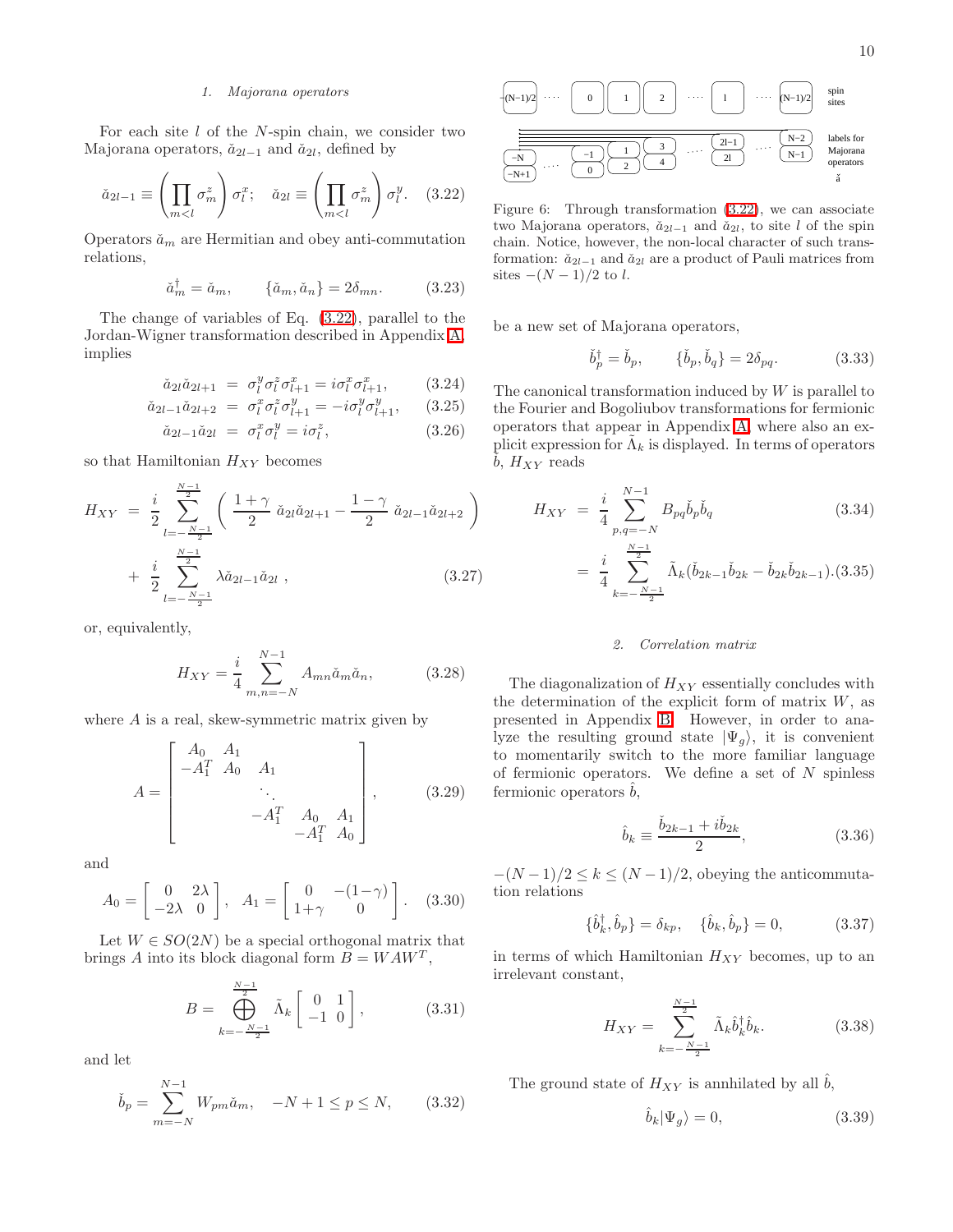so that  $\langle \Psi_g | \hat{b}_k^{\dagger} \hat{b}_k | \Psi_g \rangle$  —that is, the expectation value of a positive operator— vanishes and  $\langle \Psi_g | H_{XY} | \Psi_g \rangle = 0$ corresponds to the smallest eigenvalue of  $H_{XY}$ . Then, since  $\hat{b}_k^{\dagger} \hat{b}_k + \hat{b}_k \hat{b}_k^{\dagger} = I$  and  $\hat{b}_k^{\dagger} \hat{b}_k |\Psi_g\rangle = 0$ , we also have

$$
\hat{b}_k \hat{b}_k^{\dagger} |\Psi_g\rangle = |\Psi_g\rangle. \tag{3.40}
$$

<span id="page-10-0"></span>Let  $\langle M \rangle$  denote the expectation value  $\langle \Psi_q | M | \Psi_q \rangle$  for operator M. We readily have

$$
\langle \hat{b}_k \rangle = 0, \tag{3.41}
$$

$$
\langle \hat{b}_k \hat{b}_p \rangle = 0, \tag{3.42}
$$

$$
\langle \hat{b}_k \hat{b}_p^{\dagger} \rangle = \delta_{kp}.
$$
 (3.43)

More generally, Wick's theorem establishes that any nonvanishing expectation value corresponding to a product of operators  $\hat{b}$  and  $\hat{b}^{\dagger}$  can be expressed in terms of  $\langle \hat{b}_k \hat{b}^{\dagger}_p \rangle$ and  $\langle \hat{b}_k \hat{b}_p \rangle$  and their complex conjugates. For instance, we have

$$
\langle \hat{b}_{k_1} \hat{b}_{k_2} \hat{b}_{k_3}^{\dagger} \hat{b}_{k_4}^{\dagger} \rangle = \langle \hat{b}_{k_1} \hat{b}_{k_2} \rangle \langle \hat{b}_{k_3}^{\dagger} \hat{b}_{k_4}^{\dagger} \rangle - \langle \hat{b}_{k_1} \hat{b}_{k_3}^{\dagger} \rangle \langle \hat{b}_{k_2} \hat{b}_{k_4}^{\dagger} \rangle + \langle \hat{b}_{k_1} \hat{b}_{k_4}^{\dagger} \rangle \langle \hat{b}_{k_2} \hat{b}_{k_3}^{\dagger} \rangle.
$$
 (3.44)

This means that  $|\Psi_q\rangle$  is a *gaussian state*, completely characterized by the expectation values of the first and second moments, Eqs. [\(3.41\)](#page-10-0)-[\(3.43\)](#page-10-0).

We can now return to the Majorana operators  $b$ . An equivalent characterization of  $|\Psi_{g}\rangle$  is given in terms of the correlation matrix  $\langle \check{b}_p \check{b}_q \rangle = \delta_{pq} + i \Gamma_{pq}^B$ , where

$$
\Gamma^{B} = \bigoplus_{k=-\frac{N-1}{2}}^{\frac{N-1}{2}} \begin{bmatrix} 0 & 1 \\ -1 & 0 \end{bmatrix}.
$$
 (3.45)

As direct substitution shows,  $\Gamma^B$  amounts for both the expectation values  $\langle \hat{b}_k \hat{b}_p^{\dagger} \rangle$  and  $\langle \hat{b}_k \hat{b}_p \rangle$  simultaneously, which is the ultimate reason to conduct the present derivation in terms of Majorana operators.

<span id="page-10-1"></span>Finally, we use  $\Gamma^B$  to obtain the correlation matrix  $\langle \check{a}_m \check{a}_n \rangle = \delta_{m,n} + i \Gamma^A_{mn}$  of the original Majorana operators  $\check{a}$ , where  $\Gamma^A = W^T \Gamma^B W$ . As shown in Appendix [B,](#page-22-0) one obtains

$$
\Gamma^{A} = \begin{bmatrix} \Pi_{0} & \Pi_{1} & \cdots & \Pi_{N-1} \\ -\Pi_{1} & \Pi_{0} & & \vdots \\ \vdots & & \ddots & \vdots \\ -\Pi_{N-1} & \cdots & \cdots & \Pi_{0} \end{bmatrix}, \quad \Pi_{l} = \begin{bmatrix} 0 & g_{l} \\ -g_{-l} & 0 \end{bmatrix},
$$
\n(3.46)

<span id="page-10-2"></span>with real coefficients  $q_l$  as given, in the limit of an infinite chain,  $N \to \infty$ , by

$$
g_l = \frac{1}{2\pi} \int_0^{2\pi} d\phi e^{-il\phi} \frac{\cos\phi - \lambda - i\gamma \sin\phi}{|\cos\phi - \lambda - i\gamma \sin\phi|}.
$$
 (3.47)

We conclude that Eqs. [\(3.46\)](#page-10-1)-[\(3.47\)](#page-10-2) contain a complete characterization of the ground state  $|\Psi_g\rangle$  of  $H_{XY}$ .

### D. Entropy of a block of spins

The entropy of the reduced density matrix  $\rho$  for L adjacent spins,

$$
S_L = -\text{tr}(\rho \log_2 \rho),\tag{3.48}
$$

can be computed from  $\Gamma^A$ , Eq. [\(3.46\)](#page-10-1), as follows.

In the limit of an infinite chain, the middle of the chain is fully translational invariant, in that the same  $\rho_L$  describes the state of any block of L contiguous spins. For notational convenience we choose the block to contain qubits  $l = 1, \dots, L$ . We can expand the density matrix  $\rho_L$  of the block as

$$
\rho_L = 2^{-L} \sum_{\mu_1, \cdots, \mu_L = 0, x, y, z} \rho_{\mu_1 \cdots \mu_L} \quad \sigma_1^{\mu_1} \cdots \sigma_L^{\mu_L}, \tag{3.49}
$$

where coefficients  $\rho_{\mu_1\cdots\mu_L}$  are given by

$$
\rho_{\mu_1 \cdots \mu_L} = \langle \sigma_1^{\mu_1} \cdots \sigma_L^{\mu_L} \rangle. \tag{3.50}
$$

In spite of the non-local character of transformation [\(3.22\)](#page-9-0), the density matrix  $\rho_L$  can be reconstructed from the restricted  $2L \times 2L$  correlation matrix

$$
\langle \check{a}_m \check{a}_n \rangle = \delta_{mn} + i(\Gamma_L^A)_{mn}, \qquad m, n = 1, \cdots, 2L, \tag{3.51}
$$

<span id="page-10-3"></span>where

$$
\Gamma_L^A = \begin{bmatrix} \Pi_0 & \Pi_1 & \cdots & \Pi_{L-1} \\ -\Pi_1 & \Pi_0 & & \vdots \\ \vdots & & \ddots & \vdots \\ -\Pi_{L-1} & \cdots & \cdots & \Pi_0 \end{bmatrix} .
$$
 (3.52)

Indeed, the symmetry

$$
\left(\prod_{l} \sigma_{l}^{z}\right) H_{XY}\left(\prod_{l} \sigma_{l}^{z}\right) = H_{XY} \tag{3.53}
$$

implies that  $\rho_{\mu_1\cdots\mu_L} = 0$  whenever the sum of  $\mu$ 's equal to x and of  $\mu$ 's equal to y is odd. For instance, for  $L = 4$ , terms such as  $\rho_{0x0z}$  and  $\rho_{xy0y}$  vanish. Therefore nonvanishing coefficients  $\rho_{\mu_1\cdots\mu_L}$  correspond to the expectation value of a product of Pauli matrices with an even total number of  $\sigma_x$ 's and  $\sigma_y$ 's. Such products are mapped through the inverse of transformation [\(3.22\)](#page-9-0) into a product of an even number of Majorana operators  $\check{a}_m$ , with  $m \in [1, 2L]$ . (See Eqs. [\(3.24\)](#page-9-1)-[\(3.26\)](#page-9-1) for an example). We can then use Wick's theorem to express such products in terms of the second moments  $\langle \check{a}_m \check{a}_n \rangle$ ,  $m, n \in [1, 2L]$ , all of which are contained in  $\Gamma_L^A$ .

In principle, then, one could use  $\Gamma_L^A$ , Wick's theorem and the inverse of transformation [\(3.22\)](#page-9-0) to compute  $\rho_L$ , and extract  $S_L$  from its spectral decomposition. However, the spectrum of  $\rho_L$ , and its entropy  $S_L$ , can be computed in a more direct way from  $\Gamma_L^A$ .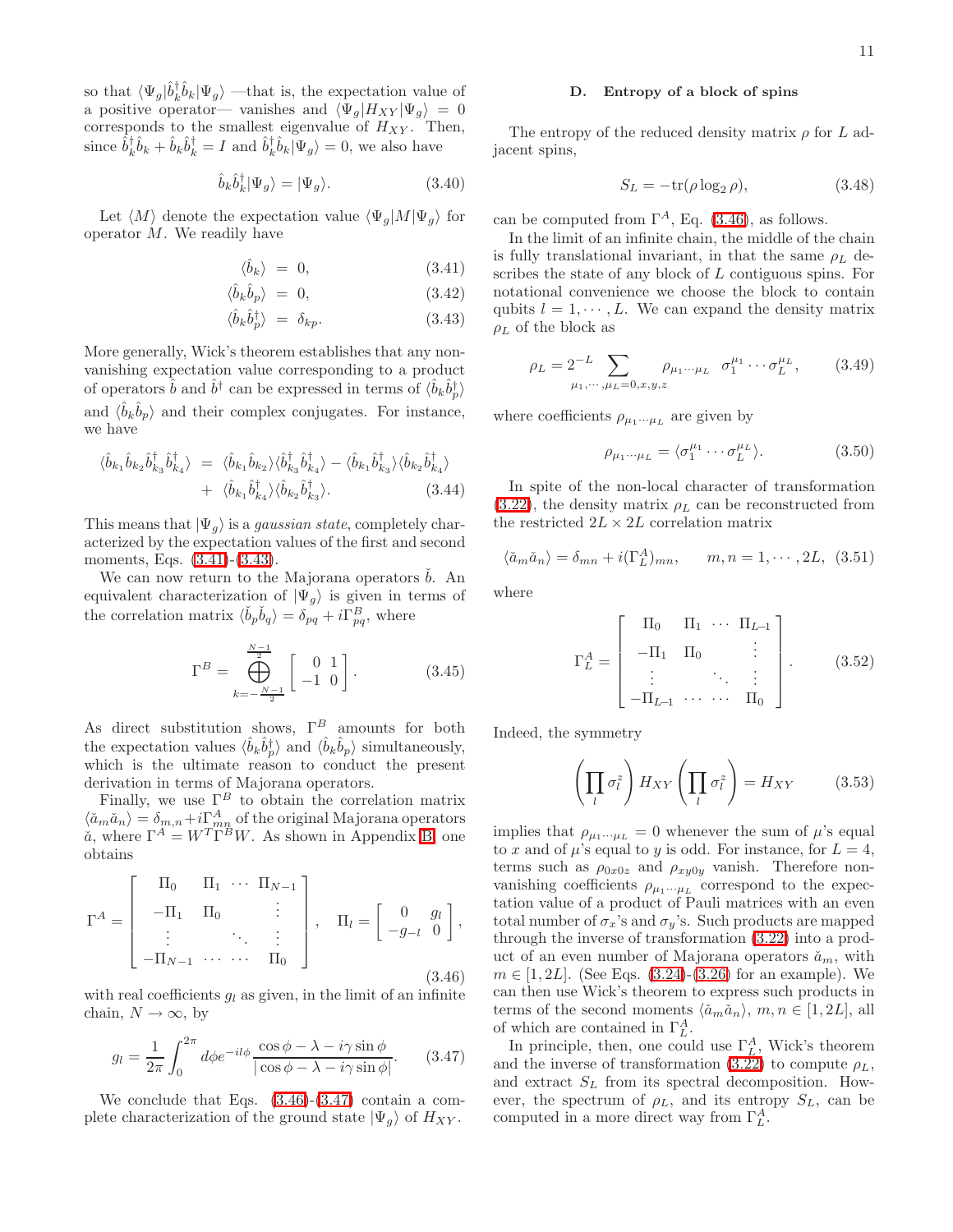Let  $V \in SO(2L)$  be such that it brings  $\Gamma_L^A$  into its block-diagonal form  $\Gamma_L^C = V \Gamma_L^A V^T$ ,

$$
\Gamma_L^C = \bigoplus_{l=1}^L \begin{bmatrix} 0 & \nu_l \\ -\nu_l & 0 \end{bmatrix} . \tag{3.54}
$$

Matrix V defines a set of 2L Majorana operators

$$
\check{c}_m \equiv \sum_{n=1}^{2L} V_{mn} \check{a}_n,\tag{3.55}
$$

with correlation matrix  $\langle \check{c}_m \check{c}_n \rangle$  given by

$$
\langle \check{c}_m \check{c}_n \rangle = \delta_{mn} + i(\Gamma_L^C)_{mn}.
$$
 (3.56)

The structure of  $\Gamma_L^C$  implies that mode  $\check{c}_{2l-1}$  is only correlated to mode  $\check{c}_{2l}$ , a most convenient fact that we next exploit.

Again for the sake of clarity, we complete the present reasoning using a more familiar language of fermionic modes. We define L spinless fermionic operators

$$
\hat{c}_l \equiv \frac{\check{c}_{2l-1} + i\check{c}_{2l}}{2},\tag{3.57}
$$

$$
\{\hat{c}_l, \hat{c}_m\} = 0, \quad \{\hat{c}_l^{\dagger}, \hat{c}_m\} = \delta_{lm}.
$$
 (3.58)

By construction they fulfill

$$
\langle \hat{c}_m \hat{c}_n \rangle = 0, \quad \langle \hat{c}_m^\dagger \hat{c}_n \rangle = \delta_{mn} \frac{1 + \nu_m}{2}, \tag{3.59}
$$

which means that the L fermionic modes are uncorrelated, that is in a product state,

<span id="page-11-2"></span>
$$
\rho_L = \varrho_1 \otimes \cdots \otimes \varrho_L. \tag{3.60}
$$

[Notice that this tensor product structure does not correspond in general to a factorization into local Hilbert spaces for the L spins, but is instead a rather non-local structure]. The density matrix  $\rho_l$  has eigenvalues

$$
\frac{1 \pm \nu_l}{2} \tag{3.61}
$$

and entropy

$$
S(\varrho_l) = H_2\left(\frac{1+\nu_l}{2}\right),\tag{3.62}
$$

<span id="page-11-0"></span>where  $H_2(x) = -x \log x - (1-x) \log(1-x)$  denotes the binary entropy. The spectrum of  $\rho_L$  results now from the L-fold product of the spectra of the density matrices  $\varrho_l$ , and the entropy of  $\rho_L$  is the sum of entropies of the L uncorrelated modes,

$$
S_L = \sum_{l=1}^{L} H_2 \left( \frac{1 + \nu_l}{2} \right). \tag{3.63}
$$

Summarizing: for arbitrary values of the anisotropy  $\gamma$ and magnetic field  $\lambda$ , and in the thermodynamic limit corresponding to an infinite chain  $(N \to \infty)$ , the entropy  $S_L$  of the ground state of the XY model can in practice be obtained by  $(i)$  evaluating Eq.  $(3.47)$  numerically for  $l = 0, \dots, L - 1$ , (ii) diagonalizing  $\Gamma_L^A$  in Eq. [\(3.52\)](#page-10-3), so as to obtain  $\nu_m$ , and *(iii)* evaluating  $S_L$  using Eq. [\(3.63\)](#page-11-0). Appendix [C](#page-23-0) contains an analytical expression of the coefficients  $g_l$  in Eq. [\(3.47\)](#page-10-2) for several particular cases.

### Scaling of the entropy

We can now proceed to compute the entropy for the XY model with different parameters. It is first important to note that the actual diagonalization to be performed takes place in a  $2L \times 2L$  space, not in the huge  $2^L \times 2^L$ space associated to the vacuum density matrix. This is obvious in Fig. [\(7\)](#page-11-1) where the computation can easily include hundreds of spins.

The result obtained for the reduced density matrix of L spins in the isotropic XX model,  $\gamma = 0$ , with no external magnetic field,  $\lambda = 0$ , perfectly fits a logarithmic behavior

$$
S_L^{XX} = \frac{1}{3} \log_2 L + a \qquad \gamma = 0, \ \lambda = 0,
$$
 (3.64)

where a is a constant close to  $\pi/3$ . A least square fit gives an standard error of  $310^{-8}$  in the constant of the logarithmic term for this model. This result shows that entanglement of the vacuum state scales at this critical point, pervading the whole system and carefully organizing the complicate superposition of states that will wind up reproducing correlators. The scaling of entanglement, furthermore follows some universality properties we shall discuss later.



<span id="page-11-1"></span>Figure 7: Entropy of the reduced density matrix for L spins in the isotropic XX model,  $\gamma = 0$ , with different external magnetic field  $\lambda$ . The maximum entropy is reached when there is no applied external field. The entropy decreases while the magnetic field increases until  $\lambda = 1$  when the system reaches the ferromagnetic limit and the ground state is a product state in the spin basis.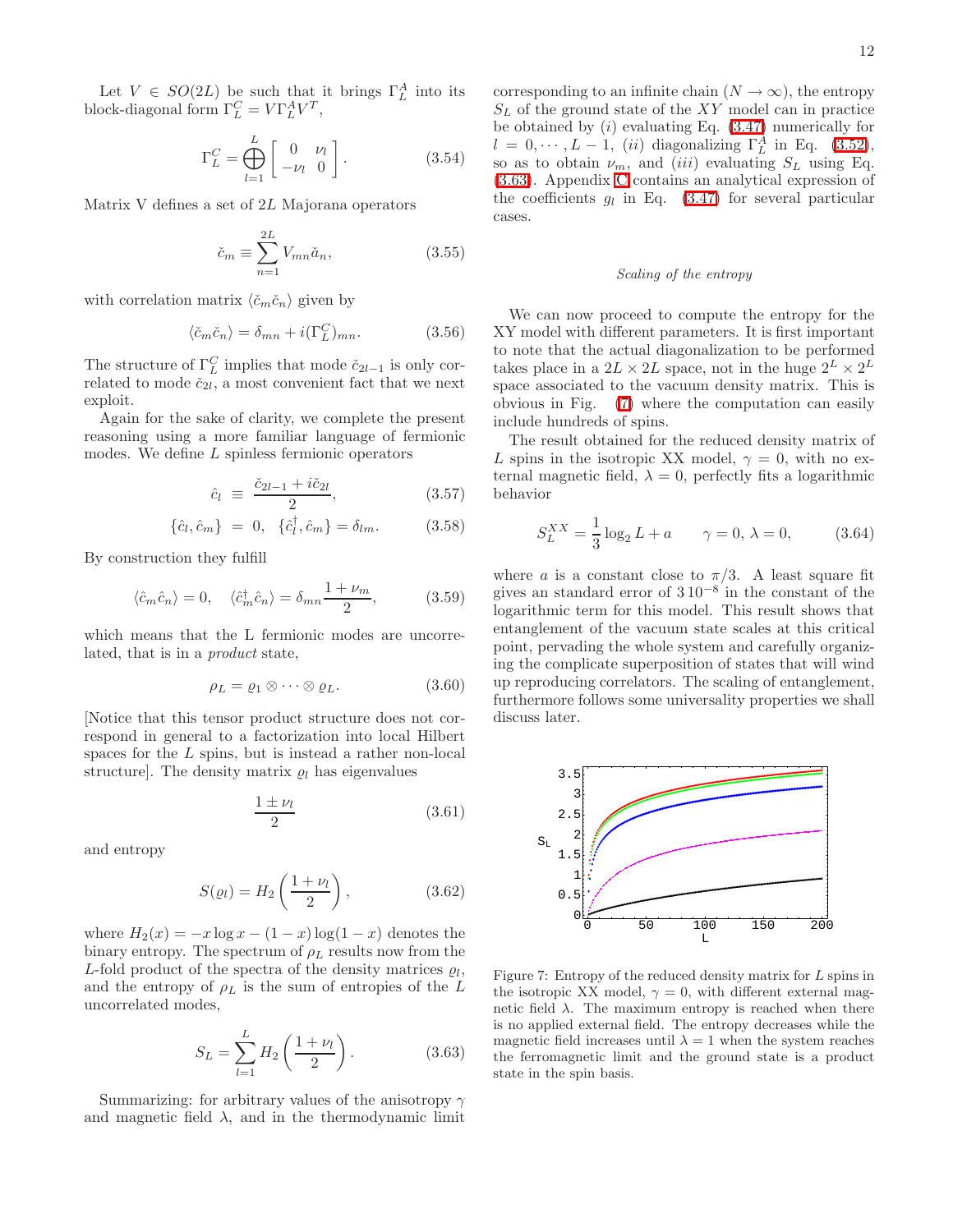It is easy to extend our computation to other critical and non-critical points in the parameter space for the XY system. Fig. [\(8\)](#page-12-1) shows the scaling of entanglement as we scan  $\gamma$ . Note again the logarithmic scaling of the entropy although its coefficient is now  $1/6$  instead of  $1/3$ . The constant correction to the logarithmic scaling is such that

$$
S_L^{XY} = \frac{1}{6} \log_2 L + a(\gamma), \tag{3.65}
$$

so that

$$
\lim_{L \to \infty} [S_L(\gamma = 1) - S_L(\gamma)] = -\frac{1}{6} \log_2 \gamma .
$$
 (3.66)



<span id="page-12-1"></span>Figure 8: Difference of the entropy  $\lim_{L\to\infty} [S_L(\gamma=1)-S_L(\gamma)]$  for different values of the anisotropy  $\gamma$ . For every  $\gamma$  the model is critical and the entropy scales as  $1/6 \log_2 L + a(\gamma)$ , where the L-independent function  $a(\gamma)$  is perfectly fitted by  $-\frac{1}{6} \log_2 \gamma$ .

When  $\gamma = 1$  the system is described by the Ising model. The entropy behavior in this limit can be viewed in the Fig. [\(9\)](#page-12-2). When the magnetic field is turned to  $\lambda = 1$  the entropy reproduces the scaling law

$$
S_L^{Ising} = \frac{1}{6} \log_2 L + a \qquad \gamma = 1, \ \lambda = 1. \tag{3.67}
$$

In this model, the least square fit of the logarithmic behavior gives a standard error of  $410^{-9}$ . For the Ising model with no external field, the ground state that minimizes the total energy is the Néel state, a macroscopic GHZ state, for which the entropy is always equal to one.

#### IV. HEISENBERG MODEL

## <span id="page-12-3"></span>A. The XXZ Hamiltonian

<span id="page-12-0"></span>The XXZ model consists of a chain of N spins with nearest neighbor interactions and an external magnetic field, as given by the Hamiltonian

$$
H_{XXZ} = \sum_{l} \left( \frac{1}{2} [\sigma_l^x \sigma_{l+1}^x + \sigma_l^y \sigma_{l+1}^y + \Delta \sigma_l^z \sigma_{l+1}^z] + \lambda \sigma_l^z \right). \tag{4.1}
$$



<span id="page-12-2"></span>Figure 9: Entropy for the reduced density matrix to  $L$  spins of the Ising model,  $\gamma = 1$ , with different values of the external magnetic field,  $\lambda \in \{0, 1\}$ . The maximum entropy is reached at the critical point when the applied field is one. Other values of the magnetic field lead to saturation of the entropy. For a magnetic field  $\lambda = 0$  the ground state of the system is in the Néel state or GHZ state.

As in the previous section, l labels the N spins and  $\sigma_l^{\mu}$  $(\mu = x, y, z)$  are the Pauli matrices, Eqs. [\(3.2\)](#page-6-3)-[\(3.3\)](#page-6-4). Parameter  $\Delta$  evaluates the anisotropy, in the z direction, of the antiferromagnetic Heisenberg interaction, whereas  $\lambda$  is the strength of a magnetic field applied in the z direction.

The XXZ model includes as special cases two other well-known spin models. The XXX model corresponds to a fully isotropic interaction,  $\Delta = 1$ ,

<span id="page-12-4"></span>
$$
H_{XXX} = \sum_{l} \left( \frac{1}{2} [\sigma_l^x \sigma_{l+1}^x + \sigma_l^y \sigma_{l+1}^y + \sigma_l^z \sigma_{l+1}^z] + \lambda \sigma_l^z \right). \tag{4.2}
$$

Also, when the interaction in restricted to the plane  $xy$ in spin space,  $\Delta = 0$ , we recover the XX model of Eq.  $(3.5).$  $(3.5).$ 

These Hamiltonians are commonly used to model the physics of certain spin chains, but also to describe other quantum systems. For instance, the XXX Hamiltonian without magnetic field can be obtained in a particular limit of the fermion Hubbard model,

$$
H = \sum_{l\tau} \left( \epsilon n_{l\tau} + t(\hat{h}_{l\tau}^{\dagger} \hat{h}_{l+1\tau} + \hat{h}_{l+1\tau}^{\dagger} \hat{h}_{l\tau}) \right) + \sum_{l} U n_{l\uparrow} n_{l\downarrow},
$$
\n(4.3)

where  $\hat{h}$  are fermionic annihilation operators,

$$
\{\hat{h}_{l\tau}, \hat{h}_{m\nu}^{\dagger}\} = \delta_{lm}\delta_{\tau\nu},\tag{4.4}
$$

 $n_{l\tau} = \hat{h}_{l\tau}^{\dagger} \hat{h}_{l\tau}$  are fermion number operator and l labels one of  $N$  sites of a chain while  $\nu$  denotes one of two spin orientations, ↑ or ↓. The fermion Hubbard Hamiltonian (see chapter 10 of [\[3\]](#page-24-2)) was originally introduced to describe the motion of electrons in transition metals, and consists of spin-1/2 fermionic particles moving along the N sites. Parameter  $\epsilon$  is the energy cost of having one fermion,  $t$  is the tunneling parameter and  $U$  quantifies the interaction between two fermions at the same site. Notice that the total number of fermions  $n = \sum_{l\tau} n_{l\tau}$  is a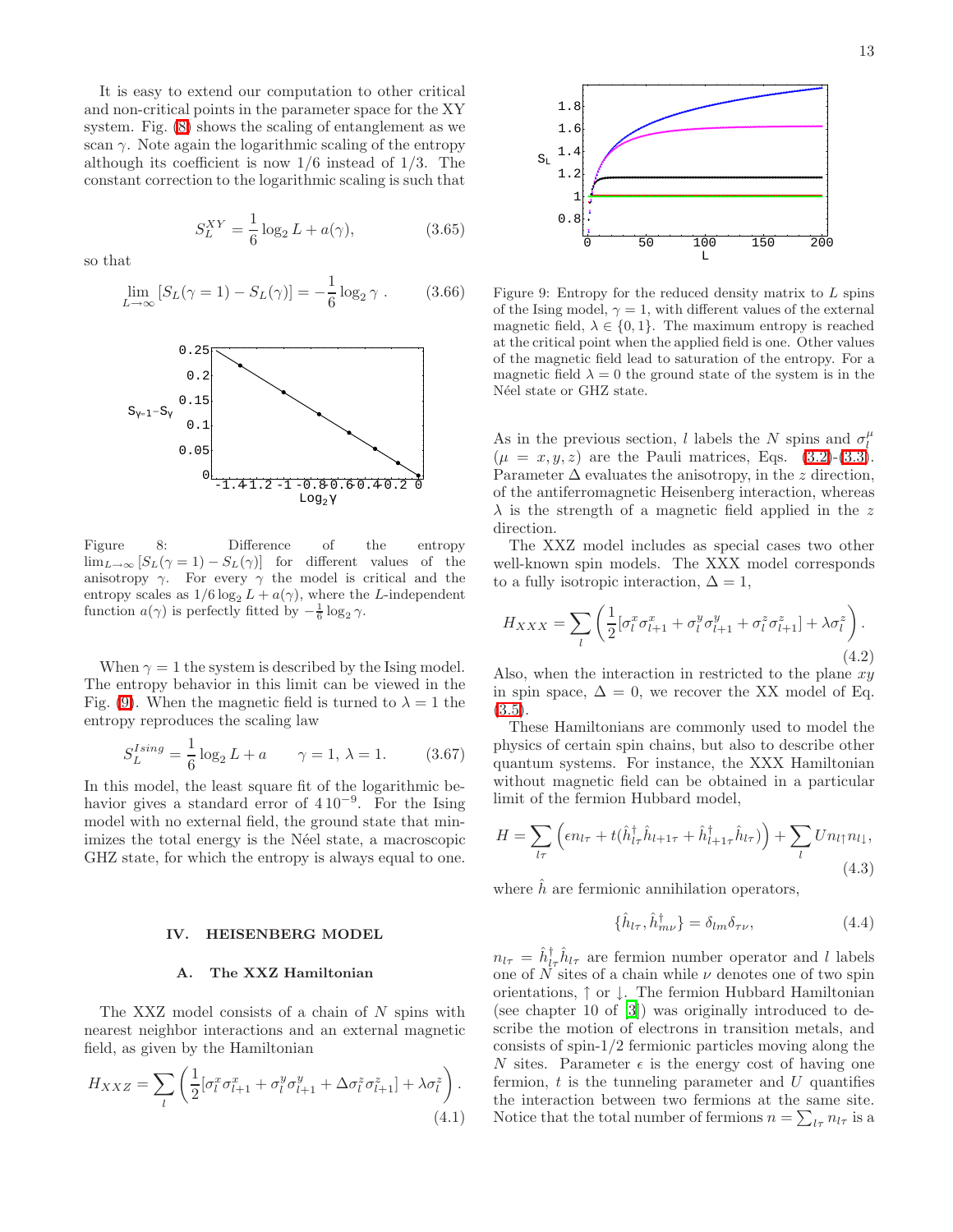constant of motion. Then, when restricted to a subspace with a given value of  $n$ , the first term in the Hamiltonian is proportional to the identity and can be omitted. Let us consider the case when the total number of fermions is N, that is, the same as the number of sites. In the limit  $U \gg t$ , two fermions are not energetically allowed to be on the same site, and we have one fermion per site. In this limit, and with the identification

$$
\sigma_l^x = \hat{h}_{l\uparrow}^\dagger \hat{h}_{l\downarrow} + \hat{h}_{l\uparrow}^\dagger \hat{h}_{l\downarrow}, \qquad (4.5)
$$

$$
\sigma_l^y = -i(\hat{h}_{l\uparrow}^\dagger \hat{h}_{l\downarrow} - \hat{h}_{l\uparrow}^\dagger \hat{h}_{l\downarrow}), \qquad (4.6)
$$

$$
\sigma_l^z = \hat{h}_{l\uparrow}^\dagger \hat{h}_{l\uparrow} - \hat{h}_{l\downarrow}^\dagger \hat{h}_{l\downarrow}, \tag{4.7}
$$

the Hubbard model can be recast (using perturbation theory) into the isotropic Heisenberg model without magnetic field,

$$
H = J \sum_{l} \vec{\sigma}_l \cdot \vec{\sigma}_{l+1}, \qquad (4.8)
$$

where  $J = 4\frac{t^2}{U}$  $\frac{t}{U}$ . Metal-insulator transitions, superconductive systems or magnetic properties can be explained with this Hamiltonian.

Quantum phase transitions are identified with points of non-analyticity in the ground state energy of the spin chain. This non-analyticity may appear in the limit of a large chain or, as in the present case, may be due to level crossing. Notice that we can decompose  $H_{XXZ}$ , Eq. [\(4.1\)](#page-12-3), in terms of three commuting parts,

$$
H_{XXZ} = H_1 + \Delta H_2 + \lambda H_3. \tag{4.9}
$$

As we change  $\Delta$  or  $\lambda$ , an excited state may see its energy decreased enough as to become the ground state. At one such point, the ground state energy  $E(\Delta, \lambda)$  will not be analytical. Thus, in this model quantum phase transitions occurs for finite chains.

#### B. Bethe Ansatz for the Heisenberg model

Several properties make the Heisenberg Hamiltonian with periodic boundary conditions completely integrable. Two symmetries are essential to get the model solution and are used in the Bethe Ansatz (BA) [\[24\]](#page-24-23). Rotational symmetry about the z-axis in spin space implies that the z-component of the total spin  $S_T^z$ ,

$$
S_T^z = \frac{1}{2} \sum_l \sigma_l^z,\tag{4.10}
$$

is conserved. Sorting the basis vectors according to the quantum number  $S_T^z = N/2 - r$ , where N is the number of sites in the chain and  $r$  the number of spins down, is all that is required to block diagonalize the Hamiltonian. The second symmetry is the invariance of  $H$  with respect to discrete translations by any number of lattice spacings. To reconstruct the whole spectrum of the

Heisenberg model, Bethe's idea is to start with the ferromagnetic state  $|F\rangle$ ,

$$
|F\rangle = |\uparrow \uparrow \cdots \uparrow \rangle, \tag{4.11}
$$

whose spin angular momentum,  $\frac{N}{2}$ , is maximum, and to get a translationally invariant eigenstate of the Hamiltonian with one unit less of spin angular momentum. The rest of the spectrum of the Heisenberg model is obtained by iterating this process.

Here, we shall use the BA to get a numerical but exact solution of a finite spin chain. Finite size effects are present but can be controlled by comparing different sizes. Scaling of entanglement is thus approached asymptotically as the size grows. For a fixed value of  $S_T^z = N/2 - r$ , eigenstates are of the form

<span id="page-13-0"></span>
$$
|\Psi\rangle = \sum_{1 \le n_1 < \ldots < n_r \le N} a(n_1, \ldots, n_r) |n_1, \ldots, n_r\rangle, \quad (4.12)
$$

where  $n_1, \dots, n_r$  list the position of the r spin that are down, and  $a(n_1, \dots, n_r)$  fulfills

$$
a(n_1, ..., n_r) = \sum_{\mathcal{P} \in \mathcal{S}_r} \exp \left( i \sum_{j=1}^r k_{\mathcal{P}j} n_j + \frac{i}{2} \sum_{i \leq j} \theta_{\mathcal{P}i, \mathcal{P}j} \right).
$$
\n(4.13)

Here  $P \in S_r$  denotes one of the r! permutations of  $\{1, ..., r\}$  and  $k_i$  and  $\theta_{i,j}$  with  $(i, j) \in \{1, ..., r\}$  are the parameters to be determined.

Three general conditions hold for these parameters [\[50\]](#page-25-5):

<span id="page-13-1"></span>
$$
\theta_{i,j} = -\theta_{j,i} \qquad \forall \{i,j\},
$$
  
\n
$$
\cot \frac{\theta_{i,j}}{2} = \frac{\Delta \sin \frac{k_i - k_j}{2}}{\cos \frac{k_i + k_j}{2} + \Delta \cos \frac{k_i - k_j}{2}} \quad (i,j) \in \{1, ..., r\},
$$
  
\n
$$
Nk_i = 2\pi \lambda_i + \sum_{j \neq i} \theta_{i,j} \qquad i \in \{1, ..., r\}, \quad (4.14)
$$

where the integers  $\lambda_i$  are called Bethe quantum numbers. The states are completely determined by the Bethe quantum numbers and Eqs.  $(4.12)-(4.14)$  $(4.12)-(4.14)$ .

It is known [\[51](#page-25-6)] that the set  $\{\lambda_i\}$  with the lowest energy for each  $S_T^z = N/2 - r$  satisfies:

$$
\lambda_i = S_T^z - 1 + 2i = \frac{N}{2} - r - 1 + 2i \quad i \in \{1, ..., r\}. \tag{4.15}
$$

The expression for the ground state energy reads

$$
E - E_F = -J\sum_{i=1}^{r} (\Delta - \cos k_i) + \lambda S_T^z, \quad E_F = \frac{JN\Delta}{4}.
$$
\n(4.16)

We have found convenient to solve the previous system of non-linear equations using a minimization code for absolute errors based on genetic algorithms, although many other numerical techniques could have been used. Precision can be controlled by setting a maximum bound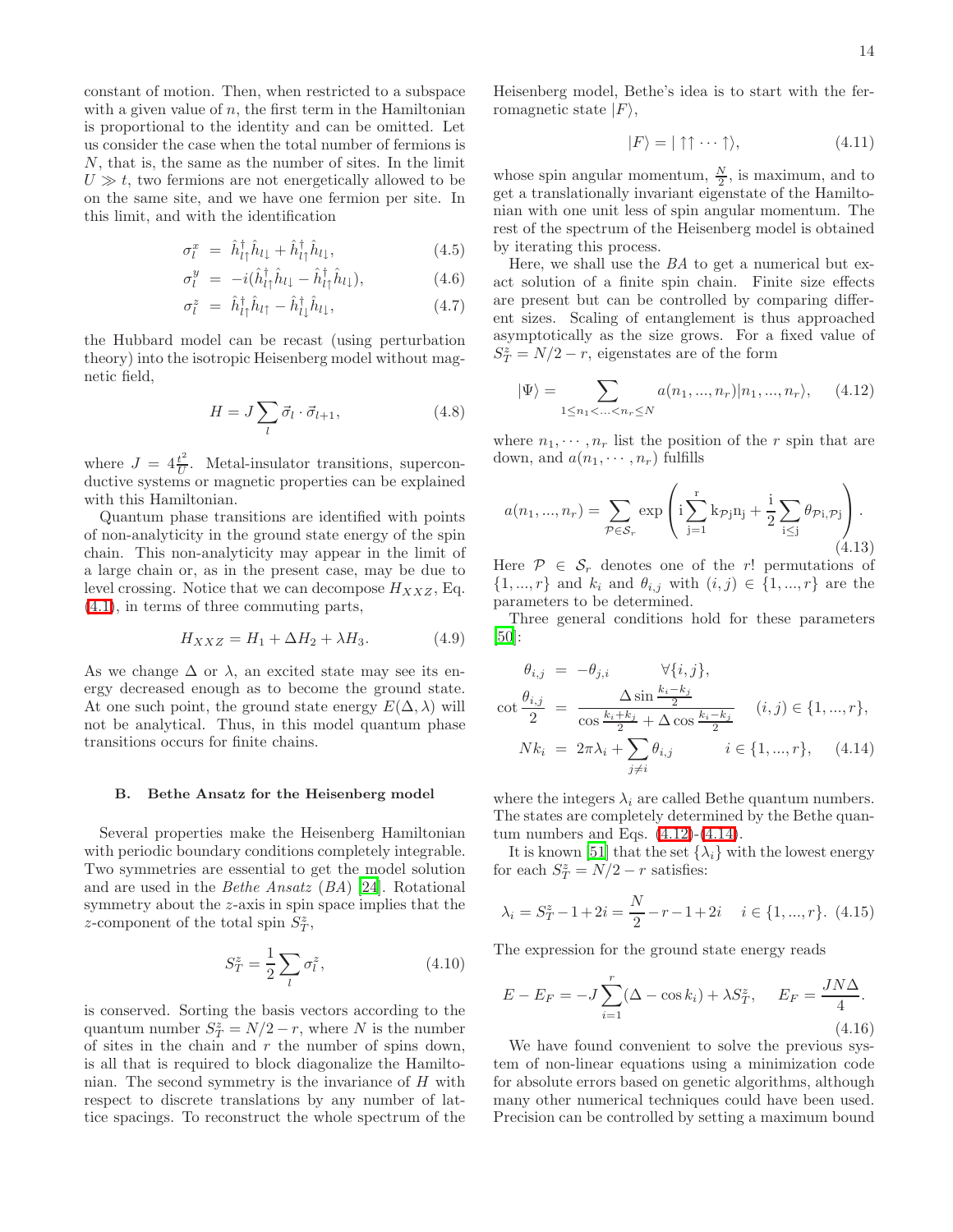in the numerical error in the parameters  $\theta$ 's and k's to 10−<sup>5</sup> . This small error has proven enough to detect the scaling of entropy. The systems that we study have an even number of sites  $N$ , so the eigenvalue of the  $S^z_T$  operator in the ferromagnetic system is the integer  $N/2$ .

## C. Entropy of a block of spins

The fact that the BA is used to compute numerically the eigenvalues of the reduced density matrix of blocks of spins limits the size of the system that can be studied. The results we obtain are thus less precise than those for the XY model although scaling laws can be inferred with confidence. As a first step, we concentrate on the effect of the finite size system for the entropy results. More precisely, we analyze the isotropic model without magnetic field in a chain of  $N = \{8, 10, 12, 14, 16, 18\}$  sites. The results are plotted in Fig. [\(10\)](#page-14-0). Finite size effects bend down the entropy when the size of the block approaches half of the chain. Smaller blocks are less sensitive to the finite size and show good scaling. The numerical results indicate that the entropy behavior converges to a logarithmic scaling when as the size of the system increases. This asymptotic behavior corresponds to

$$
S_L \sim \frac{1}{3} \log_2 L \ . \tag{4.17}
$$

As we shall discuss in the next two sections, this entropy scaling falls into the universality class of a free boson.



<span id="page-14-0"></span>Figure 10: Dependence of the entropy  $S_L$  on the finite size of the chain in the isotropic Heisenberg model without magnetic field. In the plot, triangles, stars, diamonds, triangles, stars and diamonds correspond to 18, 16, 14, 12, 10, and 8 spins chains, respectively. All curbs coincide with the upper one for low block sizes  $L$ , but disagree as  $L$  gets closer to  $N/2$  due to a finite-size saturation effect.

### 1. Isotropic model in a magnetic field

We first analyze the XXX model with a magnetic field, Eq.  $(4.2)$ . We can now use the BA to compute the eigenstates of the Hamiltonian in the critical interval:  $\lambda \in [0, 2)$  [\[52\]](#page-25-7). For values of  $|\lambda|$  greater or equal to 2, every spin in the system is pointing in the magnetic field direction and the state is a product of  $S_i^z$  eigenstates. Entanglement has disappeared.

As implicit in the BA, the ground state has a well defined magnetization,  $S_T^z$ . This quantity changes every time the tuning of the magnetic field implies a new level-crossing. The relation between the magnetization,  $S_T^z$ , and the ratio  $\lambda$  between the magnetic field  $\lambda$  and the coupling constant  $J$  is well defined and can be easily obtained from the spectrum of the model.



<span id="page-14-1"></span>Figure 11: Entropy  $S_L$  in a ring of  $N = 18$  spins, for blocks of size up to  $L = N/2 = 9$  spins. The curbs correspond to the values of the magnetic field,  $\lambda \in$  $\{0, 0.24, 0.68, 1.05, 1.35, 1.59, 1.77, 1.89, 1.97\}$ , for which there is level crossing. For a given  $L$ , the entropy remains constant in the interval between level crossing, but every time the coupling is at one of the latter points the entropy value changes. The maximum in the entropy is obtained for the antiferromagnetic system without magnetic field, while it goes to zero as  $\lambda$  approaches 2.

The Heisenberg model has two limiting behaviors. On the one hand, for  $\lambda = 0$  the ground state is antiferromagnetic, with a null angular momentum eigenvalue. On the other hand, for  $\lambda \geq 2$ , the ground state of the system corresponds to the ferromagnetic state  $|F\rangle$ . Figs. [\(11\)](#page-14-1) and [\(12\)](#page-15-1) illustrate how the entropy of a finite spin ring changes when  $\lambda$  varies in the interval [0, 2]. Fig. [\(11\)](#page-14-1) shows the way the entropy decreases as  $\lambda$  increases, obtaining the zero value when  $\lambda \rightarrow 2$  where the ground state turns into a product state. The plotted values of  $\lambda$  are those for which the ground state has a level crossing for a ring with  $N = 18$  sites. The ground state, and therefore also its entropy, remain constant in the interval between level crossings. Fig. [\(12\)](#page-15-1) plots the way the entropy increases logarithmically when  $\lambda$  decreases, keeping the number of traced spins fixed.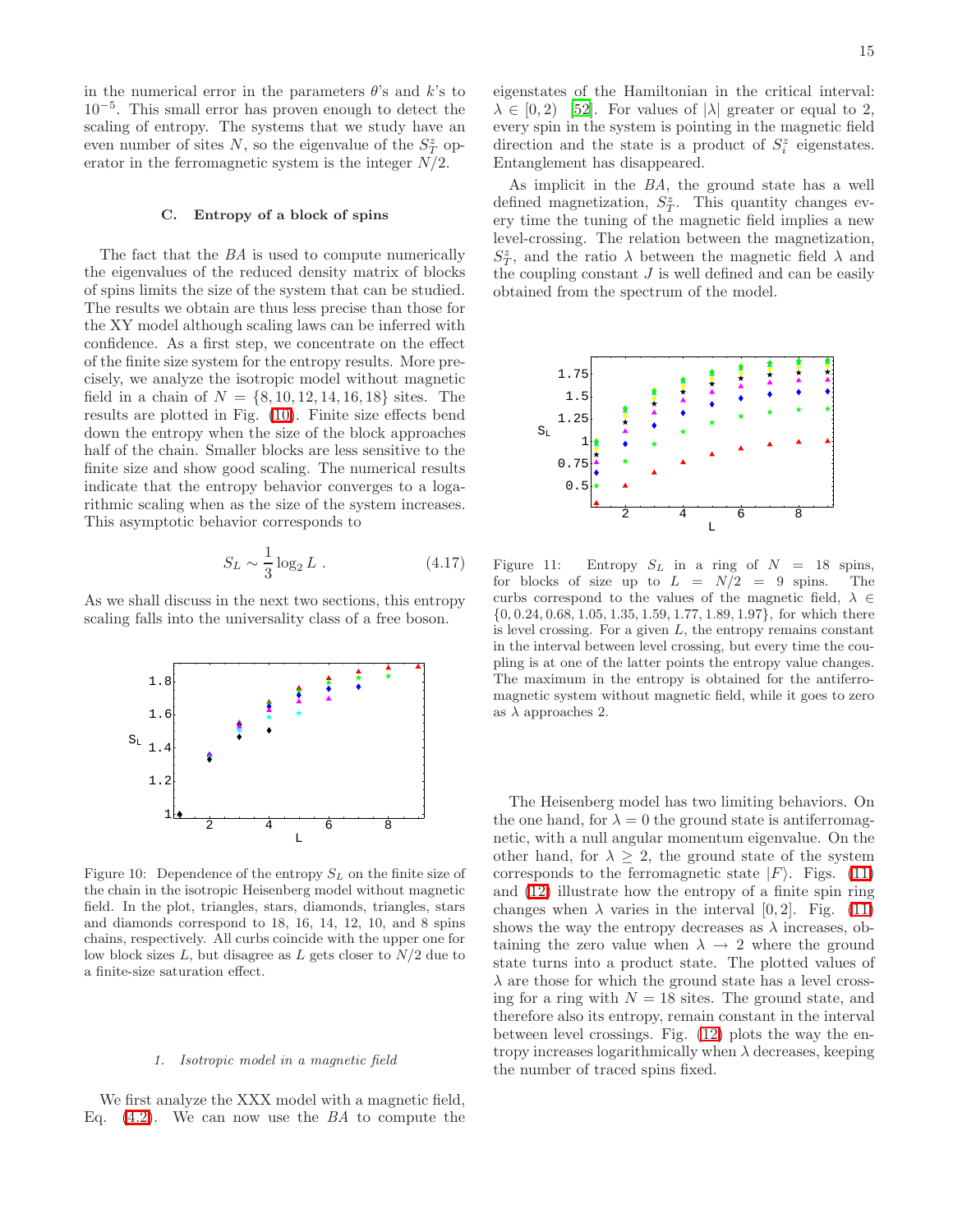

<span id="page-15-1"></span>Figure 12: Entropy  $S_L$  in a ring of  $N = 18$  spins, for different values of the magnetic field  $\lambda$ . Stars correspond to the reduced density matrix of one spin,  $S_{L=1}$ , and diamonds to the reduced density matrix for half ring,  $S_{L=N/2=9}$ .

#### 2. Anisotropic model

Let us now analyze the behavior of entanglement as a function of the anisotropy  $\Delta$  in a Heisenberg chain without magnetic field, that is  $H_{XXZ}$  with  $\lambda = 0$  in Eq. [\(4.1\)](#page-12-3).

In this case, the critical interval [\[53\]](#page-25-8) corresponds to  $\Delta \in [-1, 1]$ . For  $\Delta = 1$  we recover the isotropic antiferromagnetic model,  $H_{XXX}$ . In the case  $\Delta = -1$  the Hamiltonian can be transformed into the isotropic ferromagnetic Hamiltonian,

$$
H = -\sum_{l} \vec{\sigma}_l \cdot \vec{\sigma}_{l+1},\tag{4.18}
$$

by further rotating each second spin by 180 degrees in the z direction. Notice that entanglement remains invariant under this transformation. This argument shows that entanglement is a robust magnitude and depends on fewer details of the system than e.g. its magnetization.

The anisotropy is a marginal deformation in the interval  $\Delta \in [-1, 1]$ , in that for any such value of  $\Delta$  the system has the same large scale behavior. Instead, for other values of  $\Delta$  a gap appears in the spectrum, giving raise to a new length scale. A finite correlation length in the system takes over and all correlations decay exponentially. Fig. [\(13\)](#page-15-2) shows that in this case the entropy  $S_L$  gets saturated as a function of  $L$ .

## V. CRITICAL VERSUS NON-CRITICAL ENTANGLEMENT

<span id="page-15-0"></span>We now turn to analyze the results of the calculations described in the previous two sections.

The big picture emerging from these calculations is that there is a clear distinction between the entanglement in a non-critical chain and that in a critical chain, as measured by the entropy  $S_L$  of the reduced density matrix  $\rho_L$  for L contiguous spins, see Figs. [\(7\)](#page-11-1) and [\(9\)](#page-12-2). For all non-critical models,  $S_L$  reaches a saturation value



<span id="page-15-2"></span>Figure 13: Entropy  $S_L$  in a ring of  $N = 18$  spins and for different values of the anisotropy ∆. The critical interval is for  $\Delta \in [-1, 1]$ , and leads to the upper, superposed curbs. The points out of the critical interval are diamonds with  $\Delta = 1.5$ , stars with  $\Delta = 2.0$  and triangles with  $\Delta = 2.5$ . Thus, as we change the anisotropy  $\Delta$  away from the critical interval, the entropy gets saturated by a value that decreases with  $\Delta$ .

 $S^*$  as L increases, whereas for critical chains  $S_L$  grows unboundedly with L.

#### A. Non-critical spin chains

Recall that in the non-critical regime, a spin chain is characterized by a gap between the energy of the ground state and that of the first excited state. Relatedly, correlations between increasingly distant spins decay exponentially,

$$
\langle \sigma_l^a \sigma_{l+L}^b \rangle - \langle \sigma_l^a \rangle \langle \sigma_{l+L}^b \rangle \sim \exp(-L/\xi), \qquad (5.1)
$$

where  $\xi$  is the correlation length (we take the distance between nearest spins as unit of distance). For non-critical chains, we find that the entropy  $S_L$ , a growing function with the block size  $L$ , is upper-bounded by a saturation value  $S^*$ . This value depends on the parameters specifying the spin chain, and becomes larger as the chain gets closer to a critical point or critical phase. For any fixed value of the parameters specifying the spin model,  $S_L$ approaches the saturation value  $S^*$  for block sizes L of the order of the correlation length  $\xi$ . We can conclude, therefore, that the entanglement between a block and the rest of an infinite spin chain has a fixed value for blocks larger than the correlation length  $\xi$ .

Recall from Eq.  $(2.15)$  that  $S_L$  could in principle grow as much as  $L$ . This means that, for large block size  $L$ , the entanglement of a block is negligible when compared to its maximal possible value,

$$
\lim_{L \to \infty} \frac{S^*}{L} = 0. \tag{5.2}
$$

Thus, the ground state  $|\Psi_{q}\rangle$  entangles all the spins in the chain, either directly or through intermediate spins, but the system does only contain a very small amount of entanglement at any scale.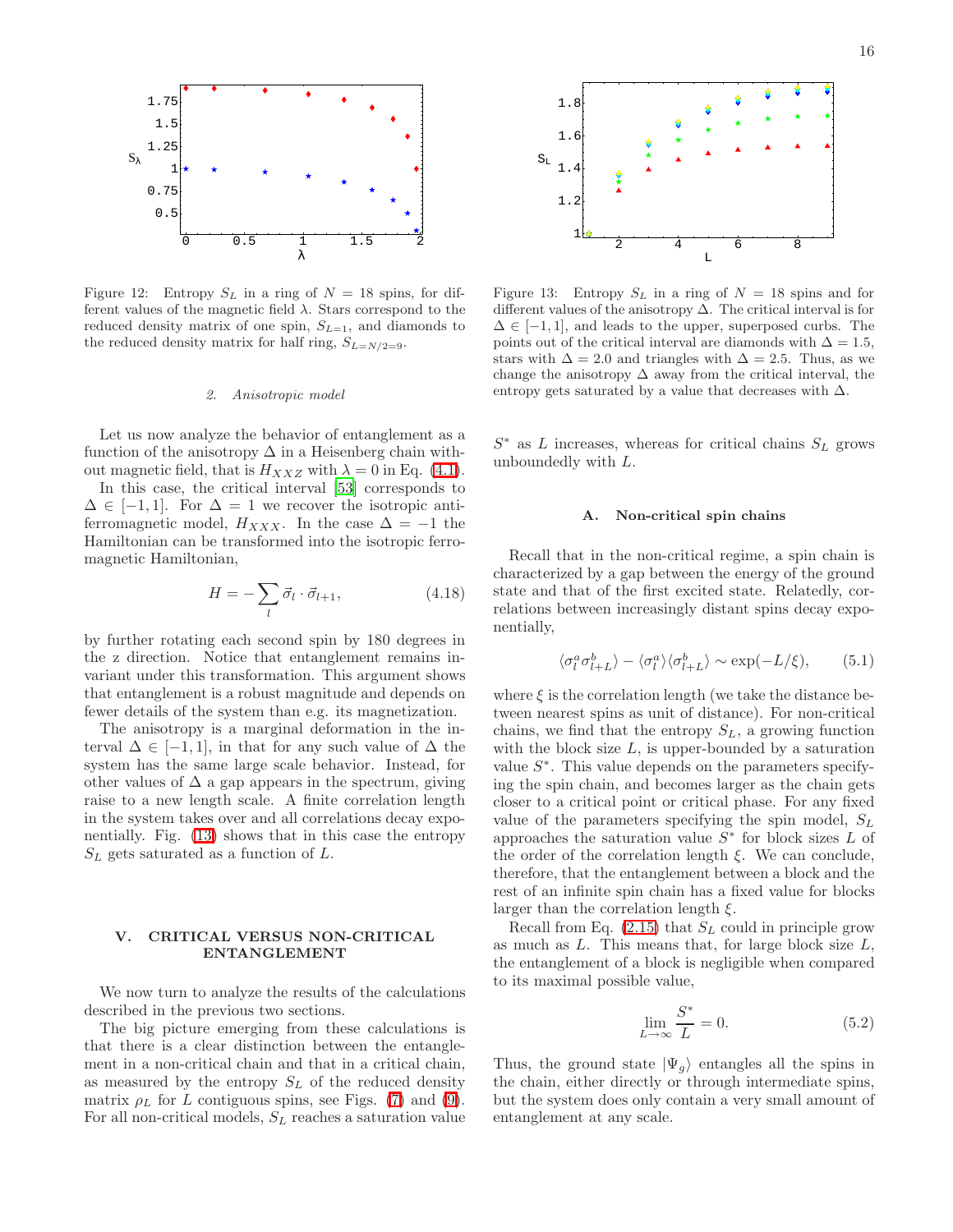The above calculations can be used not only to obtain  $S_L$ , but also to determine the whole spectrum  $Sp(\rho_L)$ of decreasingly ordered eigenvalues  $\{p_L^i\}$  of the reduced density matrix  $\rho_L$  for the block (see section VIC). For any L, this spectrum contains only a very small number of relevant eigenvalues, together with many small, rapidly decaying eigenvalues with an insignificant overall weight. Thus, in spite of a exponential growth of the rank of  $\rho_L$ with L, the effective rank  $\chi^{\epsilon}_{L}$  (recall section [II C\)](#page-5-1) also gets saturated, with the saturation value  $\chi^{\epsilon}$  being reached when L is of the order  $\xi$ .

From the point of view of numerical calculations, the saturation of  $\chi_L^{\epsilon}$  can be used to interpret the extraordinary success of the DMRG in non-critical spin chains and other one-dimensional systems. Only a fixed, small number of eigenvectors of  $\rho_L$  must be retained in order to capture the relevant degrees of freedom as  $L$  increases [\[30\]](#page-24-29). Similarly, a bounded effective rank  $\chi^\epsilon_L$  as a function of L indicates that non-critical spin chains can be efficiently simulated using the techniques introduced in [\[8\]](#page-24-7).

### B. Critical chains

The energy spectrum of a critical spin chain is gapless and the two-spin correlation function is characterized by a power scaling law,

$$
\langle \sigma_l^a \sigma_{l+L}^b \rangle - \langle \sigma_l^a \rangle \langle \sigma_{l+L}^b \rangle \sim L^{-q}, \tag{5.3}
$$

where  $q > 0$  (there are cases where marginal deformations lead to logarithmic corrections to the power law). This scaling law implies an infinite correlation length  $\xi$ . For critical spin chains we have obtained that  $S_L$  grows unboundedly as a function of  $L$ . In particular, in all the cases we have analyzed the growth of  $S_L$  is asymptotically given by

$$
S_L \sim k \log_2 L,\tag{5.4}
$$

<span id="page-16-1"></span>where k is either  $1/3$  or  $1/6$  depending on the parameters of the critical chain. Thus, for critical spin chains the entanglement between a block of spins and the rest of a chain grows unboundedly with the size  $L$  of the block, in sharp contrast with the non-critical case. In the next section we will elaborate on the particular shape [\(5.4\)](#page-16-1) of  $S_L$  for critical chains.

Given fixed computer memory and execution time, the DMRG works with significantly smaller accuracy for critical spin chains than for non-critical ones. This result can now be qualitatively interpreted in terms of the arbitrarily large entanglement that links a spin block to the rest of the chain as  $L$  grows. Indeed, a larger value of  $S_L$ implies that more eigenstates of  $\rho_L$  must be retained in order for the DMRG to achieve a similar accuracy as when  $S_L$  is small (recall Eq.  $(2.21)$ ).

We notice that even if  $S_L$  for critical chains grows unboundedly with  $L$ , we again have that its value is much smaller than the upper bound [\(2.15\)](#page-4-2),  $S_L/L$  becoming negligible for large L. Therefore, even if entanglement is the responsible for the appearance of long-range correlations at a critical point, we find that the amount of entanglement in the ground state of a spin chain is surprisingly small compared to its maximal possible value.

Finally, in section [VI](#page-16-0) it will be argued that in  $d \geq 2$ dimensions, the entanglement between a d-dimensional block of  $L^d$  spins and the rest of a critical spin lattice grows as  $L^{d-1}$ . The same scaling is expected to apply to non-critical spin lattices. This implies that  $\chi_L^{\epsilon}$  grows exponentially with the size of the block, explaining the systematic breakdown of the DMRG in quantum spin systems in more than one dimension.

# <span id="page-16-0"></span>VI. SCALING OF ENTANGLEMENT AND CONFORMAL FIELD THEORY

The set of results found in the previous sections exemplify the connection between entanglement and quantum field theory concepts. The bridge between quantum information and quantum field theory can be further explored and exploited in both directions. In this sense, we shall translate results from black hole entropy and effective actions on gravitational backgrounds to the language of quantum information. Working in the opposite direction, quantum information natural measures of order based on majorization theory seem to find their way into renormalization group irreversibility. The crossfertilization of these ideas requires a change of language and quite a lot of background on quantum field theory that we cannot cover here in a self-contained or satisfactory way. Nevertheless, we will very briefly review some concepts in conformal field theory and c-theorem necessary to state their spinoff in quantum information theory.

#### A. Entropy and conformal field theory

The study of entropy in systems with an infinite number of degrees of freedom has received quite some attention in the context of quantum field theory and black hole physics. Historically, the thermodynamics of a black hole lead to the Bekenstein-Hawking entropy (see for instance [\[54\]](#page-25-9). This entropy is associated to the counting of microscopic degrees of freedom inside the horizon and scales as the area of the black hole. Some authors suggested that the origin of this entropy might be rooted in the loss of information forced upon an external observer by the existence of a horizon. Although this point of view is no longer pursued, its analysis comes naturally due to the combination of quantum mechanics and general relativity which underlies the holographic principle. The field theoretical definition of entropy faces the traditional problem of renormalization in quantum field theory and receives the name of fine-grained entropy as well as geometric entropy.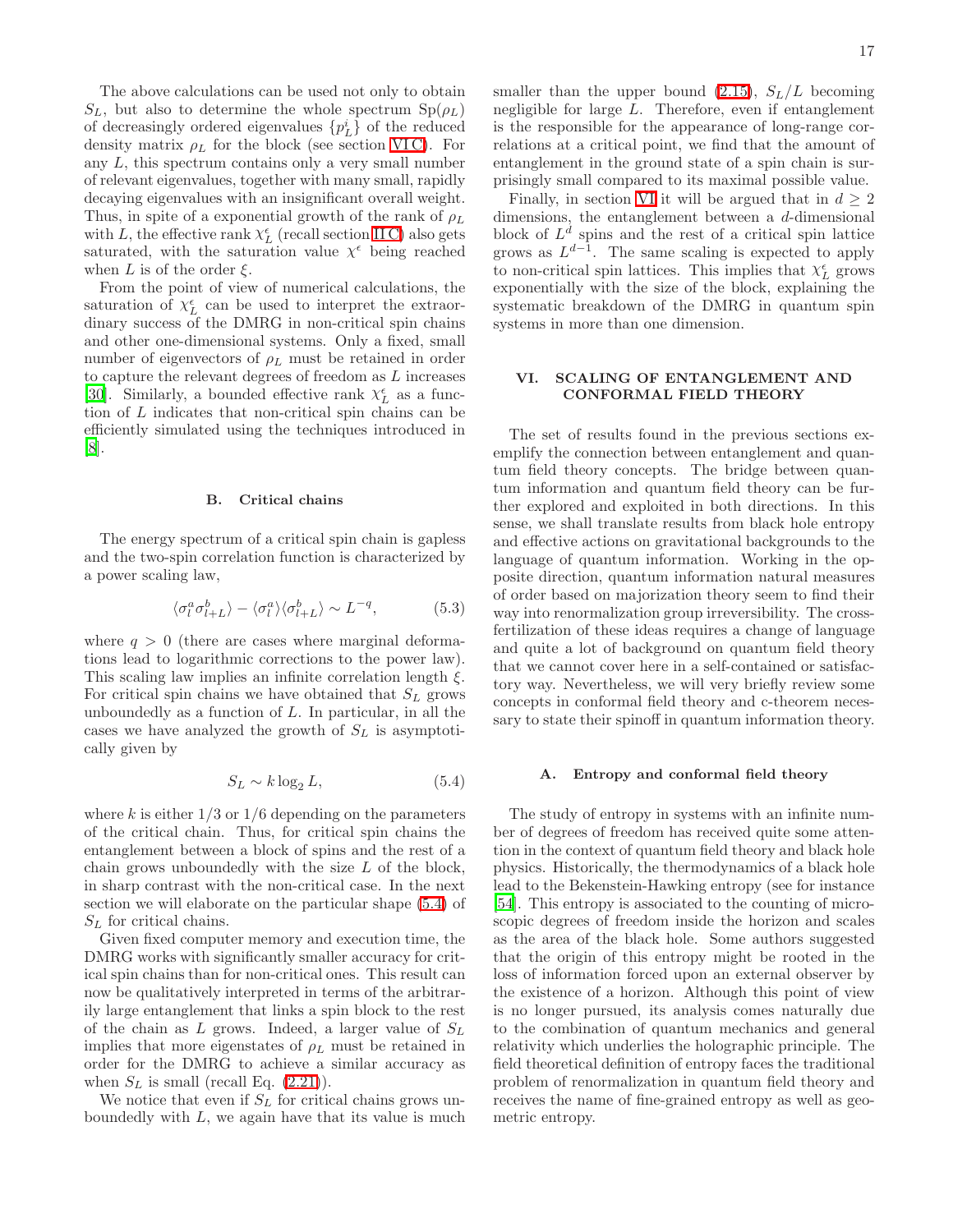Three computations of genuine quantum field theory entropy are worth recalling. First, Srednicki [\[25\]](#page-24-24) considered a properly regularized massless bosonic field theory in a universe which is divided by an imaginary sphere of radius  $R$  into its inside and outside parts. He then numerically constructed the density matrix of the reduced outside system and found that its entropy scaled with an area law in 3+1 dimensions. For 1+1 dimensions, the scaling behavior of the entropy was found to be logarithmic. Second, Callan and Wilczek [\[26\]](#page-24-25) put forward the concept of geometric entropy in  $1+1$  dimensions. There, the power of conformal symmetry was used at full steam in order to compute the entropy of a conformal field theory when reduced to a finite geometry. We shall come back to this result shortly. Finally, the third relevant computation was carried out by Fiola, Preskill, Strominger and Trivedi [\[27\]](#page-24-26) who mapped a regularized field theory in 1+1 dimension to the Rindler coordinates and recovered the logarithmic behavior of the microscopic entropy. All these computations needed an explicit ultraviolet regulator since quantum field theory contains infinitely many degrees of freedom. Note that in our case spin chains come equipped with the intrinsic ultraviolet cutoff of the lattice spacing.

Although more restrictive in scope, the computation of the geometric entropy of a  $1+1$  dimensional field theory brings the advantage that the result is casted in terms of the parameters that classify conformal field theories. More concretely, the result found by Holzhey, Larsen and Wilczek [\[28\]](#page-24-27) reads

$$
S_L = \frac{c + \bar{c}}{6} \log_2 L \tag{6.1}
$$

where c and  $\bar{c}$  are the so called central charges for the holomorphic and antiholomorphic sectors of the conformal field theory.

Let us briefly recall that conformal field theories [\[55](#page-25-10)] are classified by the representations of the conformal group in 1+1 dimensions. The operators of the theory fall into a structure of highest weight operators and its descendants. Each highest weight operator carries some specific scaling dimensions which dictates those of its descendants. The operators close an algebra implemented into the operator product expansion. One operator is particularly important: the energy-momentum tensor  $T_{\mu\nu}$ . It is convenient to introduce holomorphic and antiholomorphic indices defined by the combinations  $T = T_{zz}$  and  $\overline{T} = T_{\overline{z}\overline{z}}$  where  $z = x^0 + ix^1$  and  $\overline{z} = x^0 - ix^1$ . Denoting by  $|0\rangle$  the vacuum state, the central charge of a conformal field theory is associated to the coefficient of the correlator

$$
\langle 0|T(z)T(0)|0\rangle = \frac{c}{2z^4} \tag{6.2}
$$

and the analogous result for  $\bar{c}$  in terms of the correlator  $\langle 0|T(z)T(0)|0\rangle$ . A conformal field theory is characterized by its central charge, the scaling dimensions and the coefficients of the operator product expansion. Furthermore,

unitary theories with  $c < 1$  only exist for discrete values of c and are called minimal models. The lowest lying theory corresponds to  $c = \frac{1}{2}$  and represents the universality class of a free fermion.

The central charge plays many roles in a conformal field theory. It was introduced above as the coefficient of a correlator of energy-momentum tensors, which means that it is an observable. The central charge also characterizes the response of a theory to a modification of the background metric where it is defined. Specifically, the scale anomaly associated to the lack of scale invariance produced by a non-trivial background metric is

$$
\langle 0|T^{\mu}_{\mu}|0\rangle = -\frac{c}{12}R\tag{6.3}
$$

where  $R$  is the curvature of the background metric. This anomaly can also be seen as the emergence of a nonlocal effective action when the field theory modes are integrated in a curved background.

The results we have found in our analysis match perfectly the geometric entropy computation. In the case of the XX and Heisenberg critical spin chains the central charge is  $c = \bar{c} = 1$  and the model falls into the free boson universality class. The critical Ising model corresponds to a free fermion, thus  $c = \bar{c} = \frac{1}{2}$ . The central charge of the theory is seen to play the role of a measure of entanglement. The vacuum of a theory of free bosons is more entangled than the one corresponding to a theory of free fermions. Scaling of entanglement is just another manifestation of the ubiquitous organizing principle orchestrated by conformal symmetry. The amount of surprise (or entropy) obtained when in a given theory a new degree of freedom (a new spin in the block) is added must follow scaling as dictated by the representation of conformal symmetry corresponding to that theory. Because the entropy of the reduced density matrix of the ground state is not attached to any particular operator, it is natural that the central charge is the parameter in control of this measure of entanglement.

Due to the relation between entanglement and the central charge a number of further connections appear. The central charge quantifies quantum correlations as well as e.g. the trace anomaly. A plausible interpretation can now be given in terms of entanglement. The more quantum correlated the vacuum is, the stronger the breaking of conformal symmetry appears when a curved background is present. More relevant is how the theorem on irreversibility of renormalization group flows translates to entanglement in a way that will be discussed shortly.

### B. Entanglement in higher dimensional systems

Entanglement in spin chains obeys logarithmic scaling. This result was seen to emerge from conformal symmetry. It is then possible to apply similar arguments in higher dimensions and complete them with standard arguments based on the Schmidt decomposition.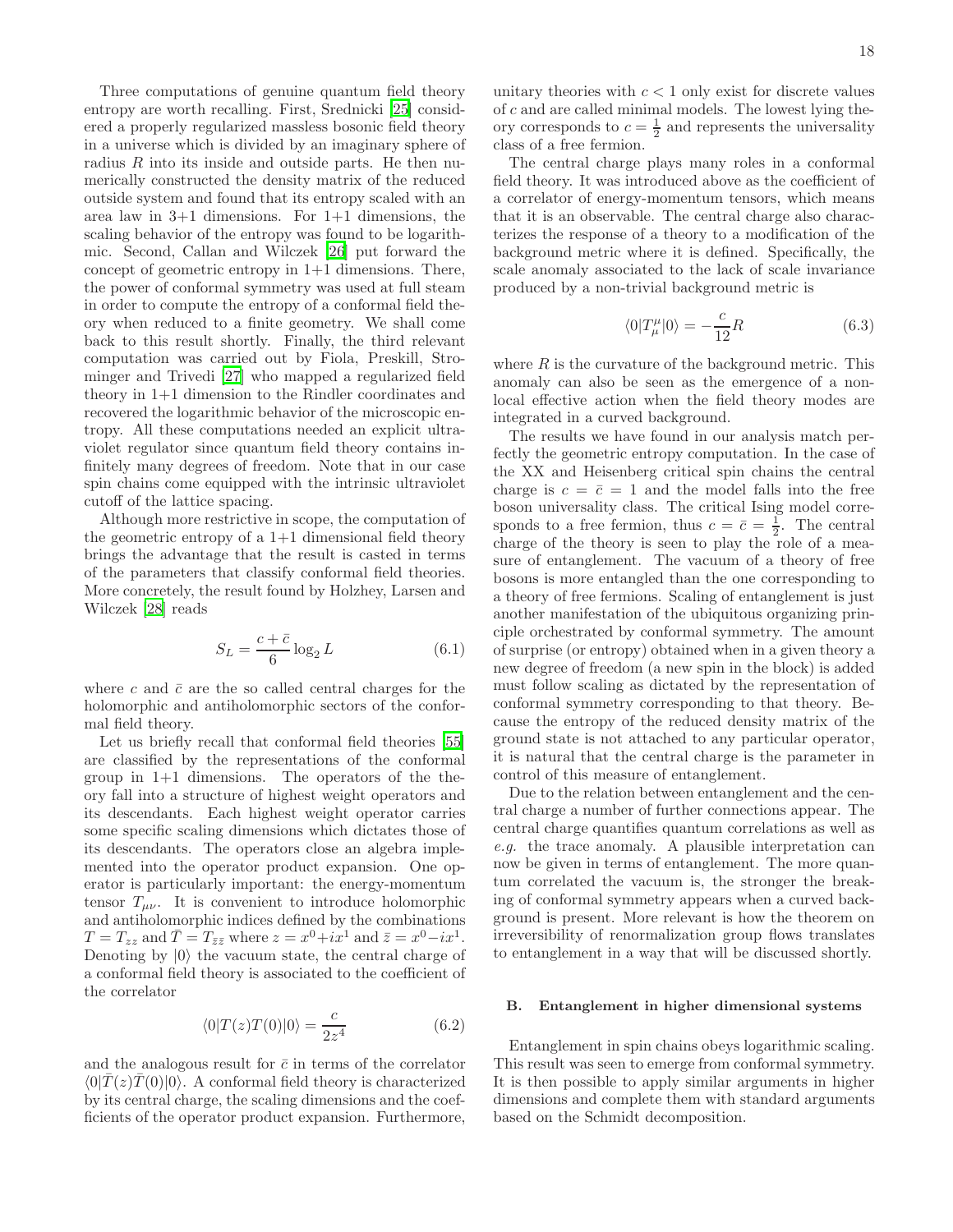Let us consider a  $d+1$  field dimensional theory at its critical point. Its ground state is a pure state. Following Srednicki [\[25\]](#page-24-24), one could now consider the reduced system on *e.g.* a hypersphere  $S^{d-1}$  of radius R. The division into the interior A and the exterior B of this imaginary hypersphere can be used to write the ground state using the Schmidt decomposition in terms of pure states  $|\xi_i\rangle, |\phi_i\rangle$  associated to each region

$$
|0\rangle = \sum_{i} \sqrt{p_i} |\xi_i\rangle_A |\phi_i\rangle_B , \qquad (6.4)
$$

where  $p_i$  are positive numbers and the sum ranges up to the minimum of the dimensions of the Hilbert spaces for A and B. The standard argument follows that both reduced density matrices share the same eigenvalues  $p_i$  and, thus, the same entropy. Yet, both systems only share the hypersurface separating them, so that the leading term of the entropy as any infrared cutoff is sent to infinity and the ultraviolet cutoff  $x_{uv}$  is sent to zero must scale as its "area"

$$
S_R = c_1 \left(\frac{L}{x_{uv}}\right)^{d-1} \tag{6.5}
$$

<span id="page-18-0"></span>where  $c_1$  is a known coefficient related to anomalies that we shall discuss later. This leading scaling law for  $x_{uv} \rightarrow 0$  also holds for massive particles as checked by explicit calculations in free massive theories [\[56](#page-25-11)]. The "area" law associated with the hypersurface is understood as an effect coming from the loss of coherence between the points at each side of the boundary separating the interior and exterior parts of the universe. It is then natural to expect that microscopic condensed matter systems will follow the same law.

At variance with spin chains, the ultraviolet cutoff  $x_{uv}$ gets now mixed with the global coefficient  $c_1$  and it is unclear how to extract observable information from the latter. It has been shown that  $c_1$  corresponds to the coefficient of the linear term in the curvature in the effective action of a field theory in a non-trivial gravitational background [\[56](#page-25-11)]. Then,  $c_1$  equals  $1/6$  for scalar particles and  $1/12$   $2^{[d/2]}$  for Dirac fermions. More precisely, every fermionic component contributes to  $c_1$  as half a boson. In 1+1 dimensions, we worked with spinless fermions, thus the relative factor of 2 between 1/6 for the critical Ising model and 1/3 for the XX and Heisenberg critical chains. In dimension 3+1, the entropy of a system of a free Dirac fermion will carry twice more entropy than a free boson since the Dirac fermion is made of four components.

Entanglement is thus also connected through Eq. [\(6.5\)](#page-18-0) to the effective action of quantum field theories on gravitational backgrounds. It is a remarkable fact that in  $1 + 1$  dimensions the effective action has a unique nonlocal form proportional to the central charge c. When this non-local action is expanded in powers of the curvature, all terms carry the dependence in c. It follows that the trace anomaly, which is a derivative of this effective action with respect to the metric, is also proportional to

the central charge. This is no longer true in higher dimensions. The effective action of a quantum field theory defined on a gravitational background develops infinitely many apparently unrelated structures. The entropy of entanglement seems to be related to  $c_1$  [\[56\]](#page-25-11), the coefficient of the linear term in the curvature  $R$  (called  $a_1$ ) in [\[57](#page-25-12)]). On the other hand, other contributions to the trace anomaly giving rise to the Euler density and to non-trivial two-point energy-momentum tensor correlators are related to the structures that come quadratic with the curvature. All the coefficients in the effective action seem to quantify different aspects of entanglement.

A remarkable result concerning the saturation of entanglement in non-critical systems can also be translated from quantum field theory to spin chains. It has been proven [\[56](#page-25-11)] that the leading order result when the ultraviolet cutoff is sent to infinity, Eq. [\(6.5\)](#page-18-0) is not modified by adding a mass to the scalar field. The leading behavior of entanglement is not affected by going away from conformal symmetry because the contribution to the entropy comes from the entanglement between points near each side of the boundary (see also [\[58\]](#page-25-13)). The scaling law in terms of the hypersurface separating them is respected although a finite correlation length is present. Moreover, the subleading corrections to the "area" law are known when  $x_{uv} \ll \frac{1}{m} \ll x_{ir}$ ,  $x_{ir}$  being an infrared cutoff which defines a separation of space in two regions in analogy to our previous R,

<span id="page-18-2"></span>
$$
S_m - S_{m=0} = \begin{cases} -\frac{x_i - m}{24\pi} & d = 2 + 1\\ \frac{x_i^2 - m^2}{96\pi^2} \ln mx_{uv} & d = 3 + 1 \end{cases}
$$
 (6.6)

where the subindex  $m$  labels the massive theory. The case  $d = 1 + 1$  corresponds to the universality class we have been discussing in systems of spin chains and yields the following result  $[56]^{6}$ 

<span id="page-18-1"></span>
$$
S = -\frac{1}{6} \ln m x_{uv} \qquad x_{uv} \ll \frac{1}{m} \ll x_{ir} . \tag{6.7}
$$

This latter result is indeed observed in our computation (and will be presented more extensively in some other publication). For instance, the external magnetic field deformation of the Ising model ( $\gamma = 1, \lambda \neq 1$ ), Fig. [\(9\)](#page-12-2), corresponds to an effective mass  $m \sim |1 - \lambda|$ .

The lack of saturation of entanglement in massive theories have clear implications for the application of DMRG techniques as well as other modifications of the Wilsonian block-spin idea for condensed matter systems. Entanglement always diverges (even off criticality) in more than 1+1 dimensions and limits the success of such an approach. It seems conceptually preferable to construct

 $^6$  We quote this equation from D. Kabat and M. J. Strassler works in spite of the fact that the logarithm is in the natural basis. Different definitions of entropy are given in different communities but the basis just defines the unit of measure.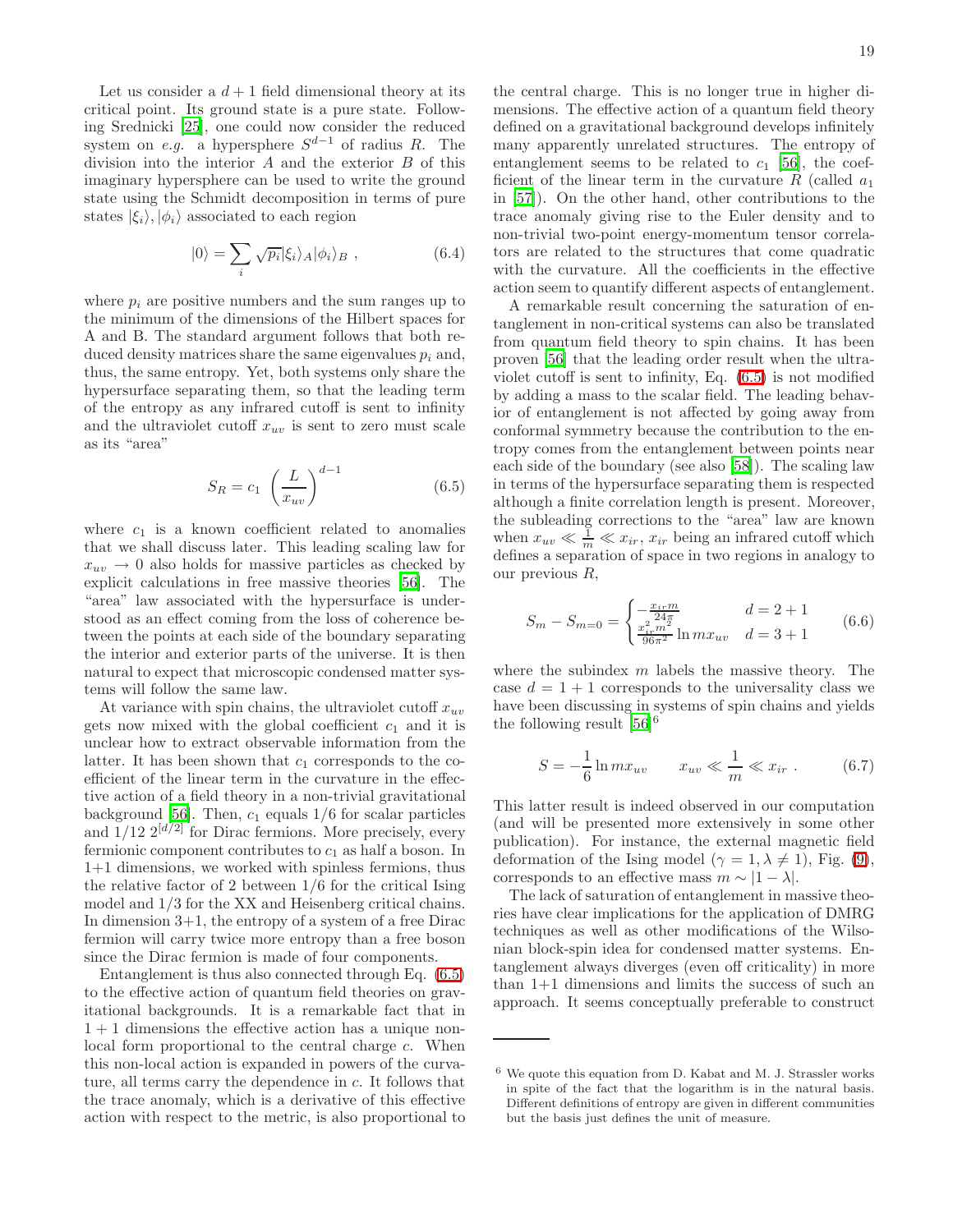projections of the exact renormalization group based in momentum space as the local potential approximation. This method has proven quite powerful in scalar theories [\[59\]](#page-25-14) where it provides good approximations to critical exponents in any number of dimensions and can even detect triviality.

#### C. Majorization and entanglement

<span id="page-19-0"></span>Let us return to quantum spin chains where entanglement pervades the system at conformal points. The absence of a mass scale makes quantum correlations extend to long distances. Consequently, the vacuum structure must describe this fact and the entropy shows scaling as discussed above. It is arguable that the entropy of the vacuum in the reduced system is just one out of many possible measures of entanglement. Then, other yet unexplored measures of entanglement may bring further information about the structure of the vacuum.

In order to investigate this issue, we can further exploit our computations due to the fact that we have explicit results for the density matrix of the ground state in the Ising and XX models. The  $2^L$  eigenvalues of  $\rho_L$  correspond to the product of the 2 eigenvalues  $(1 \pm \nu_m)/2$  of  $L$  fermionic modes, Eq.  $(3.60)$ ,

$$
\lambda_{x_1 x_2 \cdots x_L} = \prod_{m=0}^{L-1} \frac{1 + (-1)^{x_m} \nu_m}{2}, \quad x_m = 0, 1 \,\forall m. \tag{6.8}
$$

It is convenient to first visualize the typical shape of the eigenvalues  $(1\pm\nu_m)/2$  of the fermionic modes and observe that most of the  $\rho_L$  eigenvalues are almost zero or one and only a small set will take intermediate values, bringing the main contribution to the entropy. Each mode tends to remember its pure state origin.



Figure 14: Plot of the eigenvalues  $\frac{1 \pm \nu_m}{2}$  of the fermionic modes, Eq. [\(3.60\)](#page-11-2), for the Ising model, Eq. [\(3.4\)](#page-6-5), and  $L = \{50$ (triangles), 100 (stars), 150 (diamonds), 200 (triangles)}. As L increases new modes are populated.

Figure 15: Plot of the eigenvalues  $\frac{1 \pm \nu_m}{2}$  of the fermionic modes, Eq.  $(3.60)$ , for the XX model as a function of the magnetic field  $\lambda$ , Eq. [\(3.5\)](#page-6-1), taking  $L = 200$  spins from an infinite ring. Triangles display the eigenvalues for  $\lambda = 0.5$ , stars for  $\lambda = 0.999$  and diamonds the eigenvalues for  $\lambda = 0.99999$ . When  $\lambda$  approaches 1, the ground state becomes a product state and the modes take only the value one or zero. The three plots should overlap each other, but we have artificially shifted each plot 40 points respect to the previous one.

The eigenvalues of  $\rho_L$  form a probability distribution. It is numerically easy verified that at conformal points

$$
\rho_{L+2} \prec \rho_L , \qquad (6.9)
$$

that is, the probability distributions associated to the density matrices obey a majorization relation. Due to the spin structure of the problem the majorization takes place at two-spin steps. We have verified that a similar result about majorization holds for the quantum Ising model at its critical point.



Figure 16: Plot of the cumulants of the 8 (triangles), 16 (stars), 32 (diamonds) and 64 (triangles) larger probabilities associated to the ground state  $\rho_L$  as a function of L in steps of 2 in the XX model without magnetic field.

The increase of amount of surprise quantified by the entropy is rooted in a deeper sense of ordering in the vacuum. The ground state  $\rho_L$  becomes more and more disordered as dictated by a majorization arrow. Note that this implies and increasing number of relations between the eigenvalues of  $\rho_L$  as L goes to infinity. The vacuum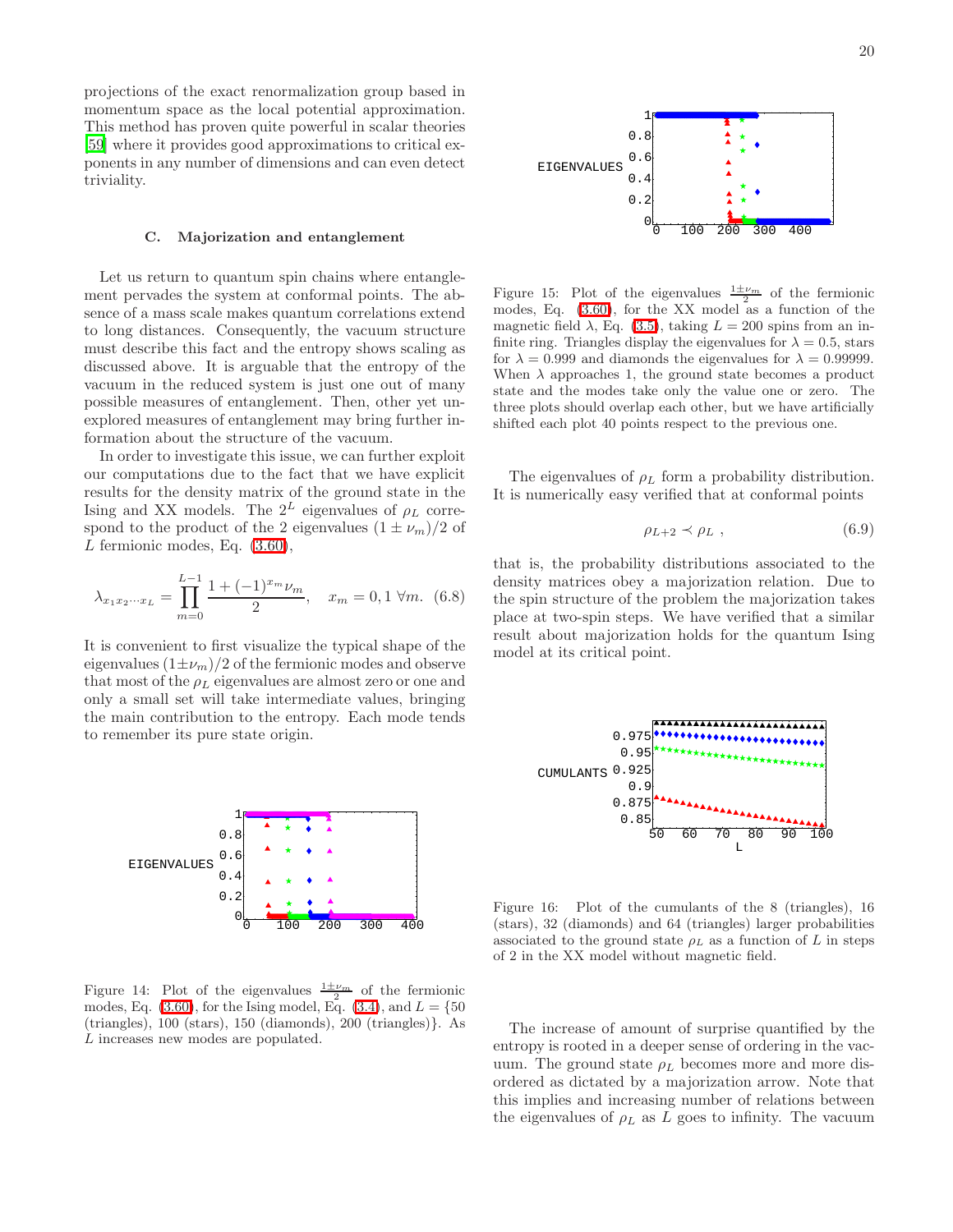in a field theory is far more ordered than what the scaling of entropy hints at, in the sense that majorization provides a more strict definition of order than entropy.

In order to establish the role of majorization and its relation to conformal symmetry, further work is necessary. In particular, marginal deformations need to be analyzed carefully. Later on we shall argue that a different type of majorization seems to hold along renormalization group flows. In that case,  $L$  is kept fixed but the parameters of the hamiltonian change as dictated by renormalization group transformations.

# D. Irreversibility of entanglement and the c-theorem

Given the relation between entanglement and conformal symmetry, some powerful quantum field theory results can be borrowed and translated to quantum information parlance. It is of particular relevance the so called Zamolodchikov's c-theorem [\[31\]](#page-24-30) that establishes that the central charge of a unitary 1+1 dimensional theory always decreases along renormalization group trajectories. The existence of a c-theorem in more than 1+1 dimensions has been a subject of a lot of effort [\[60,](#page-25-15) [61,](#page-25-16) [62](#page-25-17), [63](#page-25-18), [64\]](#page-25-19) and a proof has been proposed in [\[65\]](#page-25-20). Zamolodchikov's theorem in  $1+1$  dimensions can be proven using the spectral densities following Ref. [\[61\]](#page-25-16). Consider the spectral representation of the correlator for two energy-momentum tensors (the energy-momentum operator is defined for any quantum field theory and corresponds to a descendant of the identity)

$$
\langle 0|T_{\alpha\beta}(x)T_{\mu\nu}(0)|0\rangle =
$$
  
=  $\frac{\pi}{3}\int d\lambda c(\lambda,\mu) (p_{\alpha}p_{\beta} - p^2 g_{\alpha\beta}) (p_{\mu}p_{\nu} - p^2 g_{\mu\nu}) G(x,\lambda)$   
(6.10)

where  $\lambda$  is the spectral parameter (with dimensions of mass),  $c(\lambda, \mu)$  is the spectral function, which depends on  $\lambda$  and on the subtraction point  $\mu$ , and  $G(x, \lambda)$  is the free scalar propagator of a particle with mass  $\lambda$ . At a fixed point of the renormalization group flow, the spectral function reduces to a delta distribution  $c(\lambda, \mu)|_{cft} =$  $c \delta(\lambda)$ , where the coefficient c is a constant, reflecting the fact that all physical intermediate states are massless. The UV fixed point can be analyzed taking  $x \to 0$ and it follows that

$$
c_{UV} = \int d\lambda \, c(\lambda, \mu). \tag{6.11}
$$

where  $c_{UV}$  is the central charge of the ultraviolet theory. On the other hand, in the IR limit only massless modes survive, so that the spectral function can in general be written as

$$
c(\lambda, \mu) = c_{IR} \ \delta(\lambda) + c_{\text{smooth}}(\lambda, \mu) \ , \tag{6.12}
$$

where the contribution of all massive modes is contained in  $c_{\text{smooth}}(\lambda, \mu)$ . It thus follows that

$$
c_{UV} = c_{IR} + \int d\lambda \, c_{\text{smooth}}(\lambda, \mu), \tag{6.13}
$$

where the second term on the r.h.s. is necessarily  $\mu$ – independent. Finally, unitarity guarantees that  $c_{\rm smooth}$ is positive, so

$$
c_{UV} \ge c_{IR}.\tag{6.14}
$$

This result can be understood as a net decrease of degrees of freedom as weighted by the central charge along renormalization group trajectories. Note also these ideas match bosonization: in 1+1 dimensions two Majorana fermions can be made into a boson. All proposed generalizations of the central charge in more than 1+1 dimensions are based on the trace anomaly and share the property that fermions weight more than bosons. Exact bosonization is then not possible.

The c-theorem in  $1+1$  dimensions immediately implies that entanglement decreases along renormalization group flows. Critical regions in any theory are given by the fixed points of the renormalization group transformations and, in 1+1 dimensions, they are characterized by the central charge of the model. As we have seen, the entanglement between a block of spins and the rest of the chain in a critical region is given by the central charge times the logarithm of the length of the block; and from the c-theorem, the renormalization flow of any unitary theory goes from an ultraviolet fixed point to an infrared fixed point, i.e., from a higher to a smaller central charge value. Then, the entropy of the reduced density matrix decreases along renormalization group trajectories,

$$
S_L^{UV} > S_L^{IR}.\tag{6.15}
$$

The decoupling of the massive modes in the spectrum at long distances irreversibly reduces the amount of nonlocal quantum correlations in the system. This result is only valid for unitary theories and is not obvious because a renormalization group transformation in quantum field theory is made of two steps: integration of high-energy modes followed by rescaling. While the first step seems to imply irreversibility, the second makes it obscure. Furthermore, the proper construction of this result implies a careful treatment of renormalization. The role of unitarity is dominant since counterexamples can be build where renormalization group flows form limit cycles for non-unitary theories. Entanglement loss and unitarity are, thus, related.

There is an explicit result we have already presented that can be used to illustrate the loss of entanglement along renormalization group trajectories. Consider the non-critical massive boson. The departure from the massless case corresponds to adding a relevant operator. The flow will make the mass grow. The renormalization group trajectory is driven by the increase of the mass. It must follow from the  $(1+1)$ -dimensional c-theorem that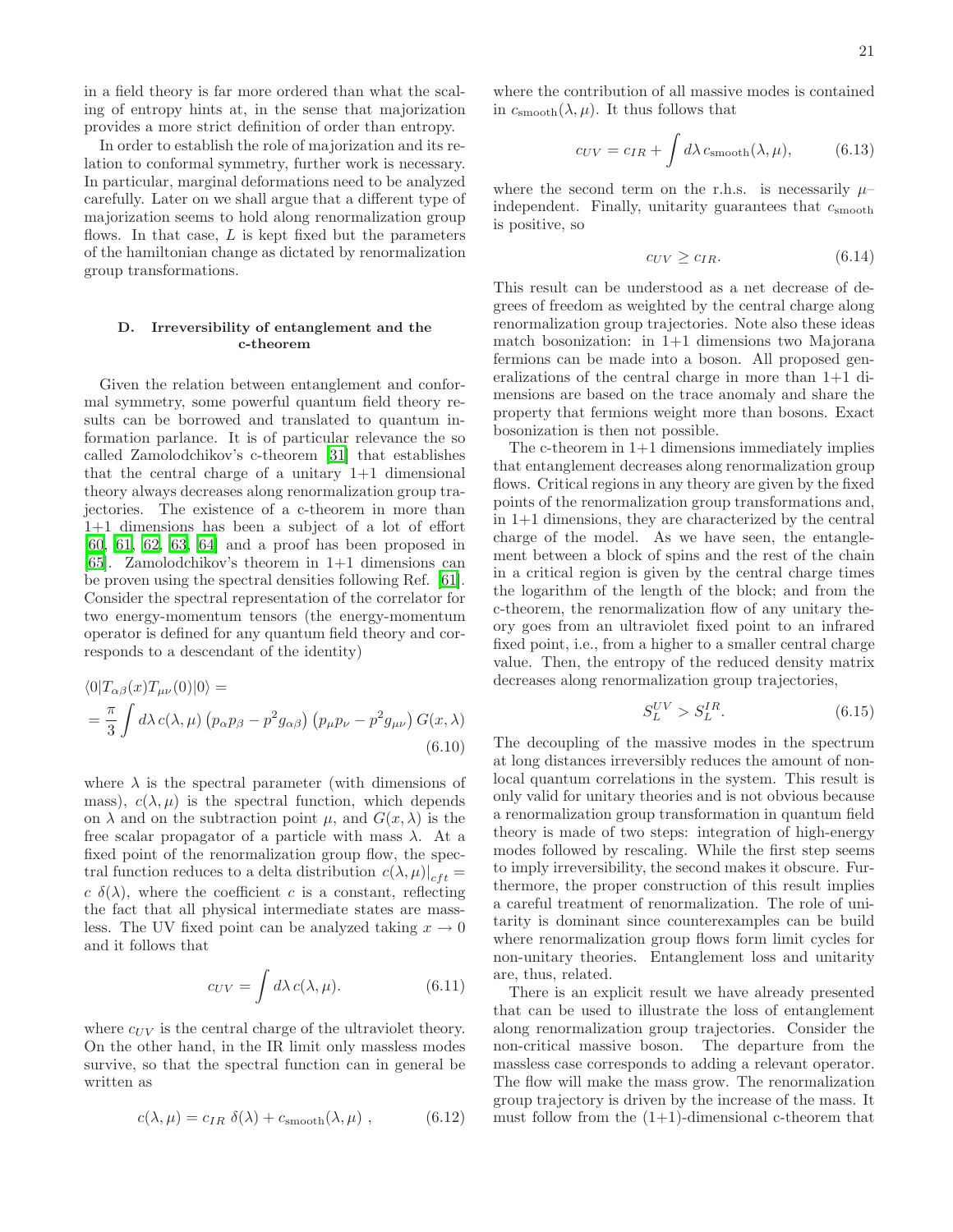for increasing mass, the entropy of the system decreases. This is indeed the case as verified in Eq. [\(6.7\)](#page-18-1)

$$
S_{L,m_1} - S_{L,m_2} = -\frac{1}{6} \ln \frac{m_1}{m_2} < 0 \qquad m_1 > m_2. \tag{6.16}
$$

A perturbative c-theorem is also known to hold in any dimension and, again, it can be checked on Eq. [\(6.6\)](#page-18-2)

$$
S_{L,m} - S_{L,m=0} < 0 \tag{6.17}
$$

Furthermore the decrease of the entropy is monotonous in m.

It is natural to try to go one step further and try to relate irreversibility of the renormalization group to the majorization properties that may structure the entanglement in the vacuum. Our preliminary numerical results seem to indicate that

$$
\rho_L^{m=0} \prec \rho_L^m \tag{6.18}
$$

in spin chains, in all the analytical results shown in Eqs. $(6.6)$  and  $(6.7)$  and in the computation produced by Srednicki [\[25](#page-24-24)]. Although all the above cases correspond to renormalization group flows driven by a simple massive deformation, one then may speculate that

$$
\rho_L^{UV} \prec \rho_L^{IR} \tag{6.19}
$$

and that majorization is indeed underlying the irreversibility of renormalization group flows. This fact remains a conjecture, nevertheless there are some numerical evidences that will be shown in a later publication.

#### Acknowledgments

We thank A. Kitaev for very valuable input and R. Emparan for fruitful discussions. This work was supported by Spanish grants GC2001SGR-00065 and MCYT FPA2001-3598, by the National Science Foundation of USA under grant EIA–0086038, and by the European Union under grant ISF1999-11053.

#### Appendix A: SPECTRUM OF  $H_{XY}$

<span id="page-21-0"></span>The material that is shown in this appendix can be found in any standard text book that studies spin systems (see for instance [\[3](#page-24-2), [47](#page-25-2), [48\]](#page-25-3)). Nevertheless, we present it to make the article self-contained. In this appendix, we determine the spectrum of the XY model with transverse magnetic field and open boundary conditions,

$$
H_{XY} = -\frac{1}{2} \sum_{l=-\frac{N-1}{2}}^{\frac{N-1}{2}} \left( \frac{1+\gamma}{2} \sigma_l^x \sigma_{l+1}^x + \frac{1-\gamma}{2} \sigma_l^y \sigma_{l+1}^y \right) - \frac{1}{2} \sum_{l=-\frac{N-1}{2}}^{\frac{N-1}{2}} \lambda \sigma_l^z,
$$
 (A1)

in the limiting case of an infinite chain,  $N \to \infty$ . The spectrum of this model was originally computed by Katsura [\[22\]](#page-24-21), generalizing the results of Lieb, Schultz and Mattis [\[21\]](#page-24-20) for the XY model without magnetic field.

#### a. Jordan-Wigner Transformation

The initial spin operators satisfy anticommutation rules at any given site but follow commutation rules at separate sites. The non-local Jordan-Wigner transformation maps these operators into fully anticommuting spinless fermions defined by

$$
\hat{a}_l = \left(\prod_{m < l} \sigma_m^z\right) \frac{\sigma_l^x - i\sigma_l^y}{2} \tag{A2}
$$
\n
$$
\{\hat{a}_l^\dagger, \hat{a}_m\} = \delta_{lm}, \quad \{\hat{a}_l, \hat{a}_m\} = 0.
$$

In terms of operators  $\hat{a}$  the above Hamiltonian becomes

$$
H_{XY} = \frac{1}{2} \sum_{l=-\frac{N-1}{2}}^{\frac{N-1}{2}} \left[ \left( \hat{a}_{l+1}^{\dagger} \hat{a}_{l} + \hat{a}_{l}^{\dagger} \hat{a}_{l+1} \right) + \gamma \left( \hat{a}_{l}^{\dagger} \hat{a}_{l+1}^{\dagger} + \hat{a}_{l+1} \hat{a}_{l} \right) \right] - \lambda \sum_{l=-\frac{N-1}{2}}^{\frac{N-1}{2}} \hat{a}_{l}^{\dagger} \hat{a}_{l}.
$$
\n(A3)

### b. Fourier Transformation

We can now exploit the (quasi) translational symmetry of the system by introducing Fourier transformed fermionic operators

$$
\hat{d}_k = \frac{1}{\sqrt{N}} \sum_{l=-\frac{N-1}{2}}^{\frac{N-1}{2}} \hat{a}_l e^{-i\frac{2\pi}{N}kl}, \tag{A4}
$$

 $-(N-1)/2 \leq k \leq (N-1)/2$ . Due to the fact that this transformation is unitary, the anticommutation relations remain valid

$$
\{\hat{d}_k^{\dagger}, \hat{d}_p\} = \delta_{kp} \qquad \forall \{k, p\}.
$$
 (A5)

The Hamiltonian now takes an almost diagonal form,

 $\mathbb{R}^2$ 

$$
H = \sum_{k=-(N-1)/2}^{(N-1)/2} (-\lambda + \cos \frac{2\pi k}{N}) \hat{d}_k^{\dagger} \hat{d}_k +
$$
  

$$
\frac{i\gamma}{2} \sum_{k=-(N-1)/2}^{(N-1)/2} \sin \frac{2\pi k}{N} (\hat{d}_k \hat{d}_{-k} + \hat{d}_k^{\dagger} \hat{d}_{-k}^{\dagger}).
$$
 (A6)

where an extra term, suppressed by  $\frac{1}{N}$ , should be present. We shall though ignore it here since our results concern the limit  $N \to \infty$ .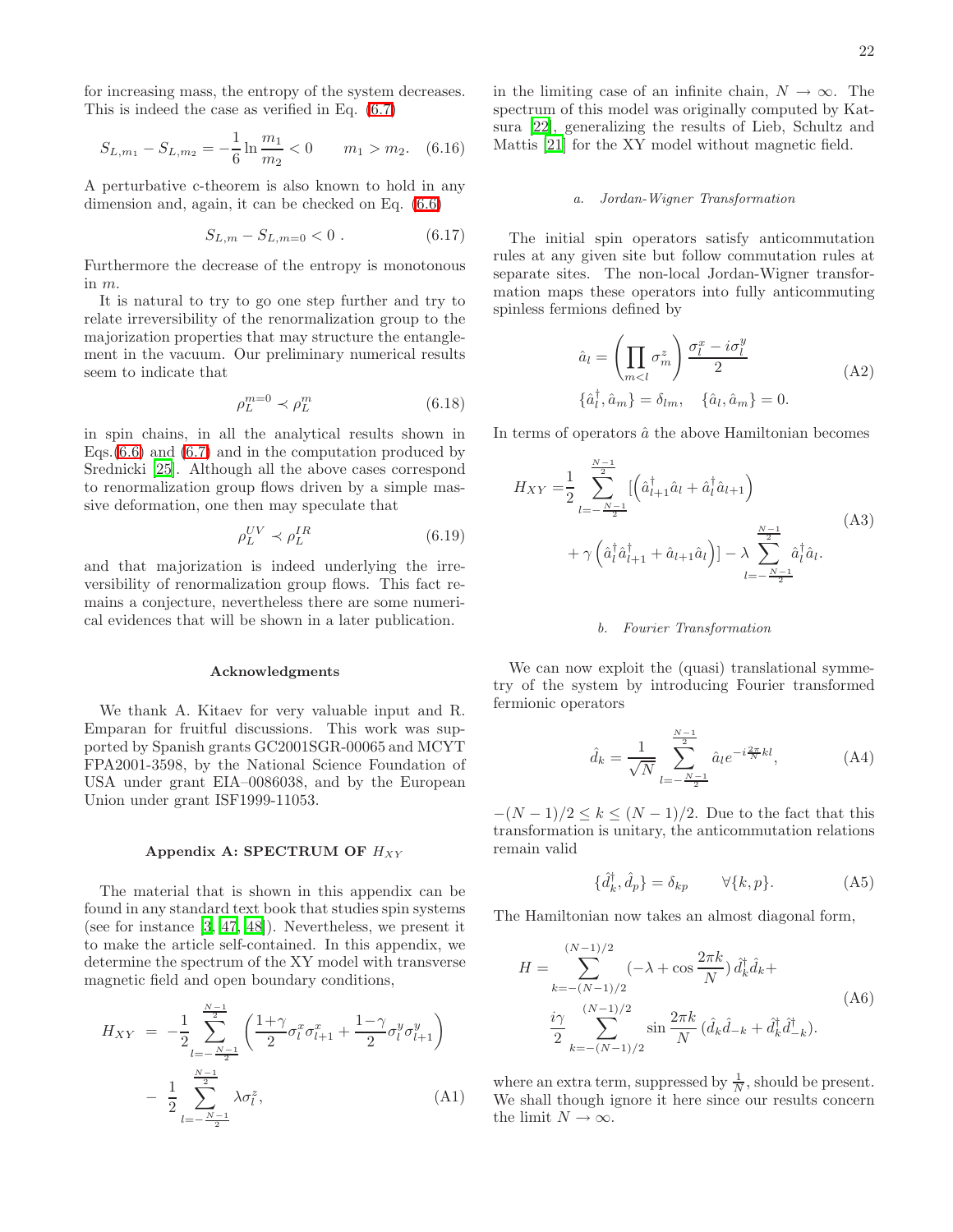## c. Bogoliubov Transformation

A final unitary transformation is needed to cast the Hamiltonian into a manifestly free particle theory. This so-called Bogoliubov transformation can be expressed as

$$
\hat{b}_k^{\dagger} = u_k \, \hat{d}_k^{\dagger} + iv_k \, \hat{d}_{-k} \n\hat{b}_k = u_k \, \hat{d}_k - iv_k \, \hat{d}_{-k}^{\dagger},
$$
\n(A7)

where  $u_k = \cos \theta_k/2$ ,  $v_k = \sin \theta_k/2$  for

$$
\cos \theta_k = \frac{-\lambda + \cos \frac{2\pi}{N} k}{\sqrt{(\lambda - \cos \frac{2\pi k}{N})^2 + \gamma^2 \sin^2 \frac{2\pi k}{N}}}.
$$
 (A8)

Again, due to unitarity of the Bogoliubov transformation the operators  $\{\hat{b}_k\}$  follow the usual anticommutation relation

$$
\{\hat{b}_k^{\dagger}, \hat{b}_p\} = \delta_{kp} \qquad \forall \{k, p\}.
$$
 (A9)

Finally, the Hamiltonian takes a diagonal form

$$
H = \sum_{k=-(N-1)/2}^{(N-1)/2} \tilde{\Lambda}_k \,\hat{b}_k^{\dagger} \hat{b}_k, \tag{A10}
$$

where

$$
\tilde{\Lambda}_k \equiv \sqrt{\left(\lambda - \cos \frac{2\pi k}{N}\right)^2 + \gamma^2 \sin^2 \frac{2\pi k}{N}}.\tag{A11}
$$

The thermodynamical limit is obtained by defining  $\phi =$  $2\pi k/N$  and taking the  $N \to \infty$  limit

$$
H = \int_{-\pi}^{\pi} \frac{\mathrm{d}\phi}{2\pi} \, \Lambda_{\phi} \hat{b}_{\phi}^{\dagger} \hat{b}_{\phi},\tag{A12}
$$

with

$$
\Lambda_{\phi}^{2} = (\lambda - \cos \phi)^{2} + \gamma^{2} \sin^{2} \phi.
$$
 (A13)

### <span id="page-22-0"></span>Appendix B: CORRELATION MATRIX FOR THE XY MODEL

In this section we show how to obtain the correlation matrix  $\langle \check{a}_m \check{a}_n \rangle$  of the ground state of the Hamiltonian

$$
H_{XY} = \frac{i}{2} \sum_{l=-\frac{N-1}{2}}^{\frac{N-1}{2}} \left( \frac{1+\gamma}{2} \check{a}_{2l} \check{a}_{2l+1} - \frac{1-\gamma}{2} \check{a}_{2l-1} \check{a}_{2l+2} \right) + \frac{i}{2} \sum_{l=-\frac{N-1}{2}}^{\frac{N-1}{2}} \lambda \check{a}_{2l-1} \check{a}_{2l} ,
$$
 (B1)

where the Majorana operators  $\check{a}$  fulfill

$$
\check{a}_m^\dagger = \check{a}_m, \qquad \{a_m, a_n\} = 2\delta_{mn}, \qquad (B2)
$$

 $-N \leq m, n \leq N-1.$ 

These correlators were originally computed by Lieb, Schultz and Mattis [\[21](#page-24-20)] for the XY model without magnetic field and by Barouch and McCoy [\[23\]](#page-24-22) for the XY model with magnetic field.

We start by diagonalizing the above Hamiltonian. This can be achieved by means of two canonical transformations. Let us define  $2N$  auxiliary Majorana operators d and  $\check{e}$ ,

$$
\begin{bmatrix}\n\check{d}_{2k-1} \\
\check{d}_{2k}\n\end{bmatrix} = \sqrt{\frac{2}{N}} \sum_{l=-\frac{N-1}{2}}^{\frac{N-1}{2}} \cos \frac{2\pi kl}{N} \begin{bmatrix}\n\check{a}_{2l-1} \\
\check{a}_{2l}\n\end{bmatrix}, (B3)
$$
\n
$$
\begin{bmatrix}\n\check{e}_{2k-1} \\
\check{e}_{2k}\n\end{bmatrix} = \sqrt{\frac{2}{N}} \sum_{l=-\frac{N-1}{2}}^{\frac{N-1}{2}} \sin \frac{2\pi kl}{N} \begin{bmatrix}\n\check{a}_{2l-1} \\
\check{a}_{2l}\n\end{bmatrix}, (B4)
$$

 $0 \leq k \leq N/2$ , that take the Hamiltonian into sum of Hamiltonians  $H_k$ ,

$$
H_{XY} = \sum_{k=0}^{N/2} H_k,
$$
 (B5)

where

$$
H_k = \frac{i\tilde{\Lambda}_k}{4} \begin{bmatrix} \check{d}_{2k-1} \\ \check{e}_{2k-1} \\ \check{d}_{2k} \\ \check{e}_{2k} \end{bmatrix}^T \begin{bmatrix} 0 & 0 & c_k & -s_k \\ 0 & 0 & s_k & c_k \\ -c_k & -s_k & 0 & 0 \\ s_k & -c_k & 0 & 0 \end{bmatrix} \begin{bmatrix} \check{d}_{2k-1} \\ \check{e}_{2k-1} \\ \check{d}_{2k} \\ \check{e}_{2k} \end{bmatrix},
$$
\n(B6)

 $c_k \equiv \cos \theta_k$ ,  $s_k \equiv \sin \theta_k$ . The diagonalization is completed by a second transformation that acts independently for each value of  $k$ , according to

$$
\begin{bmatrix}\n\check{b}_{-2k-1} \\
\check{b}_{-2k} \\
\check{b}_{2k-1} \\
\check{b}_{2k}\n\end{bmatrix} = \frac{1}{\sqrt{2}} \begin{bmatrix}\nu_k & v_k & u_k & -v_k \\
u_k & v_k & -u_k & v_k \\
v_k & -u_k & v_k & u_k \\
-v_k & u_k & v_k & u_k\n\end{bmatrix} \begin{bmatrix}\n\check{d}_{2k-1} \\
\check{e}_{2k-1} \\
\check{d}_{2k} \\
\check{e}_{2k}\n\end{bmatrix}.
$$
\n(B7)

In terms of the 2N Majorana operators  $b_p$ ,  $-N \leq p \leq$  $N-1$ , the Hamiltonian is finally written as

$$
H_{XY} = \frac{i}{4} \sum_{k=-\frac{N-1}{2}}^{\frac{N-1}{2}} \tilde{\Lambda}_k (\check{b}_{2k-1} \check{b}_{2k} - \check{b}_{2k} \check{b}_{2k-1}), \qquad (B8)
$$

as we wanted to show.

The above two orthogonal transformations define  $W \in$  $SO(2N)$ , where

$$
\check{b}_p = \sum_{m=-N}^{N-1} W_{pm} \check{a}_m, \quad -N+1 \le p \le N. \tag{B9}
$$

Then, coefficients  $g_l$  in Eq. [\(3.46\)](#page-10-1) are obtained through

$$
\Gamma^A = W^T \Gamma^D W, \tag{B10}
$$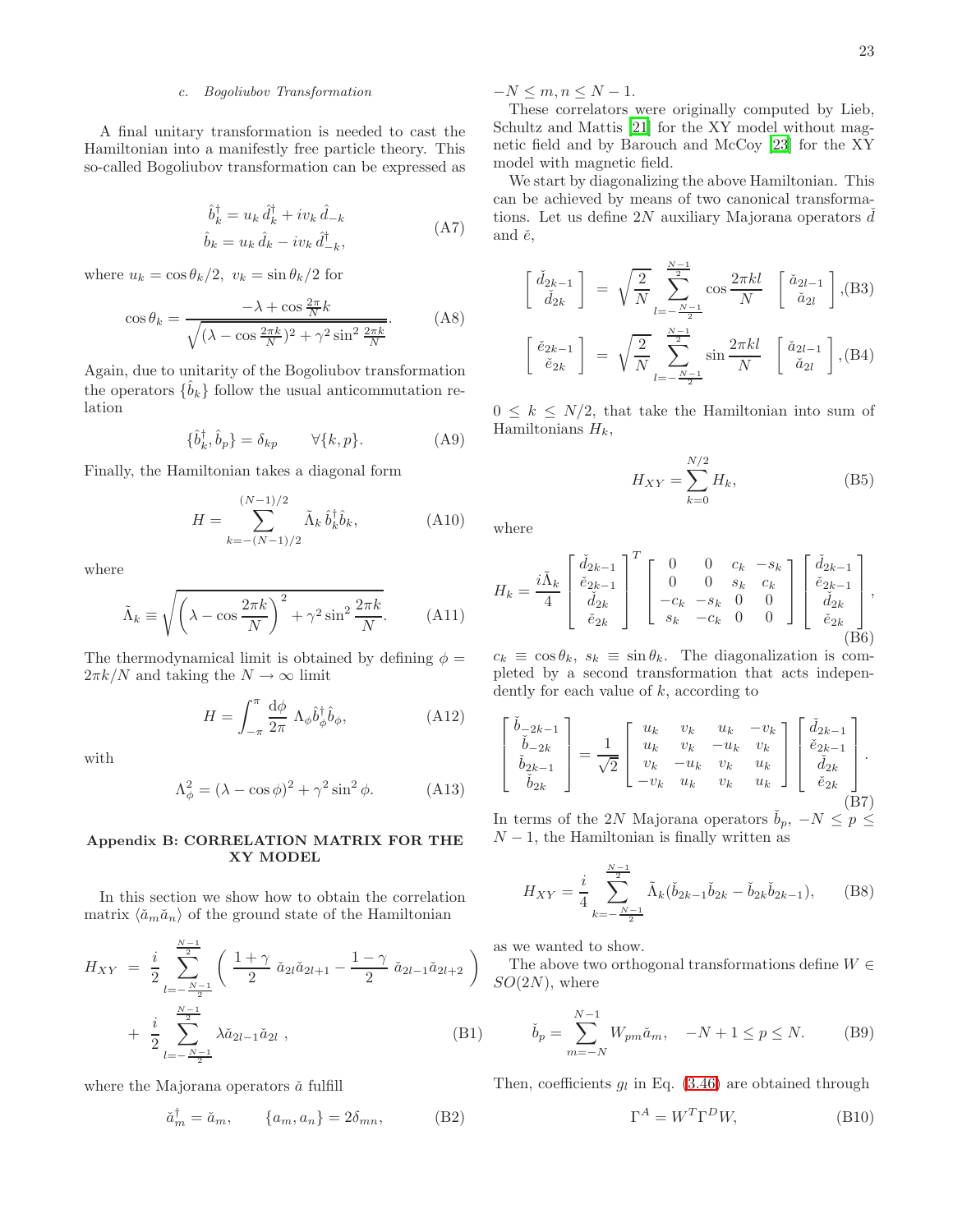where

$$
\Gamma^{B} = \bigoplus_{k=-\frac{N-1}{2}}^{\frac{N-1}{2}} \begin{bmatrix} 0 & 1 \\ -1 & 0 \end{bmatrix}.
$$
 (B11)

## <span id="page-23-0"></span>Appendix C: ANALYTICAL EVALUATION OF THE CORRELATION MATRIX FOR THE XY **MODEL**

In this appendix we present an analytical expression for  $g_l$ , Eq. [\(3.47\)](#page-10-2), for five particular cases of the XY chain.

#### d. Ferromagnetic limit

The ferromagnetic limit corresponds to  $\lambda \to \infty$ . In this case, it is easy to see that

$$
g_l = \delta_{l0} \qquad \forall \, \gamma. \tag{C1}
$$

## e. Ising model

For an Ising model,  $\gamma = 1$ , with magnetic field  $\lambda$  we have

$$
g_l = \frac{1}{2\pi} \int_{\pi}^{\pi} d\phi e^{-il\phi} \frac{e^{-i\phi} - \lambda}{\sqrt{1 - \lambda e^{i\phi}} \sqrt{1 - \lambda e^{-i\phi}}}.
$$
 (C2)

For values of  $\lambda \in [-1, +1],$ 

$$
(1 - \lambda e^{i\phi})^{-\frac{1}{2}} = \sum_{m=0}^{\infty} \frac{(2m-1)!!}{(2m)!!} \lambda^m e^{i\phi m},
$$
 (C3)

where

$$
(2m)!! = 2mm! \t(2m-1)!! = \frac{(2m)!}{2mm!}, \t(C4)
$$

obtaining the equation

$$
g_{l} = \frac{\left(\sum_{m=0}^{\infty} \left(\frac{(2(m+l+1))!}{(2^{m+l+1}(m+l+1)!)^{2}} - \frac{(2(m+l))!}{(2^{m+l}(m+l)!)^{2}}\right)\right)}{\frac{(2m-1)!!}{(2m)!!}\lambda^{2m+l+1} \quad l \geq 0, \left(\sum_{m=-l-1}^{\infty} \frac{(2(m+l+1))!}{(2^{m+l+1}(m+l+1)!)^{2}} - \sum_{m=-l}^{\infty} \frac{(2(m+l))!}{(2^{m+l}(m+l)!)^{2}}\right)}{\frac{(2m-1)!!}{(2m)!!}\lambda^{2m+l+1} \quad l \leq 0.
$$
\n(C5)

For the limits  $\lambda = 0$  or  $\lambda = 1$  these equations reduce to

a. Ising model without magnetic field.- The Ising model is recovered for  $\gamma = 1$ . When no magnetic field is present,  $\lambda = 0$  and  $q_l$  reduces to

$$
g_l = \delta_{-l1}.\tag{C6}
$$

24

b. Ising model in a critical magnetic field.- For the Ising model,  $\gamma = 1$ , and when the magnetic field is in the critical point  $\lambda = 1$ , the initial expression for  $q_l$  transforms to,

$$
g_l = \int_0^\pi \frac{d\phi}{\pi} \frac{(-1 + \cos\phi)\cos\phi l - \sin\phi\sin\phi l}{\sqrt{(1 - \cos\phi)^2 + \sin^2\phi}}
$$
  
= 
$$
\int_0^\pi -\frac{d\phi}{\pi}\sin\left(l + \frac{1}{2}\right)\phi = \frac{-1}{\pi\left(l + \frac{1}{2}\right)}.
$$
 (C7)

## f. XX model with magnetic field

The XX model corresponds to  $\gamma = 0$  with a magnetic field in the range given by  $\lambda \in [-1, 1]$ . Making a small transformation in the general expression, we get

$$
g_l = \int_0^\pi \frac{d\phi}{\pi} \frac{-\lambda + \cos\phi}{|\lambda - \cos\phi|} \cos l\phi
$$
  
=  $\frac{1}{\pi} \left( \int_0^{\phi_c} \cos l\phi \,d\phi - \int_{\phi_c}^{\pi} \cos l\phi \,d\phi \right)$  (C8)  
=  $\begin{cases} \frac{2}{l\pi} \sin l\phi_c & l \neq 0 \\ \frac{2\phi_c}{\pi} - 1 & l = 0, \end{cases}$ 

where  $\phi_c = \arccos(\lambda)$ . In the particular subcase of the XX model without magnetic field,  $\lambda = 0$ , we obtain

$$
g_l = \frac{2}{l\pi} \sin \frac{l\pi}{2},\tag{C9}
$$

which is equivalent to

$$
g_l = 0, \t l \in even
$$
  

$$
g_l = \frac{2}{l\pi}(-1)^{(l-1)/2}, \t l \in odd.
$$
 (C10)

### g. The XY model with critical magnetic field

For any anisotropy  $|\gamma| \leq 1$  and critical magnetic field,  $\lambda = 1$ , the general expression is recast into,

$$
g_l = \int_0^\pi \frac{d\phi}{\pi} \frac{(\cos\phi - 1)\cos l\phi - \gamma\sin\phi\sin l\phi}{\sqrt{(1 - \cos\phi)^2 + \gamma^2\sin^2\phi}}
$$
  

$$
= -\frac{\gamma + 1}{2\pi} \int_0^\pi d\phi \frac{\sin\left(l + \frac{1}{2}\right)\phi}{\sqrt{\sin^2\phi/2 + \gamma^2\cos^2\phi/2}}
$$
(C11)  

$$
-\frac{\gamma - 1}{2\pi} \int_0^\pi d\phi \frac{\sin\left(l - \frac{1}{2}\right)\phi}{\sqrt{\sin^2\phi/2 + \gamma^2\cos^2\phi/2}}
$$

### h. The XY model without magnetic field

Finally, following reference [\[21](#page-24-20)] the limit of the XY model without magnetic field corresponds to  $g_l$  expressed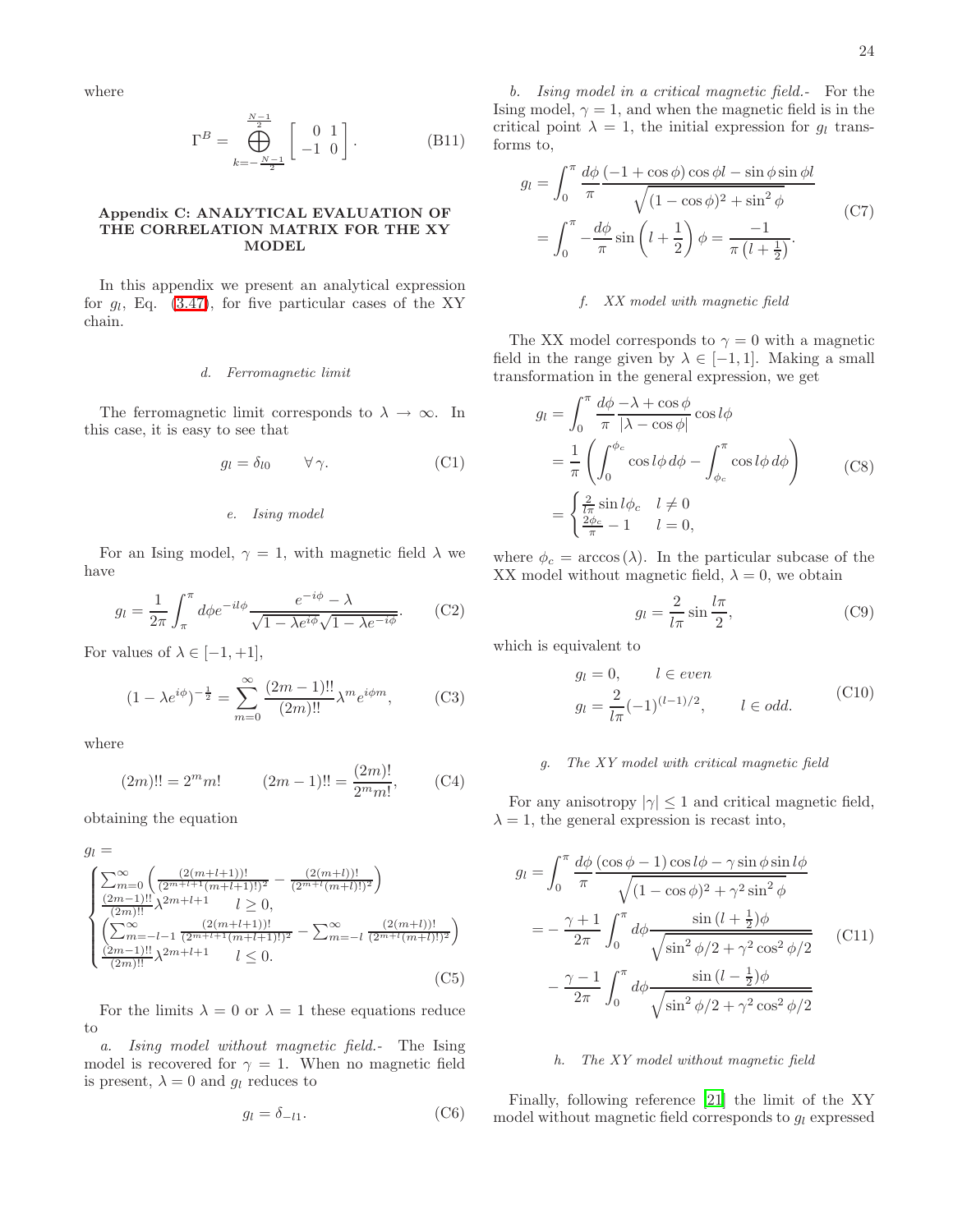25

as follows:

$$
g_l = -\left(\frac{1+\gamma}{2}L_{l+1} + \frac{1-\gamma}{2}L_{l-1}\right) \qquad l \in odd
$$
  

$$
g_l = 0 \qquad l \in even,
$$
 (C12)

where,

$$
L_l = \frac{2}{\pi} \int_0^{\pi/2} d\phi \frac{\cos \phi l}{\sqrt{\cos^2 \phi + \gamma^2 \sin^2 \phi}}.
$$
 (C13)

A series expansion of this integral is given by:

$$
L_l(\gamma) = (-1)^{l/2} \frac{2}{1+\gamma}
$$
  

$$
\left(h_0 h_{l/2} - \frac{\ln 1 - \alpha^2}{\pi} - \sum_{r=1}^{\infty} \alpha^{2r} \left(\frac{1}{r\pi} - h_r h_{r+(l/2)}\right)\right)
$$
  
(C14)

- <span id="page-24-0"></span>[1] J. Bardeen, L. N. Cooper and J. R. Schrieffer, Phys. Rev. 108, 1175 (1957).
- [2] R. B. Laughlin, Phys. Rev. Lett. 50, 1395 (1983).
- <span id="page-24-2"></span><span id="page-24-1"></span>[3] S. Sachdev, Quantum Phase Transitions, Cambridge Univ. Press (1999).
- <span id="page-24-3"></span>[4] C. H. Bennett and D. P. DiVincenzo, Nature 404, 247  $(2000).$
- <span id="page-24-4"></span>[5] M. A. Nielsen and I. L. Chuang, Quantum computation and quantum information, Cambridge Univ. Press.  $(2000)$ .
- <span id="page-24-5"></span>[6] Special issue on experimental proposals for quantum computation, Fortschr. Phys. 48, No. 9–11 (2000).
- <span id="page-24-6"></span>[7] J. Preskill, J. Mod. Opt. 47, 127 (2000),[quant-ph/9904022](http://arxiv.org/abs/quant-ph/9904022).
- <span id="page-24-7"></span>[8] G. Vidal, in preparation.
- [9] G. Vidal, J. I. Latorre, E. Rico and A. Kitaev, to appear in Phys. Rev. Lett., quant-ph/0211074.
- <span id="page-24-9"></span><span id="page-24-8"></span>[10] M. A. Nielsen, PhD Thesis, University of New Mexico, New Mexico, USA (1998), [quant-ph/0011036](http://arxiv.org/abs/quant-ph/0011036).
- <span id="page-24-10"></span>[11] W. K. Wootters, *[quant-ph/0001114](http://arxiv.org/abs/quant-ph/0001114)*.
- <span id="page-24-11"></span>[12] K. M. O'Connor and W. K. Wootters, Phys. Rev. A 63, 052302 (2001), [quant-ph/0009041](http://arxiv.org/abs/quant-ph/0009041).
- <span id="page-24-12"></span>[13] M. C. Arnesen, S. Bose and V. Vedral, Phys. Rev. Lett. 87, 017901 (2001), [quant-ph/0009060](http://arxiv.org/abs/quant-ph/0009060).
- <span id="page-24-13"></span>[14] D. Gunlycke, S. Bose, V.M. Kendon, V. Vedral, Phys. Rev. A 64, 042302 (2001), [quant-ph/0102137](http://arxiv.org/abs/quant-ph/0102137).
- <span id="page-24-14"></span>[15] X. Wang, H. Fu and A. I. Solomon, J. Phys. A: Math. Gen. 34 (50), 11307-11320 (2001), [quant-ph/0105075](http://arxiv.org/abs/quant-ph/0105075).
- <span id="page-24-15"></span>[16] X. Wang and P. Zanardi, Phys. Lett. A 301 (1-2), 1 (2002), [quant-ph/0202108](http://arxiv.org/abs/quant-ph/0202108).
- <span id="page-24-16"></span>[17] X. Wang, Phys. Rev. A 66, 034302 (2002), [quant-ph/0203141](http://arxiv.org/abs/quant-ph/0203141).
- <span id="page-24-17"></span>[18] P. Zanardi and X. Wang, J. Phys. A 35, 7947 (2002), [quant-ph/0201028](http://arxiv.org/abs/quant-ph/0201028); Yu Shi, [quant-ph/0204058](http://arxiv.org/abs/quant-ph/0204058) and [cond-mat/0205272](http://arxiv.org/abs/cond-mat/0205272); K. Audenaert, J. Eisert, M.B. Plenio and R.F. Werner, Phys. Rev. A 66, 042327  $(2002)$ , [quant-ph/0205025](http://arxiv.org/abs/quant-ph/0205025); M. A. Martín-Delgado, [quant-ph/0207026](http://arxiv.org/abs/quant-ph/0207026); J. Schliemann, [quant-ph/0212114](http://arxiv.org/abs/quant-ph/0212114).
- <span id="page-24-18"></span>[19] A. Osterloh, L. Amico, G. Falci and R. Fazio, Nature 416, 608 (2002), quant-ph/0202029.
- <span id="page-24-19"></span>[20] T. J. Osborne and M. A. Nielsen, Phys. Rev. A 66, 032110 (2002), quant-ph/0202162.

where,

$$
h_l = 2^{2l} \binom{2l}{l} \qquad \alpha = \frac{1 - \gamma}{1 + \gamma}.
$$
 (C15)

- <span id="page-24-20"></span>[21] E. Lieb, T. Schultz and D. Mattis, Annals of Phys. 16 407 (1961).
- [22] S. Katsura, Phys. Rev. 127 1508 (1962)
- [23] E. Barouch and B. McCoy, Phys. Rev. A 3 786 (1971)
- <span id="page-24-24"></span><span id="page-24-23"></span><span id="page-24-22"></span><span id="page-24-21"></span>[24] H. Bethe, Z. Phys. **71**, 205 (1931).
- [25] M. Srednicki, Phys. Rev. Lett. **71**, 666 (1993), hepth/9303048.
- <span id="page-24-25"></span>[26] C. G. Callan and F. Wilczek, Phys. Lett.B **333** (1994) 55, hep-th/9401072.
- <span id="page-24-26"></span>[27] T. M. Fiola, J. Preskill, A. Strominger and S. P. Trivedi, Phys. Rev. D 50 (1994) 3987, hep-th/9403137.
- <span id="page-24-27"></span>[28] C. Holzhey, F. Larsen and F. Wilczek, Nucl.Phys.B 424 (1994) 443, hep-th/9403108.
- <span id="page-24-28"></span>[29] S. R. White, Phys. Rev. B 48, 10345 (1993).
- <span id="page-24-29"></span>[30] S. Rommer and S. Östlund, "Density matrix renormalization", Dresden, 1998 (Springer, Berlin, 1999), pp 67-89.
- <span id="page-24-30"></span>[31] A. B. Zamolodchikov, JETP Lett. 43 (1986) 730.
- <span id="page-24-31"></span>[32] C. H. Bennett, H. J. Bernstein, S. Popescu and B. Schumacher, Phys. Rev. A 53, 2046 (1996), quantph/9511030.
- [33] Quan. Inf. Comp. 1 (2001).
- <span id="page-24-33"></span><span id="page-24-32"></span>[34] M. A. Nielsen, Phys. Rev. Lett. **83**, 436 (1999), quantph/9811053.
- <span id="page-24-34"></span>[35] G. Vidal, J. Mod. Opt. 47, 355 (2000), quantph/9807077. G. Vidal, Phys. Rev. Lett. 83, 1046 (1999).
- <span id="page-24-36"></span>[36] W. Dür, G. Vidal, J. I. Cirac, Phys. Rev. A 62, 062314 (2000), quant-ph/0005115.
- <span id="page-24-37"></span>[37] G. Vidal, *[quant-ph/0301063](http://arxiv.org/abs/quant-ph/0301063)*.
- <span id="page-24-35"></span>[38] W. K. Wootters, Phys. Rev. Lett. **80**, 2245 (1998), quantph/9709029.
- <span id="page-24-38"></span>[39] V. Coffman, J. Kundu, W. K. Wootters, Phys. Rev. A 61 052306 (2000), [quant-ph/9907047](http://arxiv.org/abs/quant-ph/9907047).
- <span id="page-24-39"></span>[40] M. Ohya and D. Petz, Quantum entropy and its use (Springer-Verlag Berlin, 1993).
- <span id="page-24-40"></span>[41] E. H. Lieb and M. B. Ruskai, J. Math. Phys., 14 1938 (1973)
- <span id="page-24-41"></span>[42] P. Stelmachovic and V. Buzek, presented at a quantum information conference in Gdansk (July 2001) and in San Feliu (March 2002).
- <span id="page-24-42"></span>[43] R. Bhatia, Matrix Analisis, Graduate Texts in Mathematics vol. 169, Springer-Verlag (1996).
- <span id="page-24-43"></span>[44] M. A. Nielsen and G. Vidal, Quant. Inf. and Comp. 1,